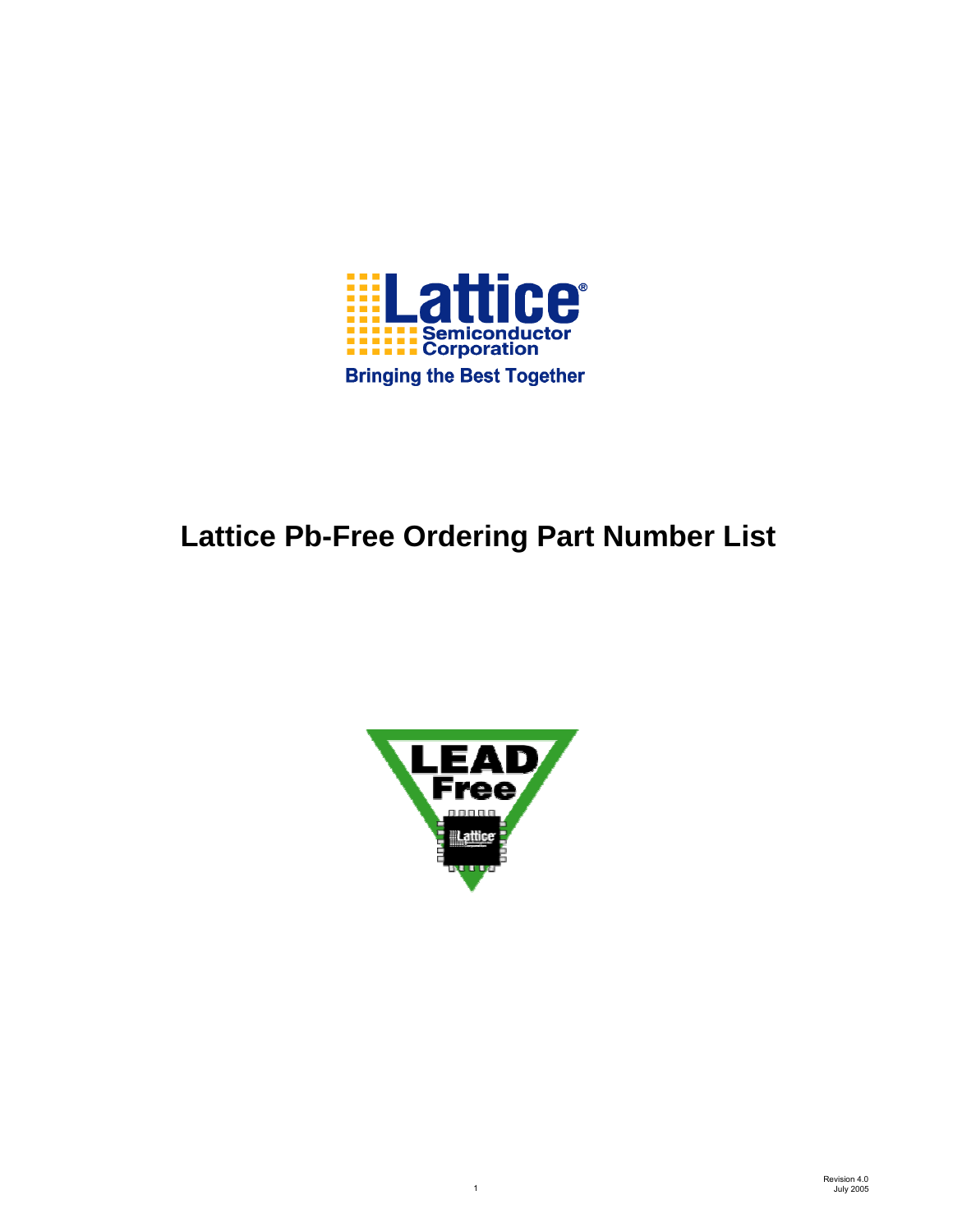## **GAL/ispGAL Device Family**

| <b>Product Family</b> | Voltage | <b>Standard Ordering Part Number</b> | Pb-Free Ordering Part Number | Speed (tPD) | Package                                      | Grade      |
|-----------------------|---------|--------------------------------------|------------------------------|-------------|----------------------------------------------|------------|
|                       |         | GAL16LV8D-3LJ                        | GAL16LV8D-3LJN               | 3.5         | Lead-Free 20-Lead PLCC                       |            |
|                       |         | GAL16LV8D-5LJ                        | GAL16LV8D-5LJN               | 5.0         | Lead-Free 20-Lead PLCC                       |            |
| GAL16LV8              | 3.3V    | GAL16LV8C-7LJ                        | GAL16LV8C-7LJN               | 7.5         | Lead-Free 20-Lead PLCC                       | Commercial |
|                       |         | GAL16LV8C-10LJ                       | GAL16LV8C-10LJN              | 10          | Lead-Free 20-Lead PLCC                       |            |
|                       |         | GAL16LV8C-15LJ                       | GAL16LV8C-15LJN              | 15          | Lead-Free 20-Lead PLCC                       |            |
|                       |         | GAL16V8D-3LJ                         | GAL16V8D-3LJN                | 3.5         | Lead-Free 20-Lead PLCC                       |            |
|                       |         | GAL16V8D-5LJ                         | GAL16V8D-5LJN                | 5.0         | Lead-Free 20-Lead PLCC                       |            |
|                       |         | GAL16V8D-7LP                         | GAL16V8D-7LPN                | 7.5         | Lead-Free 20-Pin Plastic DIP                 |            |
|                       |         | GAL16V8D-7LJ                         | GAL16V8D-7LJN                | 7.5         | Lead-Free 20-Lead PLCC                       |            |
|                       |         | GAL16V8D-10QP                        | GAL16V8D-10QPN               | 10          | Lead-Free 20-Pin Plastic DIP                 |            |
|                       |         | GAL16V8D-10QJ                        | GAL16V8D-10QJN               | 10          | Lead-Free 20-Lead PLCC                       |            |
|                       |         | GAL16V8D-10LP                        | GAL16V8D-10LPN               | 10          | Lead-Free 20-Pin Plastic DIP                 |            |
| <b>GAL16V8</b>        | 5V      | GAL16V8D-10LJ                        | GAL16V8D-10LJN               | 10          | Lead-Free 20-Lead PLCC                       | Commercial |
|                       |         | GAL16V8D-15QP                        | GAL16V8D-15QPN               | 15          | Lead-Free 20-Pin Plastic DIP                 |            |
|                       |         | GAL16V8D-15QJ                        | GAL16V8D-15QJN               | 15          | Lead-Free 20-Lead PLCC                       |            |
|                       |         | GAL16V8D-15LP                        | GAL16V8D-15LPN               | 15          | Lead-Free 20-Pin Plastic DIP                 |            |
|                       |         | GAL16V8D-15LJ                        | GAL16V8D-15LJN               | 15          | Lead-Free 20-Lead PLCC                       |            |
|                       |         | GAL16V8D-25QP                        | GAL16V8D-25QPN               | 25          | Lead-Free 20-Pin Plastic DIP                 |            |
|                       |         | GAL16V8D-25QJ                        | GAL16V8D-25QJN               | 25          | Lead-Free 20-Lead PLCC                       |            |
|                       |         | GAL16V8D-25LP                        | GAL16V8D-25LPN               | 25          | Lead-Free 20-Pin Plastic DIP                 |            |
|                       |         | GAL16V8D-25LJ                        | GAL16V8D-25LJN               | 25          | Lead-Free 20-Lead PLCC                       |            |
|                       |         | GAL22V10D-4LJ                        | GAL22V10D-4LJN               | 4.0         | Lead-Free 28-Lead PLCC                       |            |
|                       |         | GAL22V10D-5LJ                        | GAL22V10D-5LJN               | 5.0         | Lead-Free 28-Lead PLCC                       |            |
|                       |         | GAL22V10D-7LP                        | GAL22V10D-7LPN               | 7.5         | Lead-Free 24-Pin Plastic DIP                 |            |
|                       |         | GAL22V10D-7LJ                        | GAL22V10D-7LJN               | 7.5         | Lead-Free 28-Lead PLCC                       |            |
|                       |         | GAL22V10D-10QP                       | GAL22V10D-10QPN              | 10          | Lead-Free 24-Pin Plastic DIP                 |            |
|                       |         | GAL22V10D-10QJ                       | GAL22V10D-10QJN              | 10          | Lead-Free 28-Lead PLCC                       |            |
|                       |         | GAL22V10D-10LP                       | GAL22V10D-10LPN              | 10          | Lead-Free 24-Pin Plastic DIP                 |            |
|                       |         | GAL22V10D-10LJ                       | GAL22V10D-10LJN              | 10          | Lead-Free 28-Lead PLCC                       |            |
| GAL22V10              | 5V      | GAL22V10D-15QP                       | GAL22V10D-15QPN              | 15          | Lead-Free 24-Pin Plastic DIP                 | Commercial |
|                       |         | GAL22V10D-15QJ                       | GAL22V10D-15QJN              | 15          | Lead-Free 28-Lead PLCC                       |            |
|                       |         | GAL22V10D-15LP                       | GAL22V10D-15LPN              | 15          | Lead-Free 24-Pin Plastic DIP                 |            |
|                       |         | GAL22V10D-15LJ                       | GAL22V10D-15LJN              | 15          | Lead-Free 28-Lead PLCC                       |            |
|                       |         | GAL22V10D-25QP                       | GAL22V10D-25QPN              | 25          | Lead-Free 24-Pin Plastic DIP                 |            |
|                       |         | GAL22V10D-25QJ                       | GAL22V10D-25QJN              | 25          | Lead-Free 28-Lead PLCC                       |            |
|                       |         | GAL22V10D-25LP                       | GAL22V10D-25LPN              | 25          | Lead-Free 24-Pin Plastic DIP                 |            |
|                       |         | GAL22V10D-25LJ                       | GAL22V10D-25LJN              | 25          | Lead-Free 28-Lead PLCC                       |            |
|                       |         | ispGAL22V10C-7LJ                     | ispGAL22V10C-7LJN            | 7.5         | Lead-Free 28-Lead PLCC                       |            |
| ispGAL22V10           | 5V      | ispGAL22V10C-10LJ                    | ispGAL22V10C-10LJN           | 10          | Lead-Free 28-Lead PLCC                       | Commercial |
|                       |         | ispGAL22V10C-15LJ                    | ispGAL22V10C-15LJN           | 15          | Lead-Free 28-Lead PLCC                       |            |
|                       |         | ispGAL22V10AV-23LN                   | ispGAL22V10AV-23LNN          | 2.3         | Lead-Free 32-Pin QFN                         |            |
|                       |         | ispGAL22V10AV-5LN                    | ispGAL22V10AV-5LNN           | 5.0         | Lead-Free 32-Pin QFN                         |            |
| ispGAL22V10AV         | 3.3V    |                                      |                              | 7.5         |                                              | Commercial |
|                       |         | ispGAL22V10AV-75LN                   | ispGAL22V10AV-75LNN          | 5.0         | Lead-Free 32-Pin QFN<br>Lead-Free 32-Pin QFN |            |
|                       |         | ispGAL22V10AV-5LNI                   | ispGAL22V10AV-5LNNI          |             |                                              | Industrial |
|                       |         | ispGAL22V10AV-75LNI                  | ispGAL22V10AV-75LNNI         | 7.5         | Lead-Free 32-Pin QFN                         |            |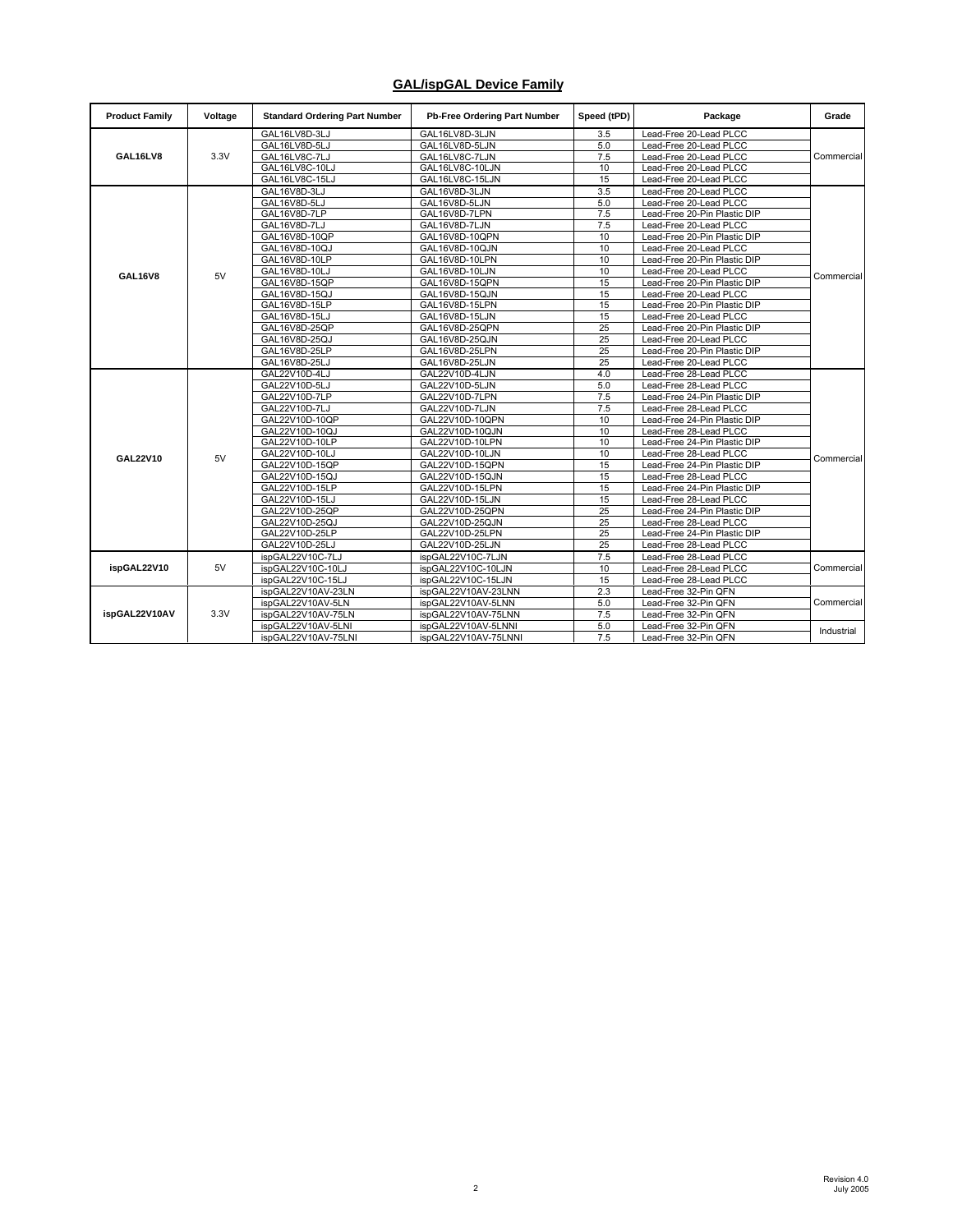#### **ispLSI 2000VE Device Family**

| <b>Product Family</b> | Voltage | <b>Standard Ordering Part Number</b> | Pb-Free Ordering Part Number | Speed $(t_{\text{PD}})$ | Package                  | Grade      |
|-----------------------|---------|--------------------------------------|------------------------------|-------------------------|--------------------------|------------|
|                       |         | ispLSI 2032VE-300LT44                | ispLSI 2032VE-300LTN44       | 300                     | Lead-Free 44-Pin TQFP    |            |
|                       |         | ispLSI 2032VE-180LT44                | ispLSI 2032VE-180LTN44       | 180                     | Lead-Free 44-Pin TQFP    | Commercial |
| ispLSI 2032VE         | 3.3V    | ispLSI 2032VE-135LT44                | ispLSI 2032VE-135LTN44       | 135                     | Lead-Free 44-Pin TQFP    |            |
|                       |         | ispLSI 2032VE-110LT44                | ispLSI 2032VE-110LTN44       | 110                     | Lead-Free 44-Pin TQFP    |            |
|                       |         | ispLSI 2032VE-180LT44I               | ispLSI 2032VE-180LTN44I      | 180                     | Lead-Free 44-Pin TQFP    | Industrial |
|                       |         | ispLSI 2064VE-280LT100               | ispLSI 2064VE-280LTN100      | 280                     | Lead-Free 100-Pin TQFP   |            |
|                       |         | ispLSI 2064VE-280LT44                | ispLSI 2064VE-280LTN44       | 280                     | Lead-Free 44-Pin TQFP    |            |
|                       |         | ispLSI 2064VE-200LT100               | ispLSI 2064VE-200LTN100      | 200                     | Lead-Free 100-Pin TQFP   |            |
|                       |         | ispLSI 2064VE-200LT44                | ispLSI 2064VE-200LTN44       | 200                     | Lead-Free 44-Pin TQFP    |            |
| ispLSI 2064VE         | 3.3V    | ispLSI 2064VE-135LT100               | ispLSI 2064VE-135LTN100      | 135                     | Lead-Free 100-Pin TQFP   | Commercial |
|                       |         | ispLSI 2064VE-135LT44                | ispLSI 2064VE-135LTN44       | 135                     | Lead-Free 44-Pin TQFP    |            |
|                       |         | ispLSI 2064VE-100LT100               | ispLSI 2064VE-100LTN100      | 100                     | Lead-Free 100-Pin TQFP   |            |
|                       |         | ispLSI 2064VE-100LT44                | ispLSI 2064VE-100LTN44       | 100                     | Lead-Free 44-Pin TQFP    |            |
|                       |         | ispLSI 2064VE-135LT100I              | ispLSI 2064VE-135LTN100I     | 135                     | Lead-Free 100-Pin TQFP   | Industrial |
|                       |         | ispLSI 2064VE-135LT44I               | ispLSI 2064VE-135LTN44I      | 135                     | Lead-Free 44-Pin TQFP    |            |
|                       |         | ispLSI 2096VE-250LT128               | ispLSI 2096VE-250LTN128      | 250                     | Lead-Free 128-Pin TQFP   |            |
| ispLSI 2096VE         | 3.3V    | ispLSI 2096VE-135LT128               | ispLSI 2096VE-135LTN128      | 135                     | Lead-Free 128-Pin TQFP   | Commercial |
|                       |         | ispLSI 2096VE-100LT128               | ispLSI 2096VE-100LTN128      | 100                     | Lead-Free 128-Pin TQFP   |            |
|                       |         | ispLSI 2096VE-135LT128I              | ispLSI 2096VE-135LTN128I     | 135                     | Lead-Free 128-Pin TQFP   | Industrial |
|                       |         | ispLSI 2128VE-250LT176               | ispLSI 2128VE-250LTN176      | 250                     | Lead-Free 176-Pin TQFP   |            |
|                       |         | ispLSI 2128VE-250LB208               | ispLSI 2128VE-250LBN208      | 250                     | Lead-Free 208-Ball fpBGA |            |
|                       |         | ispLSI 2128VE-250LT100               | ispLSI 2128VE-250LTN100      | 250                     | Lead-Free 100-Pin TQFP   |            |
|                       |         | ispLSI 2128VE-135LT176               | ispLSI 2128VE-135LTN176      | 135                     | Lead-Free 176-Pin TQFP   |            |
|                       |         | ispLSI 2128VE-135LB208               | ispLSI 2128VE-135LBN208      | 135                     | Lead-Free 208-Ball fpBGA | Commercial |
| ispLSI 2128VE         | 3.3V    | ispLSI 2128VE-135LT100               | ispLSI 2128VE-135LTN100      | 135                     | Lead-Free 100-Pin TQFP   |            |
|                       |         | ispLSI 2128VE-100LT176               | ispLSI 2128VE-100LTN176      | 100                     | Lead-Free 176-Pin TQFP   |            |
|                       |         | ispLSI 2128VE-100LB208               | ispLSI 2128VE-100LBN208      | 100                     | Lead-Free 208-Ball fpBGA |            |
|                       |         | ispLSI 2128VE-100LT100               | ispLSI 2128VE-100LTN100      | 100                     | Lead-Free 100-Pin TQFP   |            |
|                       |         | ispLSI 2128VE-135LT176I              | ispLSI 2128VE-135LTN176I     | 135                     | Lead-Free 176-Pin TQFP   | Industrial |
|                       |         | ispLSI 2128VE-135LT100I              | ispLSI 2128VE-135LTN100I     | 135                     | Lead-Free 100-Pin TQFP   |            |
|                       |         | ispLSI 2192VE-225LT128               | ispLSI 2192VE-225LTN128      | 225                     | Lead-Free 128-Pin TQFP   |            |
|                       | 3.3V    | ispLSI 2192VE-135LT128               | ispLSI 2192VE-135LTN128      | 135                     | Lead-Free 128-Pin TQFP   | Commercial |
| ispLSI 2192VE         |         | ispLSI 2192VE-100LT128               | ispLSI 2192VE-100LTN128      | 100                     | Lead-Free 128-Pin TQFP   |            |
|                       |         | ispLSI 2192VE-180LT128I              | ispLSI 2192VE-180LTN128I     | 180                     | Lead-Free 128-Pin TQFP   | Industrial |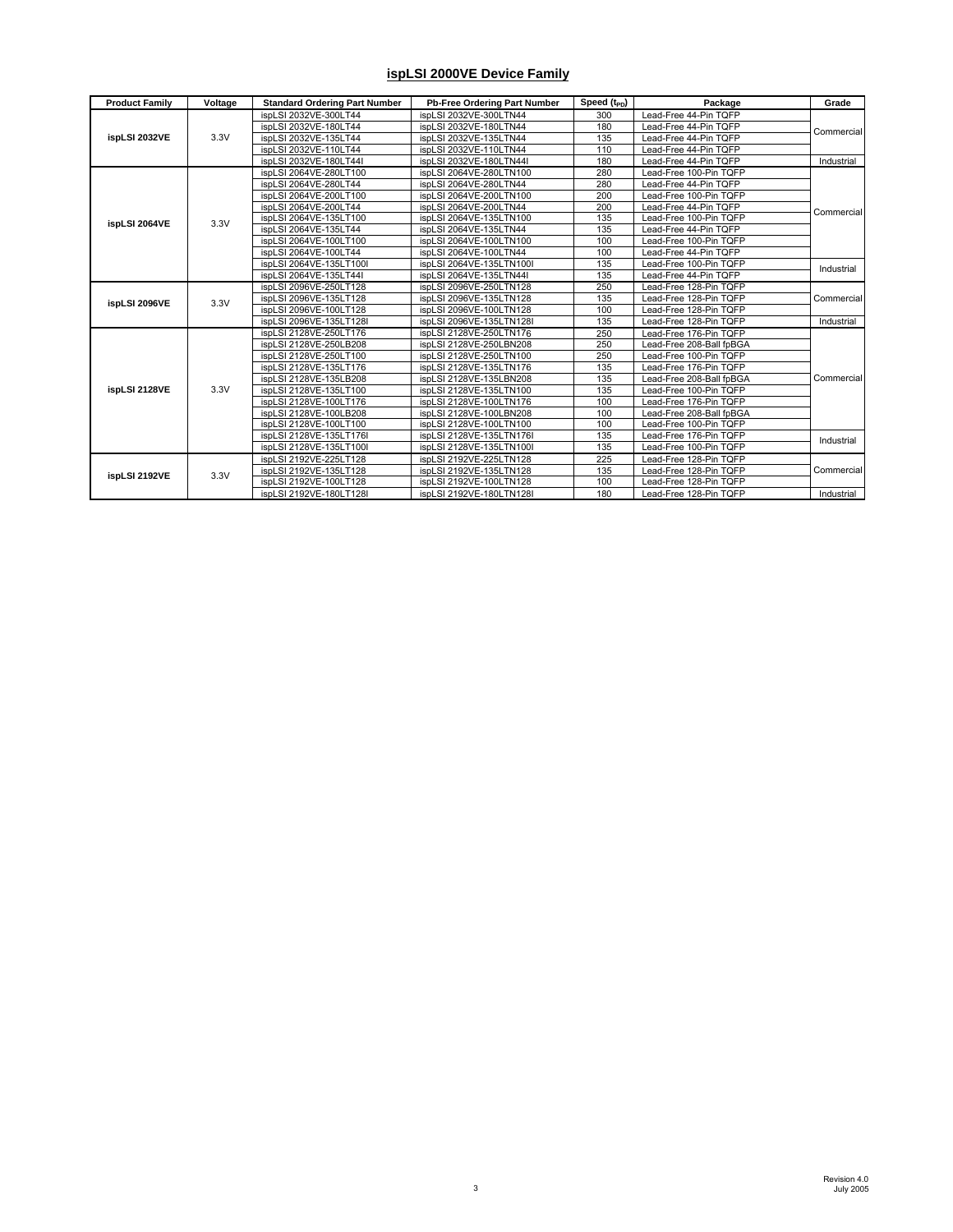#### **M4A3 Device Family**

| <b>Product Family</b> | Voltage | <b>Standard Ordering Part Number</b>     | <b>Pb-Free Ordering Part Number</b>        | Speed (t <sub>PD</sub> ) | Package                                              | Grade      |
|-----------------------|---------|------------------------------------------|--------------------------------------------|--------------------------|------------------------------------------------------|------------|
|                       |         | M4A3-32/32-5VC                           | M4A3-32/32-5VNC                            | 5.0                      | Lead-Free 44-Pin TQFP                                |            |
|                       |         | M4A3-32/32-5VC48                         | M4A3-32/32-5VNC48                          | 5.0                      | Lead-Free 48-Pin TQFP                                |            |
|                       |         | M4A3-32/32-7VC                           | M4A3-32/32-7VNC                            | 7.5                      | Lead-Free 44-Pin TQFP                                | Commercial |
|                       |         | M4A3-32/32-7VC48                         | M4A3-32/32-7VNC48                          | 7.5                      | Lead-Free 48-Pin TQFP                                |            |
|                       |         | M4A3-32/32-10VC                          | M4A3-32/32-10VNC                           | 10                       | Lead-Free 44-Pin TQFP                                |            |
| M4A3-32               | 3.3V    | M4A3-32/32-10VC48                        | M4A3-32/32-10VNC48                         | 10                       | Lead-Free 48-Pin TQFP                                |            |
|                       |         | M4A3-32/32-7VI                           | M4A3-32/32-7VNI                            | 7.5                      | Lead-Free 44-Pin TQFP                                |            |
|                       |         | M4A3-32/32-7VI48                         | M4A3-32/32-7VNI48                          | 7.5                      | Lead-Free 48-Pin TQFP                                |            |
|                       |         | M4A3-32/32-10VI                          | M4A3-32/32-10VNI                           | 10                       | Lead-Free 44-Pin TQFP                                | Industrial |
|                       |         | M4A3-32/32-10VI48                        | M4A3-32/32-10VNI48                         | 10                       | Lead-Free 48-Pin TQFP                                |            |
|                       |         | M4A3-32/32-12VI<br>M4A3-32/32-12VI48     | M4A3-32/32-12VNI<br>M4A3-32/32-12VNI48     | 12<br>12                 | Lead-Free 44-Pin TQFP<br>Lead-Free 48-Pin TQFP       |            |
|                       |         | M4A3-64/32-55VC                          | M4A3-64/32-55VNC                           | 5.5                      | Lead-Free 44-Pin TQFP                                |            |
|                       |         | M4A3-64/32-55VC48                        | M4A3-64/32-55VNC48                         | 5.5                      | Lead-Free 48-Pin TQFP                                |            |
|                       |         | M4A3-64/64-55VC                          | M4A3-64/64-55VNC                           | 5.5                      | Lead-Free 100-Pin TQFP                               |            |
|                       |         | M4A3-64/32-7VC                           | M4A3-64/32-7VNC                            | 7.5                      | Lead-Free 44-Pin TQFP                                |            |
|                       |         | M4A3-64/32-7VC48                         | M4A3-64/32-7VNC48                          | 7.5                      | Lead-Free 48-Pin TQFP                                | Commercial |
|                       |         | M4A3-64/64-7VC                           | M4A3-64/64-7VNC                            | 7.5                      | Lead-Free 100-Pin TQFP                               |            |
|                       |         | M4A3-64/32-10VC                          | M4A3-64/32-10VNC                           | 10                       | Lead-Free 44-Pin TQFP                                |            |
|                       |         | M4A3-64/32-10VC48                        | M4A3-64/32-10VNC48                         | 10                       | Lead-Free 48-Pin TQFP                                |            |
| M4A3-64               | 3.3V    | M4A3-64/64-10VC                          | M4A3-64/64-10VNC                           | 10                       | Lead-Free 100-Pin TQFP                               |            |
|                       |         | M4A3-64/32-7VI                           | M4A3-64/32-7VNI                            | 7.5                      | Lead-Free 44-Pin TQFP                                |            |
|                       |         | M4A3-64/32-7VI48                         | M4A3-64/32-7VNI48                          | 7.5                      | Lead-Free 48-Pin TQFP                                |            |
|                       |         | M4A3-64/64-7VI                           | M4A3-64/64-7VNI                            | 7.5                      | Lead-Free 100-Pin TQFP                               |            |
|                       |         | M4A3-64/32-10VI                          | M4A3-64/32-10VNI                           | 10                       | Lead-Free 44-Pin TQFP                                |            |
|                       |         | M4A3-64/32-10VI48                        | M4A3-64/32-10VNI48                         | 10                       | Lead-Free 48-Pin TQFP                                | Industrial |
|                       |         | M4A3-64/64-10VI                          | M4A3-64/64-10VNI                           | 10                       | Lead-Free 100-Pin TQFP                               |            |
|                       |         | M4A3-64/32-12VI                          | M4A3-64/32-12VNI                           | 12                       | Lead-Free 44-Pin TQFP                                |            |
|                       |         | M4A3-64/32-12VI48                        | M4A3-64/32-12VNI48                         | 12                       | Lead-Free 48-Pin TQFP                                |            |
|                       |         | M4A3-64/64-12VI                          | M4A3-64/64-12VNI                           | 12                       | Lead-Free 100-Pin TQFP                               |            |
|                       |         | M4A3-128/64-55VC                         | M4A3-128/64-55VNC                          | 5.5                      | Lead-Free 100-Pin TQFP                               |            |
|                       |         | M4A3-128/64-7VC                          | M4A3-128/64-7VNC                           | 7.5                      | Lead-Free 100-Pin TQFP                               | Commercial |
| M4A3-128              | 3.3V    | M4A3-128/64-10VC                         | M4A3-128/64-10VNC                          | 10                       | Lead-Free 100-Pin TQFP                               |            |
|                       |         | M4A3-128/64-7VI<br>M4A3-128/64-10VI      | M4A3-128/64-7VNI<br>M4A3-128/64-10VNI      | 7.5<br>10                | Lead-Free 100-Pin TQFP<br>Lead-Free 100-Pin TQFP     | Industrial |
|                       |         | M4A3-128/64-12VI                         | M4A3-128/64-12VNI                          | 12                       | Lead-Free 100-Pin TQFP                               |            |
|                       |         | M4A3-192/96-6VC                          | M4A3-192/96-6VNC                           | 6.0                      | Lead-Free 144-Pin TQFP                               |            |
|                       |         | M4A3-192/96-7VC                          | M4A3-192/96-7VNC                           | 7.5                      | Lead-Free 144-Pin TQFP                               | Commercial |
|                       |         | M4A3-192/96-10VC                         | M4A3-192/96-10VNC                          | 10                       | Lead-Free 144-Pin TQFP                               |            |
| M4A3-192              | 3.3V    | M4A3-192/96-7VI                          | M4A3-192/96-7VNI                           | 7.5                      | Lead-Free 144-Pin TQFP                               |            |
|                       |         | M4A3-192/96-10VI                         | M4A3-192/96-10VNI                          | 10                       | Lead-Free 144-Pin TQFP                               | Industrial |
|                       |         | M4A3-192/96-12VI                         | M4A3-192/96-12VNI                          | 12                       | Lead-Free 144-Pin TQFP                               |            |
|                       |         | M4A3-256/128-55FAC                       | M4A3-256/128-55FANC                        | 5.5                      | Lead-Free 256-Ball fpBGA                             |            |
|                       |         | M4A3-256/128-7FAC                        | M4A3-256/128-7FANC                         | 7.5                      | Lead-Free 256-Ball fpBGA                             |            |
|                       |         | M4A3-256/192-7FAC                        | M4A3-256/192-7FANC                         | 7.5                      | Lead-Free 256-Ball fpBGA                             | Commercial |
|                       |         | M4A3-256/128-10FAC                       | M4A3-256/128-10FANC                        | 10                       | Lead-Free 256-Ball fpBGA                             |            |
| M4A3-256              | 3.3V    | M4A3-256/192-10FAC                       | M4A3-256/192-10FANC                        | 10                       | Lead-Free 256-Ball fpBGA                             |            |
|                       |         | M4A3-256/128-7FAI                        | M4A3-256/128-7FANI                         | 7.5                      | Lead-Free 256-Ball fpBGA                             |            |
|                       |         | M4A3-256/128-10FAI                       | M4A3-256/128-10FANI                        | 10                       | Lead-Free 256-Ball fpBGA                             |            |
|                       |         | M4A3-256/192-10FAI                       | M4A3-256/192-10FANI                        | 10                       | Lead-Free 256-Ball fpBGA                             | Industrial |
|                       |         | M4A3-256/128-12FAI                       | M4A3-256/128-12FANI                        | 12                       | Lead-Free 256-Ball fpBGA                             |            |
|                       |         | M4A3-256/192-12FAI                       | M4A3-256/192-12FANI                        | 12                       | Lead-Free 256-Ball fpBGA                             |            |
|                       |         | M4A3-384/192-65FAC                       | M4A3-384/192-65FANC                        | 6.5                      | Lead-Free 256-Ball fpBGA                             | Commercial |
|                       |         | M4A3-384/192-10FAC                       | M4A3-384/192-10FANC                        | 10<br>12                 | Lead-Free 256-Ball fpBGA                             |            |
| M4A3-384              | 3.3V    | M4A3-384/192-12FAC<br>M4A3-384/192-10FAI | M4A3-384/192-12FANC<br>M4A3-384/192-10FANI | 10                       | Lead-Free 256-Ball fpBGA<br>Lead-Free 256-Ball fpBGA |            |
|                       |         | M4A3-384/192-12FAI                       | M4A3-384/192-12FANI                        | 12                       | Lead-Free 256-Ball fpBGA                             | Industrial |
|                       |         | M4A3-384/192-14FAI                       | M4A3-384/192-14FANI                        | 14                       | Lead-Free 256-Ball fpBGA                             |            |
|                       |         | M4A3-512/192-7FAC                        | M4A3-512/192-7FANC                         | 7.5                      | Lead-Free 256-Ball fpBGA                             |            |
|                       |         | M4A3-512/192-10FAC                       | M4A3-512/192-10FANC                        | 10                       | Lead-Free 256-Ball fpBGA                             |            |
|                       |         | M4A3-512/192-12FAC                       | M4A3-512/192-12FANC                        | 12                       | Lead-Free 256-Ball fpBGA                             | Commercial |
| M4A3-512              | 3.3V    | M4A3-512/192-10FAI                       | M4A3-512/192-10FANI                        | 10                       | Lead-Free 256-Ball fpBGA                             |            |
|                       |         | M4A3-512/192-12FAI                       | M4A3-512/192-12FANI                        | 12                       | Lead-Free 256-Ball fpBGA                             | Industrial |
|                       |         | M4A3-512/192-14FAI                       | M4A3-512/192-14FANI                        | 14                       | Lead-Free 256-Ball fpBGA                             |            |
|                       |         |                                          |                                            |                          |                                                      |            |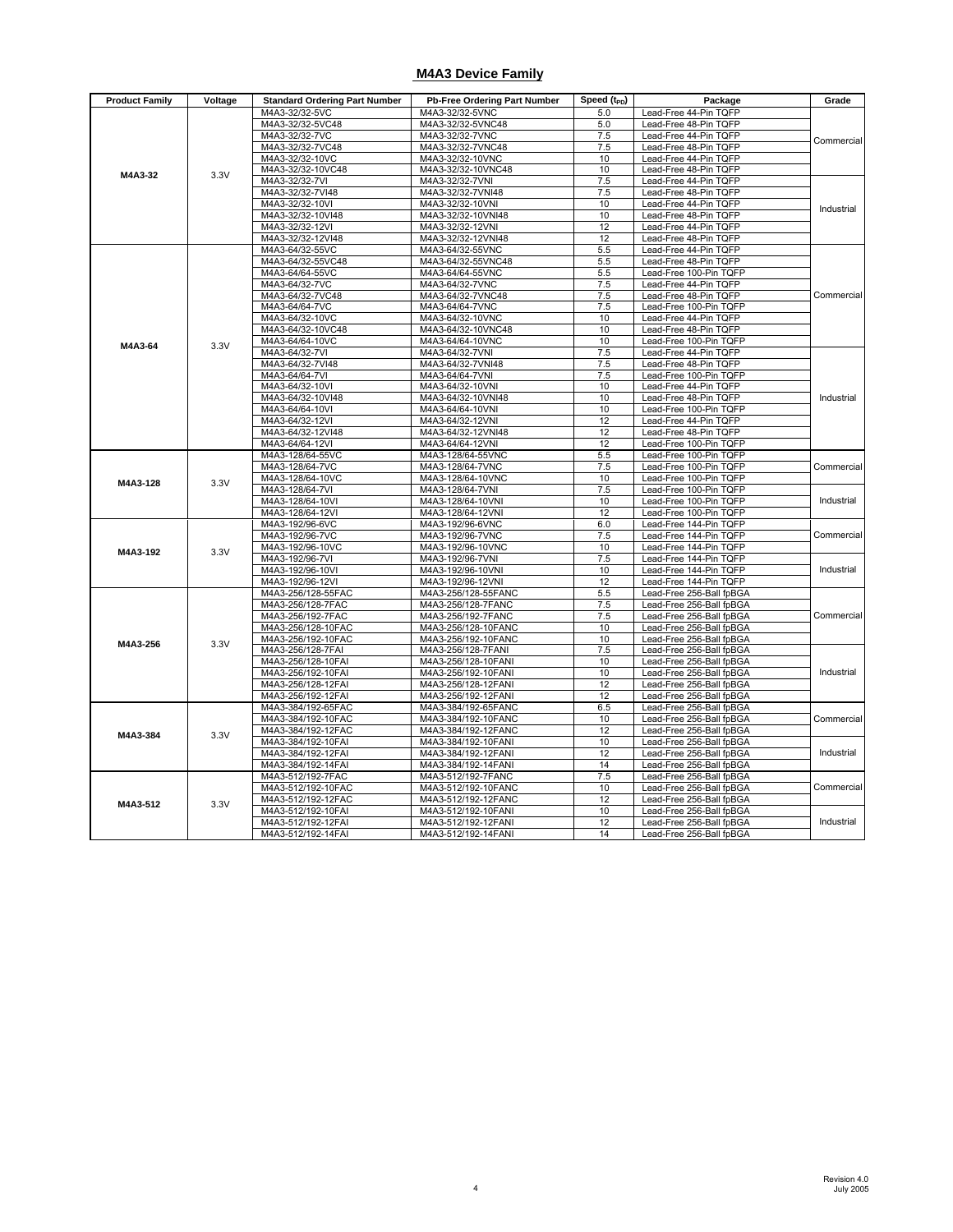#### **M4A5 Device Family**

| <b>Product Family</b> | Voltage | <b>Standard Ordering Part Number</b> | Pb-Free Ordering Part Number | Speed $(t_{\text{PD}})$ | Package                | Grade      |
|-----------------------|---------|--------------------------------------|------------------------------|-------------------------|------------------------|------------|
|                       |         | M4A5-32/32-5VC                       | M4A5-32/32-5VNC              | 5.0                     | Lead-Free 44-Pin TQFP  |            |
|                       |         | M4A5-32/32-5VC48                     | M4A5-32/32-5VNC48            | 5.0                     | Lead-Free 48-Pin TQFP  |            |
|                       |         | M4A5-32/32-7VC                       | M4A5-32/32-7VNC              | 7.5                     | Lead-Free 44-Pin TQFP  | Commercial |
|                       |         | M4A5-32/32-7VC48                     | M4A5-32/32-7VNC48            | 7.5                     | Lead-Free 48-Pin TQFP  |            |
|                       |         | M4A5-32/32-10VC                      | M4A5-32/32-10VNC             | 10                      | Lead-Free 44-Pin TQFP  |            |
| M4A5-32               | 5V      | M4A5-32/32-10VC48                    | M4A5-32/32-10VNC48           | 10                      | Lead-Free 48-Pin TQFP  |            |
|                       |         | M4A5-32/32-7VI                       | M4A5-32/32-7VNI              | 7.5                     | Lead-Free 44-Pin TQFP  |            |
|                       |         | M4A5-32/32-7VI48                     | M4A5-32/32-7VNI48            | 7.5                     | Lead-Free 48-Pin TQFP  |            |
|                       |         | M4A5-32/32-10VI                      | M4A5-32/32-10VNI             | 10                      | Lead-Free 44-Pin TQFP  | Industrial |
|                       |         | M4A5-32/32-10VI48                    | M4A5-32/32-10VNI48           | 10                      | Lead-Free 48-Pin TQFP  |            |
|                       |         | M4A5-32/32-12VI                      | M4A5-32/32-12VNI             | 12                      | Lead-Free 44-Pin TQFP  |            |
|                       |         | M4A5-32/32-12VI48                    | M4A5-32/32-12VNI48           | 12                      | Lead-Free 48-Pin TQFP  |            |
|                       |         | M4A5-64/32-55VC                      | M4A5-64/32-55VNC             | 5.5                     | Lead-Free 44-Pin TQFP  |            |
|                       |         | M4A5-64/32-55VC48                    | M4A5-64/32-55VNC48           | 5.5                     | Lead-Free 48-Pin TQFP  |            |
|                       |         | M4A5-64/32-7VC                       | M4A5-64/32-7VNC              | 7.5                     | Lead-Free 44-Pin TQFP  |            |
|                       |         | M4A5-64/32-7VC48                     | M4A5-64/32-7VNC48            | 7.5                     | Lead-Free 48-Pin TQFP  | Commercial |
|                       |         | M4A5-64/32-10VC                      | M4A5-64/32-10VNC             | 10                      | Lead-Free 44-Pin TQFP  |            |
|                       | 5V      | M4A5-64/32-10VC48                    | M4A5-64/32-10VNC48           | 10                      | Lead-Free 48-Pin TQFP  |            |
| M4A5-64               |         | M4A5-64/32-7VI                       | M4A5-64/32-7VNI              | 7.5                     | Lead-Free 44-Pin TQFP  |            |
|                       |         | M4A5-64/32-7VI48                     | M4A5-64/32-7VNI48            | 7.5                     | Lead-Free 48-Pin TQFP  |            |
|                       |         | M4A5-64/32-10VI                      | M4A5-64/32-10VNI             | 10                      | Lead-Free 44-Pin TQFP  | Industrial |
|                       |         | M4A5-64/32-10VI48                    | M4A5-64/32-10VNI48           | 10                      | Lead-Free 48-Pin TQFP  |            |
|                       |         | M4A5-64/32-12VI                      | M4A5-64/32-12VNI             | 12                      | Lead-Free 44-Pin TQFP  |            |
|                       |         | M4A5-64/32-12VI48                    | M4A5-64/32-12VNI48           | 12                      | Lead-Free 48-Pin TQFP  |            |
|                       |         | M4A5-128/64-55VC                     | M4A5-128/64-55VNC            | 5.5                     | Lead-Free 100-Pin TQFP |            |
|                       |         | M4A5-128/64-7VC                      | M4A5-128/64-7VNC             | 7.5                     | Lead-Free 100-Pin TQFP | Commercial |
| M4A5-128              | 5V      | M4A5-128/64-10VC                     | M4A5-128/64-10VNC            | 10                      | Lead-Free 100-Pin TQFP |            |
|                       |         | M4A5-128/64-7VI                      | M4A5-128/64-7VNI             | 7.5                     | Lead-Free 100-Pin TQFP |            |
|                       |         | M4A5-128/64-10VI                     | M4A5-128/64-10VNI            | 10                      | Lead-Free 100-Pin TQFP | Industrial |
|                       |         | M4A5-128/64-12VI                     | M4A5-128/64-12VNI            | 12                      | Lead-Free 100-Pin TQFP |            |
|                       |         | M4A5-192/96-6VC                      | M4A5-192/96-6VNC             | 6.0                     | Lead-Free 144-Pin TQFP |            |
|                       |         | M4A5-192/96-7VC                      | M4A5-192/96-7VNC             | 7.5                     | Lead-Free 144-Pin TQFP | Commercial |
|                       |         | M4A5-192/96-10VC                     | M4A5-192/96-10VNC            | 10                      | Lead-Free 144-Pin TQFP |            |
| M4A5-192              | 5V      | M4A5-192/96-7VI                      | M4A5-192/96-7VNI             | 7.5                     | Lead-Free 144-Pin TQFP |            |
|                       |         | M4A5-192/96-10VI                     | M4A5-192/96-10VNI            | 10                      | Lead-Free 144-Pin TQFP | Industrial |
|                       |         | M4A5-192/96-12VI                     | M4A5-192/96-12VNI            | 12                      | Lead-Free 144-Pin TOFP |            |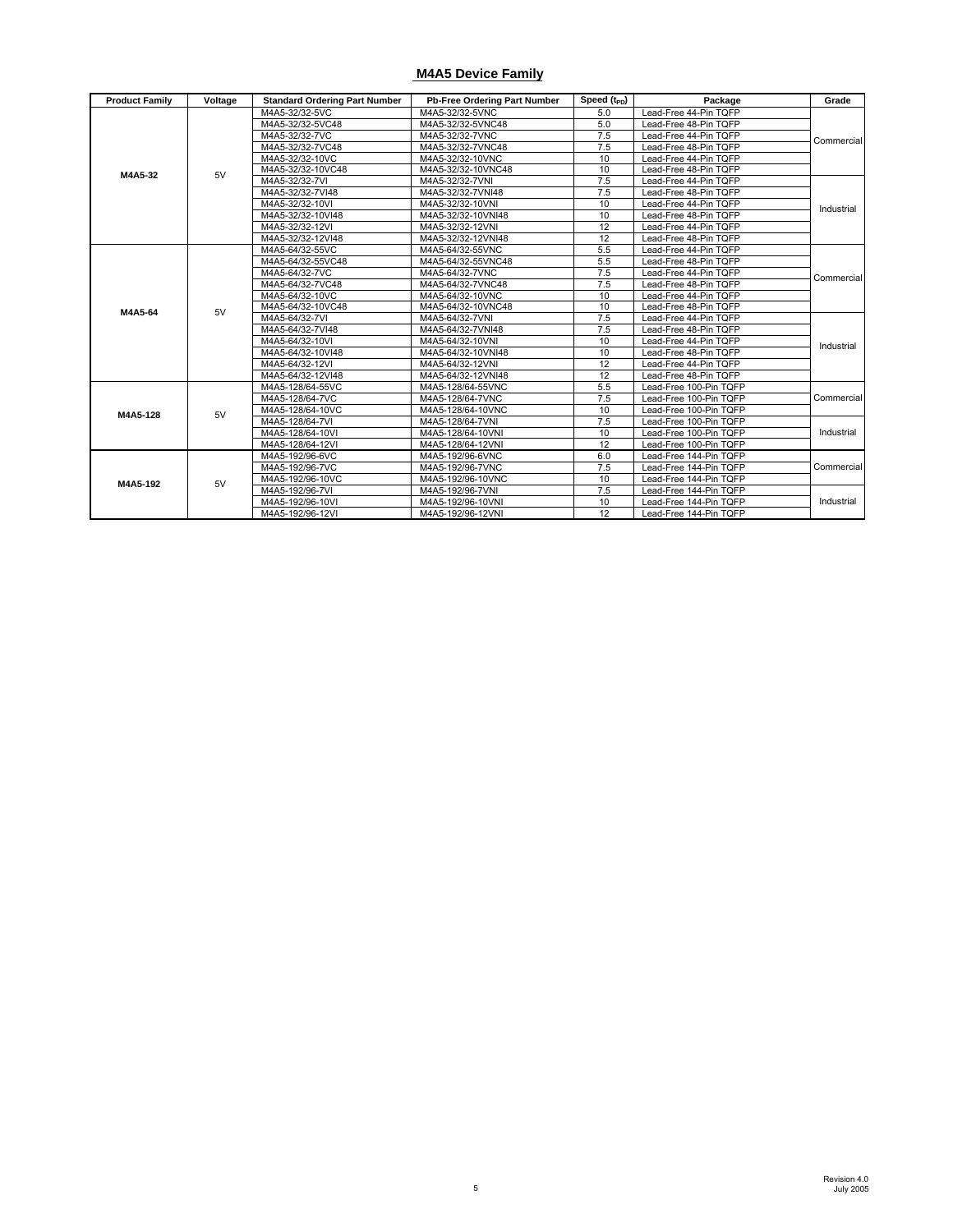#### **ispGDXVA Device Family**

| <b>Product Family</b> | Voltage | <b>Standard Ordering Part Number</b> | Pb-Free Ordering Part Number | Speed $(t_{\text{PD}})$ | Package                  | Grade      |
|-----------------------|---------|--------------------------------------|------------------------------|-------------------------|--------------------------|------------|
|                       |         | ispGDX80VA-3T100                     | ispGDX80VA-3TN100            | 3.5                     | Lead-Free 100-Pin TQFP   |            |
|                       |         | ispGDX80VA-5T100                     | ispGDX80VA-5TN100            | 5.0                     | Lead-Free 100-Pin TQFP   | Commercial |
| ispGDX80VA            | 3.3V    | ispGDX80VA-7T100                     | ispGDX80VA-7TN100            | 7.0                     | Lead-Free 100-Pin TQFP   |            |
|                       |         | ispGDX80VA-5T100I                    | ispGDX80VA-5TN100I           | 5.0                     | Lead-Free 100-Pin TQFP   |            |
|                       |         | ispGDX80VA-7T100I                    | ispGDX80VA-7TN100I           | 7.0                     | Lead-Free 100-Pin TQFP   | Industrial |
|                       |         | ispGDX80VA-9T100I                    | ispGDX80VA-9TN100I           | 9.0                     | Lead-Free 100-Pin TQFP   |            |
|                       |         | ispGDX160VA-3B208                    | ispGDX160VA-3BN208           | 3.5                     | Lead-Free 208-Ball fpBGA |            |
|                       | 3.3V    | ispGDX160VA-5B208                    | ispGDX160VA-5BN208           | 5.0                     | Lead-Free 208-Ball fpBGA | Commercial |
| ispGDX160VA           |         | ispGDX160VA-7B208                    | ispGDX160VA-7BN208           | 7.0                     | Lead-Free 208-Ball fpBGA |            |
|                       |         | ispGDX160VA-5B208I                   | ispGDX160VA-5BN208I          | 5.0                     | Lead-Free 208-Ball fpBGA |            |
|                       |         | ispGDX160VA-7B208I                   | ispGDX160VA-7BN208I          | 7.0                     | Lead-Free 208-Ball fpBGA | Industrial |
|                       |         | ispGDX160VA-9B208I                   | ispGDX160VA-9BN208I          | 9.0                     | Lead-Free 208-Ball fpBGA |            |
|                       | 3.3V    | ispGDX240VA-4B388                    | ispGDX240VA-4BN388           | 4.5                     | Lead-Free 388-Ball fpBGA | Commercial |
| ispGDX240VA           |         | ispGDX240VA-7B388                    | ispGDX240VA-7BN388           | 7.5                     | Lead-Free 388-Ball fpBGA |            |
|                       |         | ispGDX240VA-7B388I                   | ispGDX240VA-7BN388I          | 7.5                     | Lead-Free 388-Ball fpBGA | Industrial |
|                       |         | ispGDX240VA-10B388I                  | ispGDX240VA-10BN388I         | 10                      | Lead-Free 388-Ball fpBGA |            |

#### **ispGDX2 Device Family**

| <b>Product Family</b> | Voltage | <b>Standard Ordering Part Number</b> | Pb-Free Ordering Part Number | Speed (t <sub>PD</sub> ) | Package                  | Grade       |
|-----------------------|---------|--------------------------------------|------------------------------|--------------------------|--------------------------|-------------|
| <b>LX64C</b>          | 1.8V    | LX64C-3F100C                         | LX64C-3FN100C                | 3.0                      | Lead-Free 100-Ball fpBGA |             |
|                       |         | LX64C-5F100C                         | LX64C-5FN100C                | 5.0                      | Lead-Free 100-Ball fpBGA |             |
| <b>LX128C</b>         | 1.8V    | LX128C-32F208C                       | LX128C-32FN208C              | 3.2                      | Lead-Free 208-Ball fpBGA | Commercial  |
|                       |         | LX128C-5F208C                        | LX128C-5FN208C               | 5.0                      | Lead-Free 208-Ball fpBGA |             |
| <b>LX256C</b>         | 1.8V    | LX256C-35F484C                       | LX256C-35FN484C              | 3.5                      | Lead-Free 484-Ball fpBGA |             |
|                       |         | LX256C-5F484C                        | LX256C-5FN484C               | 5.0                      | Lead-Free 484-Ball fpBGA |             |
| LX64B                 | 2.5V    | LX64B-3F100C                         | LX64B-3FN100C                | 3.0                      | Lead-Free 100-Ball fpBGA |             |
|                       |         | LX64B-5F100C                         | LX64B-5FN100C                | 5.0                      | Lead-Free 100-Ball fpBGA |             |
| <b>LX128B</b>         | 2.5V    | LX128B-32F208C                       | LX128B-32FN208C              | 3.2                      | Lead-Free 208-Ball fpBGA | Commercial  |
|                       |         | LX128B-5F208C                        | LX128B-5FN208C               | 5.0                      | Lead-Free 208-Ball fpBGA |             |
| <b>LX256B</b>         | 2.5V    | LX256B-35F484C                       | LX256B-35FN484C              | 3.5                      | Lead-Free 484-Ball fpBGA |             |
|                       |         | LX256B-5F484C                        | LX256B-5FN484C               | 5.0                      | Lead-Free 484-Ball fpBGA |             |
| <b>LX64V</b>          | 3.3V    | LX64V-3F100C                         | LX64V-3FN100C                | 3.0                      | Lead-Free 100-Ball fpBGA |             |
|                       |         | LX64V-5F100C                         | LX64V-5FN100C                | 5.0                      | Lead-Free 100-Ball fpBGA |             |
| <b>LX128V</b>         | 3.3V    | LX128V-32F208C                       | LX128V-32FN208C              | 3.2                      | Lead-Free 208-Ball fpBGA | Commerciall |
|                       |         | LX128V-5F208C                        | LX128V-5FN208C               | 5.0                      | Lead-Free 208-Ball fpBGA |             |
| <b>LX256V</b>         | 3.3V    | LX256V-35F484C                       | LX256V-35FN484C              | 3.5                      | Lead-Free 484-Ball fpBGA |             |
|                       |         | LX256V-5F484C                        | LX256V-5FN484C               | 5.0                      | Lead-Free 484-Ball fpBGA |             |

# **ispGDX2 "E-Series" Device Family**

| <b>Product Family</b> | Voltage | <b>Standard Ordering Part Number</b> | Pb-Free Ordering Part Number | Speed (t <sub>PD</sub> ) | Package                  | Grade      |
|-----------------------|---------|--------------------------------------|------------------------------|--------------------------|--------------------------|------------|
|                       |         | LX64EC-3F100C                        | LX64EC-3FN100C               | 3.0                      | Lead-Free 100-Ball fpBGA | Commercial |
| LX64EC                | 1.8V    | LX64EC-5F100C                        | LX64EC-5FN100C               | 5.0                      | Lead-Free 100-Ball fpBGA |            |
|                       |         | LX64EC-5F100I                        | LX64EC-5FN100I               | 5.0                      | Lead-Free 100-Ball fpBGA | Industrial |
|                       |         | LX128EC-32F208C                      | LX128EC-32FN208C             | 3.2                      | Lead-Free 208-Ball fpBGA |            |
| <b>LX128EC</b>        | 1.8V    | LX128EC-5F208C                       | LX128EC-5FN208C              | 5.0                      | Lead-Free 208-Ball fpBGA | Commercial |
|                       |         | LX128EC-5F208I                       | LX128EC-5FN208I              | 5.0                      | Lead-Free 208-Ball fpBGA | Industrial |
|                       |         | LX256EC-35F484C                      | LX256EC-35FN484C             | 3.5                      | Lead-Free 484-Ball fpBGA | Commercial |
| <b>LX256EC</b>        | 1.8V    | LX256EC-5F484C                       | LX256EC-5FN484C              | 5.0                      | Lead-Free 484-Ball fpBGA |            |
|                       |         | LX256EC-5F484I                       | LX256EC-5FN484I              | 5.0                      | Lead-Free 484-Ball fpBGA | Industrial |
|                       |         | LX64EB-3F100C                        | LX64EB-3FN100C               | 3.0                      | Lead-Free 100-Ball fpBGA |            |
| LX64EB                | 2.5V    | LX64EB-5F100C                        | LX64EB-5FN100C               | 5.0                      | Lead-Free 100-Ball fpBGA | Commercial |
|                       |         | LX64EB-5F100I                        | LX64EB-5FN100I               | 5.0                      | Lead-Free 100-Ball fpBGA | Industrial |
|                       |         | LX128EB-32F208C                      | LX128EB-32FN208C             | 3.2                      | Lead-Free 208-Ball fpBGA | Commercial |
| <b>LX128EB</b>        | 2.5V    | LX128EB-5F208C                       | LX128EB-5FN208C              | 5.0                      | Lead-Free 208-Ball fpBGA |            |
|                       |         | LX128EB-5F208I                       | LX128EB-5FN208I              | 5.0                      | Lead-Free 208-Ball fpBGA | Industrial |
|                       |         | LX256EB-35F484C                      | LX256EB-35FN484C             | 3.5                      | Lead-Free 484-Ball fpBGA | Commercial |
| <b>LX256EB</b>        | 2.5V    | LX256EB-5F484C                       | LX256EB-5FN484C              | 5.0                      | Lead-Free 484-Ball fpBGA |            |
|                       |         | LX256EB-5F484I                       | LX256EB-5FN484I              | 5.0                      | Lead-Free 484-Ball fpBGA | Industrial |
|                       |         | LX64EV-3F100C                        | LX64EV-3FN100C               | 3.0                      | Lead-Free 100-Ball fpBGA | Commercial |
| LX64EV                | 3.3V    | LX64EV-5F100C                        | LX64EV-5FN100C               | 5.0                      | Lead-Free 100-Ball fpBGA |            |
|                       |         | LX64EV-5F100I                        | LX64EV-5FN100I               | 5.0                      | Lead-Free 100-Ball fpBGA | Industrial |
|                       |         | LX128EV-32F208C                      | LX128EV-32FN208C             | 3.2                      | Lead-Free 208-Ball fpBGA | Commercial |
| <b>LX128EV</b>        | 3.3V    | LX128EV-5F208C                       | LX128EV-5FN208C              | 5.0                      | Lead-Free 208-Ball fpBGA |            |
|                       |         | LX128EV-5F208I                       | LX128EV-5FN208I              | 5.0                      | Lead-Free 208-Ball fpBGA | Industrial |
|                       |         | LX256EV-35F484C                      | LX256EV-35FN484C             | 3.5                      | Lead-Free 484-Ball fpBGA |            |
| <b>LX256EV</b>        | 3.3V    | LX256EV-5F484C                       | LX256EV-5FN484C              | 5.0                      | Lead-Free 484-Ball fpBGA | Commercial |
|                       |         | LX256EV-5F484I                       | LX256EV-5FN484I              | 5.0                      | Lead-Free 484-Ball fpBGA | Industrial |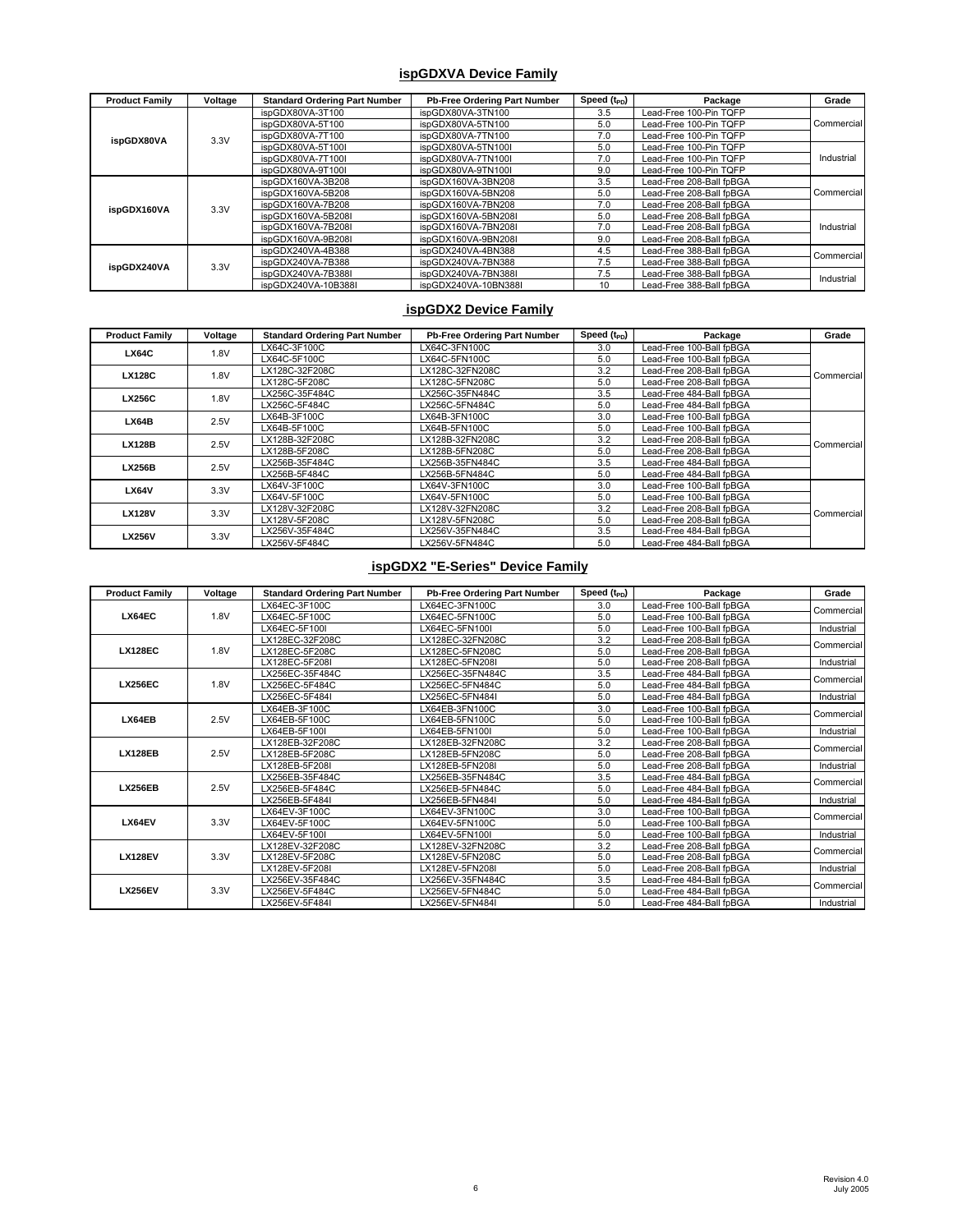### **ispMACH 4000Z Device Family**

| <b>Product Family</b> | Voltage    | <b>Standard Ordering Part Number</b> | Pb-Free Ordering Part Number | Speed (tPD) | Package                  | Grade      |
|-----------------------|------------|--------------------------------------|------------------------------|-------------|--------------------------|------------|
|                       |            | LC4032ZC-35T48C                      | LC4032ZC-35TN48C             | 3.5         | Lead-Free 48-Pin TQFP    |            |
|                       |            | LC4032ZC-35M56C                      | LC4032ZC-35MN56C             | 3.5         | Lead-Free 56-Ball csBGA  |            |
|                       |            | LC4032ZC-5T48C                       | LC4032ZC-5TN48C              | 5.0         | Lead-Free 48-Pin TQFP    | Commercial |
|                       |            | LC4032ZC-5M56C                       | LC4032ZC-5MN56C              | 5.0         | Lead-Free 56-Ball csBGA  |            |
|                       | 1.8V, Zero | LC4032ZC-75T48C                      | LC4032ZC-75TN48C             | 7.5         | Lead-Free 48-Pin TQFP    |            |
| <b>LC4032ZC</b>       | Power      | LC4032ZC-75M56C                      | LC4032ZC-75MN56C             | 7.5         | Lead-Free 56-Ball csBGA  |            |
|                       |            | LC4032ZC-5T48I                       | LC4032ZC-5TN48I              | 5.0         | Lead-Free 48-Pin TQFP    |            |
|                       |            | LC4032ZC-5M56I                       | LC4032ZC-5MN56I              | 5.0         | Lead-Free 56-Ball csBGA  | Industrial |
|                       |            | LC4032ZC-75T48I                      | LC4032ZC-75TN48I             | 7.5         | Lead-Free 48-Pin TQFP    |            |
|                       |            | LC4032ZC-75M56I                      | LC4032ZC-75MN56I             | 7.5         | Lead-Free 56-Ball csBGA  |            |
|                       |            | LC4032ZC-75T48E                      | LC4032ZC-75TN48E             | 7.2         | Lead-Free 48-Pin TQFP    | Automotive |
|                       |            | LC4064ZC-37T48C                      | LC4064ZC-37TN48C             | 3.7         | Lead-Free 48-Pin TQFP    |            |
|                       |            | LC4064ZC-37M56C                      | LC4064ZC-37MN56C             | 3.7         | Lead-Free 56-Ball csBGA  |            |
|                       |            | LC4064ZC-37T100C                     | LC4064ZC-37TN100C            | 3.7         | Lead-Free 100-Pin TQFP   |            |
|                       |            | LC4064ZC-37M132C                     | LC4064ZC-37MN132C            | 3.7         | Lead-Free 132-Ball csBGA |            |
|                       |            | LC4064ZC-5T48C                       | LC4064ZC-5TN48C              | 5.0         | Lead-Free 48-Pin TQFP    |            |
|                       |            | LC4064ZC-5M56C                       | LC4064ZC-5MN56C              | 5.0         | Lead-Free 56-Ball csBGA  |            |
|                       |            | LC4064ZC-5T100C                      | LC4064ZC-5TN100C             | 5.0         | Lead-Free 100-Pin TQFP   | Commercial |
|                       |            | LC4064ZC-5M132C                      | LC4064ZC-5MN132C             | 5.0         | Lead-Free 132-Ball csBGA |            |
| <b>LC4064ZC</b>       |            | LC4064ZC-75T48C                      | LC4064ZC-75TN48C             | 7.5         | Lead-Free 48-Pin TQFP    |            |
|                       |            | LC4064ZC-75M56C                      | LC4064ZC-75MN56C             | 7.5         | Lead-Free 56-Ball csBGA  |            |
|                       | 1.8V, Zero | LC4064ZC-75T100C                     | LC4064ZC-75TN100C            | 7.5         | Lead-Free 100-Pin TQFP   |            |
|                       | Power      | LC4064ZC-75M132C                     | LC4064ZC-75MN132C            | 7.5         | Lead-Free 132-Ball csBGA |            |
|                       |            | LC4064ZC-5T48I                       | LC4064ZC-5TN48I              | 5.0         | Lead-Free 48-Pin TQFP    |            |
|                       |            | LC4064ZC-5M56I                       | LC4064ZC-5MN56I              | 5.0         | Lead-Free 56-Ball csBGA  |            |
|                       |            | LC4064ZC-5T100I                      | LC4064ZC-5TN100I             | 5.0         | Lead-Free 100-Pin TQFP   |            |
|                       |            | LC4064ZC-5M132I                      | LC4064ZC-5MN132I             | 5.0         | Lead-Free 132-Ball csBGA |            |
|                       |            | LC4064ZC-75T48I                      | LC4064ZC-75TN48I             | 7.5         | Lead-Free 48-Pin TQFP    | Industrial |
|                       |            | LC4064ZC-75M56I                      | LC4064ZC-75MN56I             | 7.5         | Lead-Free 56-Ball csBGA  |            |
|                       |            | LC4064ZC-75T100I                     | LC4064ZC-75TN100I            | 7.5         | Lead-Free 100-Pin TQFP   |            |
|                       |            | LC4064ZC-75M132I                     | LC4064ZC-75MN132I            | 7.5         | Lead-Free 132-Ball csBGA |            |
|                       |            | LC4064ZC-75T48E                      | LC4064ZC-75TN48E             | 7.5         | Lead-Free 48-Pin TQFP    | Automotive |
|                       |            | LC4064ZC-75T100E                     | LC4064ZC-75TN100E            | 7.5         | Lead-Free 100-Pin TQFP   |            |
|                       |            | LC4128ZC-42T100C                     | LC4128ZC-42TN100C            | 4.2         | Lead-Free 100-Pin TQFP   |            |
|                       |            | LC4128ZC-42M132C                     | LC4128ZC-42MN132C            | 4.2         | Lead-Free 132-Ball csBGA |            |
|                       |            | LC4128ZC-75T100C                     | LC4128ZC-75TN100C            | 7.5         | Lead-Free 100-Pin TQFP   | Commercial |
| <b>LC4128ZC</b>       | 1.8V, Zero | LC4128ZC-75M132C                     | LC4128ZC-75MN132C            | 7.5         | Lead-Free 132-Ball csBGA |            |
|                       | Power      | LC4128ZC-75T100I                     | LC4128ZC-75TN100I            | 7.5         | Lead-Free 100-Pin TQFP   |            |
|                       |            | LC4128ZC-75M132I                     | LC4128ZC-75MN132I            | 7.5         | Lead-Free 132-Ball csBGA | Industrial |
|                       |            | LC4128ZC-75T100E                     | LC4128ZC-75TN100E            | 7.5         | Lead-Free 100-Pin TQFP   | Automotive |
|                       |            |                                      |                              |             |                          |            |
|                       |            | LC4256ZC-45T100C                     | LC4256ZC-45TN100C            | 4.5         | Lead-Free 100-Pin TQFP   |            |
|                       |            | LC4256ZC-45M132C                     | LC4256ZC-45MN132C            | 4.5         | Lead-Free 132-Ball csBGA |            |
|                       |            | LC4256ZC-45T176C                     | LC4256ZC-45TN176C            | 4.5         | Lead-Free 176-Pin TQFP   | Commercial |
|                       |            | LC4256ZC-75T100C                     | LC4256ZC-75TN100C            | 7.5         | Lead-Free 100-Pin TQFP   |            |
|                       | 1.8V, Zero | LC4256ZC-75M132C                     | LC4256ZC-75MN132C            | 7.5         | Lead-Free 132-Ball csBGA |            |
| <b>LC4256ZC</b>       | Power      | LC4256ZC-75T176C                     | LC4256ZC-75TN176C            | 7.5         | Lead-Free 176-Pin TQFP   |            |
|                       |            | LC4256ZC-75T100I                     | LC4256ZC-75TN100I            | 7.5         | Lead-Free 100-Pin TQFP   | Industrial |
|                       |            | LC4256ZC-75M132I                     | LC4256ZC-75MN132I            | 7.5         | Lead-Free 132-Ball csBGA |            |
|                       |            | LC4256ZC-75T176I                     | LC4256ZC-75TN176I            | 7.5         | Lead-Free 176-Pin TQFP   |            |
|                       |            | LC4256ZC-75T100E                     | LC4256ZC-75TN100E            | 7.5         | Lead-Free 100-Pin TQFP   | Automotive |
|                       |            | LC4256ZC-75T176E                     | LC4256ZC-75TN176E            | 7.5         | Lead-Free 176-Pin TQFP   |            |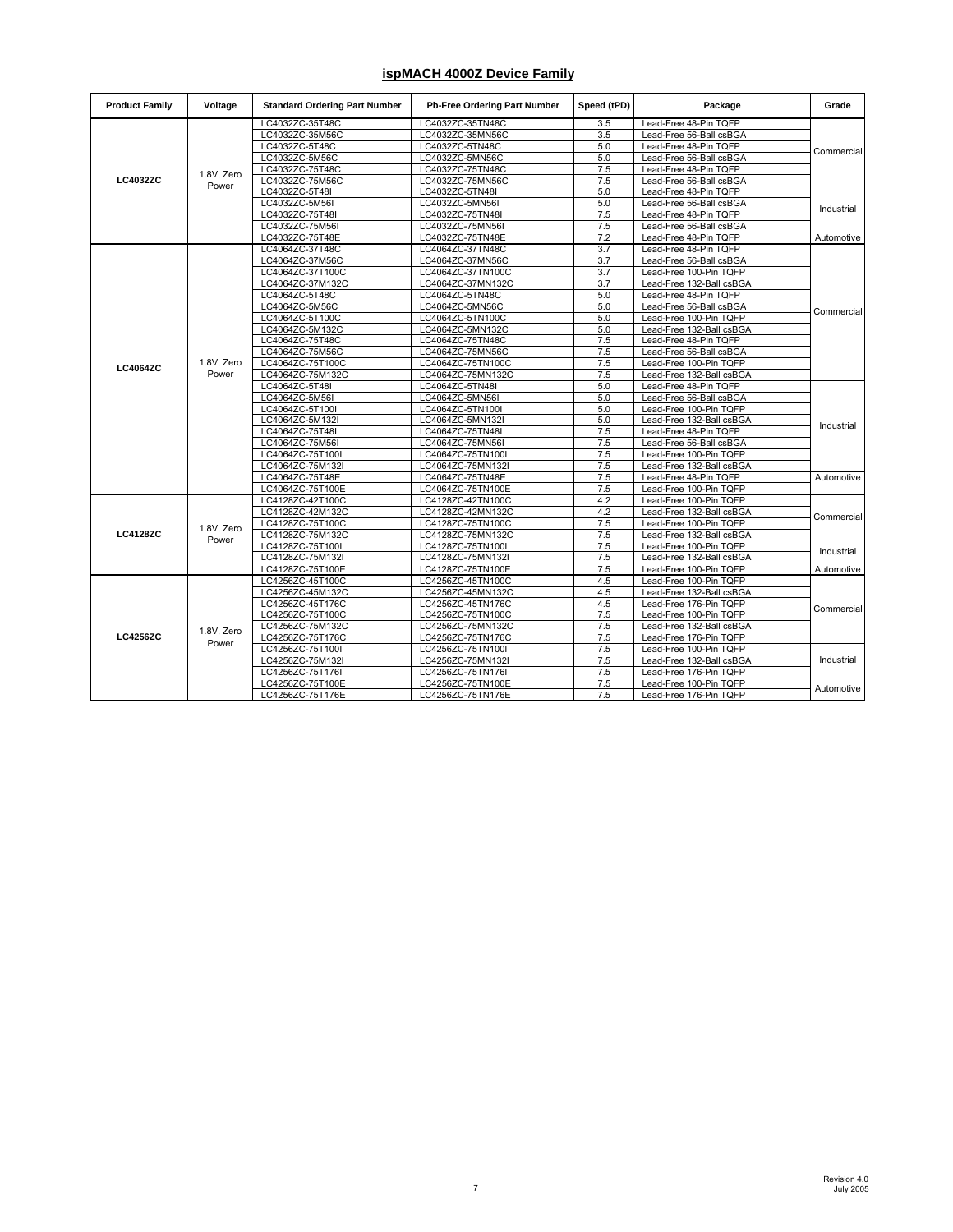### **ispMACH 4000C Device Family**

| LC4032C-25T44C<br>LC4032C-25TN44C<br>2.5<br>Lead-Free 44-Pin TQFP<br>LC4032C-25T48C<br>LC4032C-25TN48C<br>2.5<br>Lead-Free 48-Pin TQFP<br>LC4032C-5T44C<br>5.0<br>Lead-Free 44-Pin TQFP<br>LC4032C-5TN44C<br>$5.0$<br>LC4032C-5T48C<br>LC4032C-5TN48C<br>Lead-Free 48-Pin TQFP<br>7.5<br>Lead-Free 44-Pin TQFP<br>LC4032C-75T44C<br>LC4032C-75TN44C<br>LC4032C-75T48C<br>LC4032C-75TN48C<br>7.5<br>Lead-Free 48-Pin TQFP<br><b>LC4032C</b><br>1.8V<br>LC4032C-5T44I<br>LC4032C-5TN44I<br>5.0<br>Lead-Free 44-Pin TQFP<br>LC4032C-5T48I<br>LC4032C-5TN48I<br>5.0<br>Lead-Free 48-Pin TQFP<br>LC4032C-75T44I<br>7.5<br>Lead-Free 44-Pin TQFP<br>LC4032C-75TN44I<br>LC4032C-75T48I<br>LC4032C-75TN48I<br>7.5<br>Lead-Free 48-Pin TQFP<br>Industrial<br>LC4032C-10T44I<br>LC4032C-10TN44I<br>10<br>Lead-Free 44-Pin TQFP<br>LC4032C-10T48I<br>LC4032C-10TN48I<br>10<br>Lead-Free 48-Pin TQFP<br>2.5<br>LC4064C-25T44C<br>LC4064C-25TN44C<br>Lead-Free 44-Pin TQFP<br>2.5<br>Lead-Free 48-Pin TQFP<br>LC4064C-25T48C<br>LC4064C-25TN48C<br>LC4064C-25T100C<br>LC4064C-25TN100C<br>2.5<br>Lead-Free 100-Pin TQFP<br>LC4064C-5T44C<br>LC4064C-5TN44C<br>5.0<br>Lead-Free 44-Pin TQFP<br>LC4064C-5T48C<br>LC4064C-5TN48C<br>5.0<br>Lead-Free 48-Pin TQFP<br>LC4064C-5T100C<br>5.0<br>LC4064C-5TN100C<br>Lead-Free 100-Pin TQFP<br>LC4064C-75T44C<br>LC4064C-75TN44C<br>7.5<br>Lead-Free 44-Pin TQFP<br>LC4064C-75T48C<br>LC4064C-75TN48C<br>7.5<br>Lead-Free 48-Pin TQFP<br>LC4064C-75T100C<br>LC4064C-75TN100C<br>7.5<br>Lead-Free 100-Pin TQFP<br><b>LC4064C</b><br>1.8V<br>LC4064C-5T44I<br>5.0<br>Lead-Free 44-Pin TQFP<br>LC4064C-5TN44I<br>LC4064C-5T48I<br>LC4064C-5TN48I<br>5.0<br>Lead-Free 48-Pin TQFP<br>LC4064C-5T100<br>5.0<br>Lead-Free 100-Pin TQFP<br>LC4064C-5TN100I<br>LC4064C-75T44I<br>LC4064C-75TN44I<br>7.5<br>Lead-Free 44-Pin TQFP<br>LC4064C-75T48I<br>LC4064C-75TN48I<br>7.5<br>Lead-Free 48-Pin TQFP<br>Industrial<br>7.5<br>LC4064C-75T100I<br>LC4064C-75TN100I<br>Lead-Free 100-Pin TQFP<br>LC4064C-10T44I<br>LC4064C-10TN44I<br>10<br>Lead-Free 44-Pin TQFP<br>10<br>Lead-Free 48-Pin TQFP<br>LC4064C-10T48I<br>LC4064C-10TN48I<br>LC4064C-10T100<br>LC4064C-10TN100I<br>10<br>Lead-Free 100-Pin TQFP<br>LC4128C-27T100C<br>LC4128C-27TN100C<br>2.7<br>Lead-Free 100-Pin TQFP<br>LC4128C-27T128C<br>2.7<br>Lead-Free 128-Pin TQFP<br>LC4128C-27TN128C<br>5.0<br>LC4128C-5T100C<br>LC4128C-5TN100C<br>Lead-Free 100-Pin TQFP<br>Commercial<br>LC4128C-5T128C<br>LC4128C-5TN128C<br>5.0<br>Lead-Free 128-Pin TQFP<br>LC4128C-75T100C<br>LC4128C-75TN100C<br>7.5<br>Lead-Free 100-Pin TQFP<br>7.5<br>LC4128C-75T128C<br>LC4128C-75TN128C<br>Lead-Free 128-Pin TQFP<br><b>LC4128C</b><br>1.8V<br>LC4128C-5T100I<br>LC4128C-5TN100I<br>5.0<br>Lead-Free 100-Pin TQFP<br>LC4128C-5T128I<br>LC4128C-5TN128I<br>5.0<br>Lead-Free 128-Pin TQFP<br>LC4128C-75T100<br>LC4128C-75TN100I<br>7.5<br>Lead-Free 100-Pin TQFP<br>LC4128C-75T128I<br>LC4128C-75TN128I<br>7.5<br>Lead-Free 128-Pin TQFP<br>LC4128C-10T100I<br>LC4128C-10TN100I<br>10<br>Lead-Free 100-Pin TQFP<br>LC4128C-10T128I<br>LC4128C-10TN128I<br>10<br>Lead-Free 128-Pin TQFP<br>LC4256C-3T100C<br>LC4256C-3TN100C<br>3.0<br>Lead-Free 100-Pin TQFP<br>LC4256C-3T176C<br>LC4256C-3TN176C<br>3.0<br>Lead-Free 176-Pin TQFP<br>LC4256C-3F256AC<br>LC4256C-3FN256AC<br>3.0<br>Lead-Free 256-Ball fpBGA (128 I/O)<br>LC4256C-3F256BC<br>LC4256C-3FN256BC<br>3.0<br>Lead-Free 256-Ball fpBGA (160 I/O)<br>5.0<br>Lead-Free 100-Pin TQFP<br>LC4256C-5T100C<br>LC4256C-5TN100C<br>LC4256C-5T176C<br>LC4256C-5TN176C<br>5.0<br>Lead-Free 176-Pin TQFP<br>Commercial<br>LC4256C-5F256AC<br>LC4256C-5FN256AC<br>5.0<br>Lead-Free 256-Ball fpBGA (128 I/O)<br>5.0<br>LC4256C-5F256BC<br>LC4256C-5FN256BC<br>Lead-Free 256-Ball fpBGA (160 I/O)<br>7.5<br>LC4256C-75T100C<br>LC4256C-75TN100C<br>Lead-Free 100-Pin TQFP<br>7.5<br>Lead-Free 176-Pin TQFP<br>LC4256C-75T176C<br>LC4256C-75TN176C<br>LC4256C-75F256AC<br>LC4256C-75FN256AC<br>7.5<br>Lead-Free 256-Ball fpBGA (128 I/O)<br>LC4256C-75F256BC<br>7.5<br>Lead-Free 256-Ball fpBGA (160 I/O)<br>LC4256C-75FN256BC<br><b>LC4256C</b><br>1.8V<br>LC4256C-5T100I<br>LC4256C-5TN100I<br>5.0<br>Lead-Free 100-Pin TQFP<br>LC4256C-5T176I<br>LC4256C-5TN176I<br>5.0<br>Lead-Free 176-Pin TQFP<br>LC4256C-5F256AI<br>5.0<br>Lead-Free 256-Ball fpBGA (128 I/O)<br>LC4256C-5FN256AI<br>LC4256C-5F256BI<br>5.0<br>Lead-Free 256-Ball fpBGA (160 I/O)<br>LC4256C-5FN256BI<br>LC4256C-75T100I<br>LC4256C-75TN100I<br>7.5<br>Lead-Free 100-Pin TQFP<br>7.5<br>LC4256C-75T176I<br>LC4256C-75TN176I<br>Lead-Free 176-Pin TQFP<br>LC4256C-75F256AI<br>LC4256C-75FN256A<br>7.5<br>Lead-Free 256-Ball fpBGA (128 I/O)<br>LC4256C-75F256BI<br>LC4256C-75FN256BI<br>7.5<br>Lead-Free 256-Ball fpBGA (160 I/O)<br>LC4256C-10T100I<br>LC4256C-10TN100I<br>Lead-Free 100-Pin TQFP<br>10<br>LC4256C-10T176I<br>LC4256C-10TN176I<br>10<br>Lead-Free 176-Pin TQFP | <b>Product Family</b> | Voltage | <b>Standard Ordering Part Number</b> | <b>Pb-Free Ordering Part Number</b> | $Speed(t_{PD})$ | Package | Grade      |
|-------------------------------------------------------------------------------------------------------------------------------------------------------------------------------------------------------------------------------------------------------------------------------------------------------------------------------------------------------------------------------------------------------------------------------------------------------------------------------------------------------------------------------------------------------------------------------------------------------------------------------------------------------------------------------------------------------------------------------------------------------------------------------------------------------------------------------------------------------------------------------------------------------------------------------------------------------------------------------------------------------------------------------------------------------------------------------------------------------------------------------------------------------------------------------------------------------------------------------------------------------------------------------------------------------------------------------------------------------------------------------------------------------------------------------------------------------------------------------------------------------------------------------------------------------------------------------------------------------------------------------------------------------------------------------------------------------------------------------------------------------------------------------------------------------------------------------------------------------------------------------------------------------------------------------------------------------------------------------------------------------------------------------------------------------------------------------------------------------------------------------------------------------------------------------------------------------------------------------------------------------------------------------------------------------------------------------------------------------------------------------------------------------------------------------------------------------------------------------------------------------------------------------------------------------------------------------------------------------------------------------------------------------------------------------------------------------------------------------------------------------------------------------------------------------------------------------------------------------------------------------------------------------------------------------------------------------------------------------------------------------------------------------------------------------------------------------------------------------------------------------------------------------------------------------------------------------------------------------------------------------------------------------------------------------------------------------------------------------------------------------------------------------------------------------------------------------------------------------------------------------------------------------------------------------------------------------------------------------------------------------------------------------------------------------------------------------------------------------------------------------------------------------------------------------------------------------------------------------------------------------------------------------------------------------------------------------------------------------------------------------------------------------------------------------------------------------------------------------------------------------------------------------------------------------------------------------------------------------------------------------------------------------------------------------------------------------------------------------------------------------------------------------------------------------------------------------------------------------------------------------------------------------------------------------------------------------------------------------------------------------------------------------------------------------------------------------------------------------------------------------------------------------------------------------------------------------------------------------------------------------------------------------------------------------------------------------------------|-----------------------|---------|--------------------------------------|-------------------------------------|-----------------|---------|------------|
|                                                                                                                                                                                                                                                                                                                                                                                                                                                                                                                                                                                                                                                                                                                                                                                                                                                                                                                                                                                                                                                                                                                                                                                                                                                                                                                                                                                                                                                                                                                                                                                                                                                                                                                                                                                                                                                                                                                                                                                                                                                                                                                                                                                                                                                                                                                                                                                                                                                                                                                                                                                                                                                                                                                                                                                                                                                                                                                                                                                                                                                                                                                                                                                                                                                                                                                                                                                                                                                                                                                                                                                                                                                                                                                                                                                                                                                                                                                                                                                                                                                                                                                                                                                                                                                                                                                                                                                                                                                                                                                                                                                                                                                                                                                                                                                                                                                                                                                                                                   |                       |         |                                      |                                     |                 |         |            |
|                                                                                                                                                                                                                                                                                                                                                                                                                                                                                                                                                                                                                                                                                                                                                                                                                                                                                                                                                                                                                                                                                                                                                                                                                                                                                                                                                                                                                                                                                                                                                                                                                                                                                                                                                                                                                                                                                                                                                                                                                                                                                                                                                                                                                                                                                                                                                                                                                                                                                                                                                                                                                                                                                                                                                                                                                                                                                                                                                                                                                                                                                                                                                                                                                                                                                                                                                                                                                                                                                                                                                                                                                                                                                                                                                                                                                                                                                                                                                                                                                                                                                                                                                                                                                                                                                                                                                                                                                                                                                                                                                                                                                                                                                                                                                                                                                                                                                                                                                                   |                       |         |                                      |                                     |                 |         |            |
|                                                                                                                                                                                                                                                                                                                                                                                                                                                                                                                                                                                                                                                                                                                                                                                                                                                                                                                                                                                                                                                                                                                                                                                                                                                                                                                                                                                                                                                                                                                                                                                                                                                                                                                                                                                                                                                                                                                                                                                                                                                                                                                                                                                                                                                                                                                                                                                                                                                                                                                                                                                                                                                                                                                                                                                                                                                                                                                                                                                                                                                                                                                                                                                                                                                                                                                                                                                                                                                                                                                                                                                                                                                                                                                                                                                                                                                                                                                                                                                                                                                                                                                                                                                                                                                                                                                                                                                                                                                                                                                                                                                                                                                                                                                                                                                                                                                                                                                                                                   |                       |         |                                      |                                     |                 |         |            |
|                                                                                                                                                                                                                                                                                                                                                                                                                                                                                                                                                                                                                                                                                                                                                                                                                                                                                                                                                                                                                                                                                                                                                                                                                                                                                                                                                                                                                                                                                                                                                                                                                                                                                                                                                                                                                                                                                                                                                                                                                                                                                                                                                                                                                                                                                                                                                                                                                                                                                                                                                                                                                                                                                                                                                                                                                                                                                                                                                                                                                                                                                                                                                                                                                                                                                                                                                                                                                                                                                                                                                                                                                                                                                                                                                                                                                                                                                                                                                                                                                                                                                                                                                                                                                                                                                                                                                                                                                                                                                                                                                                                                                                                                                                                                                                                                                                                                                                                                                                   |                       |         |                                      |                                     |                 |         | Commercial |
|                                                                                                                                                                                                                                                                                                                                                                                                                                                                                                                                                                                                                                                                                                                                                                                                                                                                                                                                                                                                                                                                                                                                                                                                                                                                                                                                                                                                                                                                                                                                                                                                                                                                                                                                                                                                                                                                                                                                                                                                                                                                                                                                                                                                                                                                                                                                                                                                                                                                                                                                                                                                                                                                                                                                                                                                                                                                                                                                                                                                                                                                                                                                                                                                                                                                                                                                                                                                                                                                                                                                                                                                                                                                                                                                                                                                                                                                                                                                                                                                                                                                                                                                                                                                                                                                                                                                                                                                                                                                                                                                                                                                                                                                                                                                                                                                                                                                                                                                                                   |                       |         |                                      |                                     |                 |         |            |
|                                                                                                                                                                                                                                                                                                                                                                                                                                                                                                                                                                                                                                                                                                                                                                                                                                                                                                                                                                                                                                                                                                                                                                                                                                                                                                                                                                                                                                                                                                                                                                                                                                                                                                                                                                                                                                                                                                                                                                                                                                                                                                                                                                                                                                                                                                                                                                                                                                                                                                                                                                                                                                                                                                                                                                                                                                                                                                                                                                                                                                                                                                                                                                                                                                                                                                                                                                                                                                                                                                                                                                                                                                                                                                                                                                                                                                                                                                                                                                                                                                                                                                                                                                                                                                                                                                                                                                                                                                                                                                                                                                                                                                                                                                                                                                                                                                                                                                                                                                   |                       |         |                                      |                                     |                 |         |            |
|                                                                                                                                                                                                                                                                                                                                                                                                                                                                                                                                                                                                                                                                                                                                                                                                                                                                                                                                                                                                                                                                                                                                                                                                                                                                                                                                                                                                                                                                                                                                                                                                                                                                                                                                                                                                                                                                                                                                                                                                                                                                                                                                                                                                                                                                                                                                                                                                                                                                                                                                                                                                                                                                                                                                                                                                                                                                                                                                                                                                                                                                                                                                                                                                                                                                                                                                                                                                                                                                                                                                                                                                                                                                                                                                                                                                                                                                                                                                                                                                                                                                                                                                                                                                                                                                                                                                                                                                                                                                                                                                                                                                                                                                                                                                                                                                                                                                                                                                                                   |                       |         |                                      |                                     |                 |         |            |
|                                                                                                                                                                                                                                                                                                                                                                                                                                                                                                                                                                                                                                                                                                                                                                                                                                                                                                                                                                                                                                                                                                                                                                                                                                                                                                                                                                                                                                                                                                                                                                                                                                                                                                                                                                                                                                                                                                                                                                                                                                                                                                                                                                                                                                                                                                                                                                                                                                                                                                                                                                                                                                                                                                                                                                                                                                                                                                                                                                                                                                                                                                                                                                                                                                                                                                                                                                                                                                                                                                                                                                                                                                                                                                                                                                                                                                                                                                                                                                                                                                                                                                                                                                                                                                                                                                                                                                                                                                                                                                                                                                                                                                                                                                                                                                                                                                                                                                                                                                   |                       |         |                                      |                                     |                 |         |            |
|                                                                                                                                                                                                                                                                                                                                                                                                                                                                                                                                                                                                                                                                                                                                                                                                                                                                                                                                                                                                                                                                                                                                                                                                                                                                                                                                                                                                                                                                                                                                                                                                                                                                                                                                                                                                                                                                                                                                                                                                                                                                                                                                                                                                                                                                                                                                                                                                                                                                                                                                                                                                                                                                                                                                                                                                                                                                                                                                                                                                                                                                                                                                                                                                                                                                                                                                                                                                                                                                                                                                                                                                                                                                                                                                                                                                                                                                                                                                                                                                                                                                                                                                                                                                                                                                                                                                                                                                                                                                                                                                                                                                                                                                                                                                                                                                                                                                                                                                                                   |                       |         |                                      |                                     |                 |         |            |
|                                                                                                                                                                                                                                                                                                                                                                                                                                                                                                                                                                                                                                                                                                                                                                                                                                                                                                                                                                                                                                                                                                                                                                                                                                                                                                                                                                                                                                                                                                                                                                                                                                                                                                                                                                                                                                                                                                                                                                                                                                                                                                                                                                                                                                                                                                                                                                                                                                                                                                                                                                                                                                                                                                                                                                                                                                                                                                                                                                                                                                                                                                                                                                                                                                                                                                                                                                                                                                                                                                                                                                                                                                                                                                                                                                                                                                                                                                                                                                                                                                                                                                                                                                                                                                                                                                                                                                                                                                                                                                                                                                                                                                                                                                                                                                                                                                                                                                                                                                   |                       |         |                                      |                                     |                 |         |            |
|                                                                                                                                                                                                                                                                                                                                                                                                                                                                                                                                                                                                                                                                                                                                                                                                                                                                                                                                                                                                                                                                                                                                                                                                                                                                                                                                                                                                                                                                                                                                                                                                                                                                                                                                                                                                                                                                                                                                                                                                                                                                                                                                                                                                                                                                                                                                                                                                                                                                                                                                                                                                                                                                                                                                                                                                                                                                                                                                                                                                                                                                                                                                                                                                                                                                                                                                                                                                                                                                                                                                                                                                                                                                                                                                                                                                                                                                                                                                                                                                                                                                                                                                                                                                                                                                                                                                                                                                                                                                                                                                                                                                                                                                                                                                                                                                                                                                                                                                                                   |                       |         |                                      |                                     |                 |         |            |
|                                                                                                                                                                                                                                                                                                                                                                                                                                                                                                                                                                                                                                                                                                                                                                                                                                                                                                                                                                                                                                                                                                                                                                                                                                                                                                                                                                                                                                                                                                                                                                                                                                                                                                                                                                                                                                                                                                                                                                                                                                                                                                                                                                                                                                                                                                                                                                                                                                                                                                                                                                                                                                                                                                                                                                                                                                                                                                                                                                                                                                                                                                                                                                                                                                                                                                                                                                                                                                                                                                                                                                                                                                                                                                                                                                                                                                                                                                                                                                                                                                                                                                                                                                                                                                                                                                                                                                                                                                                                                                                                                                                                                                                                                                                                                                                                                                                                                                                                                                   |                       |         |                                      |                                     |                 |         |            |
|                                                                                                                                                                                                                                                                                                                                                                                                                                                                                                                                                                                                                                                                                                                                                                                                                                                                                                                                                                                                                                                                                                                                                                                                                                                                                                                                                                                                                                                                                                                                                                                                                                                                                                                                                                                                                                                                                                                                                                                                                                                                                                                                                                                                                                                                                                                                                                                                                                                                                                                                                                                                                                                                                                                                                                                                                                                                                                                                                                                                                                                                                                                                                                                                                                                                                                                                                                                                                                                                                                                                                                                                                                                                                                                                                                                                                                                                                                                                                                                                                                                                                                                                                                                                                                                                                                                                                                                                                                                                                                                                                                                                                                                                                                                                                                                                                                                                                                                                                                   |                       |         |                                      |                                     |                 |         |            |
|                                                                                                                                                                                                                                                                                                                                                                                                                                                                                                                                                                                                                                                                                                                                                                                                                                                                                                                                                                                                                                                                                                                                                                                                                                                                                                                                                                                                                                                                                                                                                                                                                                                                                                                                                                                                                                                                                                                                                                                                                                                                                                                                                                                                                                                                                                                                                                                                                                                                                                                                                                                                                                                                                                                                                                                                                                                                                                                                                                                                                                                                                                                                                                                                                                                                                                                                                                                                                                                                                                                                                                                                                                                                                                                                                                                                                                                                                                                                                                                                                                                                                                                                                                                                                                                                                                                                                                                                                                                                                                                                                                                                                                                                                                                                                                                                                                                                                                                                                                   |                       |         |                                      |                                     |                 |         |            |
|                                                                                                                                                                                                                                                                                                                                                                                                                                                                                                                                                                                                                                                                                                                                                                                                                                                                                                                                                                                                                                                                                                                                                                                                                                                                                                                                                                                                                                                                                                                                                                                                                                                                                                                                                                                                                                                                                                                                                                                                                                                                                                                                                                                                                                                                                                                                                                                                                                                                                                                                                                                                                                                                                                                                                                                                                                                                                                                                                                                                                                                                                                                                                                                                                                                                                                                                                                                                                                                                                                                                                                                                                                                                                                                                                                                                                                                                                                                                                                                                                                                                                                                                                                                                                                                                                                                                                                                                                                                                                                                                                                                                                                                                                                                                                                                                                                                                                                                                                                   |                       |         |                                      |                                     |                 |         |            |
|                                                                                                                                                                                                                                                                                                                                                                                                                                                                                                                                                                                                                                                                                                                                                                                                                                                                                                                                                                                                                                                                                                                                                                                                                                                                                                                                                                                                                                                                                                                                                                                                                                                                                                                                                                                                                                                                                                                                                                                                                                                                                                                                                                                                                                                                                                                                                                                                                                                                                                                                                                                                                                                                                                                                                                                                                                                                                                                                                                                                                                                                                                                                                                                                                                                                                                                                                                                                                                                                                                                                                                                                                                                                                                                                                                                                                                                                                                                                                                                                                                                                                                                                                                                                                                                                                                                                                                                                                                                                                                                                                                                                                                                                                                                                                                                                                                                                                                                                                                   |                       |         |                                      |                                     |                 |         | Commercial |
|                                                                                                                                                                                                                                                                                                                                                                                                                                                                                                                                                                                                                                                                                                                                                                                                                                                                                                                                                                                                                                                                                                                                                                                                                                                                                                                                                                                                                                                                                                                                                                                                                                                                                                                                                                                                                                                                                                                                                                                                                                                                                                                                                                                                                                                                                                                                                                                                                                                                                                                                                                                                                                                                                                                                                                                                                                                                                                                                                                                                                                                                                                                                                                                                                                                                                                                                                                                                                                                                                                                                                                                                                                                                                                                                                                                                                                                                                                                                                                                                                                                                                                                                                                                                                                                                                                                                                                                                                                                                                                                                                                                                                                                                                                                                                                                                                                                                                                                                                                   |                       |         |                                      |                                     |                 |         |            |
|                                                                                                                                                                                                                                                                                                                                                                                                                                                                                                                                                                                                                                                                                                                                                                                                                                                                                                                                                                                                                                                                                                                                                                                                                                                                                                                                                                                                                                                                                                                                                                                                                                                                                                                                                                                                                                                                                                                                                                                                                                                                                                                                                                                                                                                                                                                                                                                                                                                                                                                                                                                                                                                                                                                                                                                                                                                                                                                                                                                                                                                                                                                                                                                                                                                                                                                                                                                                                                                                                                                                                                                                                                                                                                                                                                                                                                                                                                                                                                                                                                                                                                                                                                                                                                                                                                                                                                                                                                                                                                                                                                                                                                                                                                                                                                                                                                                                                                                                                                   |                       |         |                                      |                                     |                 |         |            |
|                                                                                                                                                                                                                                                                                                                                                                                                                                                                                                                                                                                                                                                                                                                                                                                                                                                                                                                                                                                                                                                                                                                                                                                                                                                                                                                                                                                                                                                                                                                                                                                                                                                                                                                                                                                                                                                                                                                                                                                                                                                                                                                                                                                                                                                                                                                                                                                                                                                                                                                                                                                                                                                                                                                                                                                                                                                                                                                                                                                                                                                                                                                                                                                                                                                                                                                                                                                                                                                                                                                                                                                                                                                                                                                                                                                                                                                                                                                                                                                                                                                                                                                                                                                                                                                                                                                                                                                                                                                                                                                                                                                                                                                                                                                                                                                                                                                                                                                                                                   |                       |         |                                      |                                     |                 |         |            |
|                                                                                                                                                                                                                                                                                                                                                                                                                                                                                                                                                                                                                                                                                                                                                                                                                                                                                                                                                                                                                                                                                                                                                                                                                                                                                                                                                                                                                                                                                                                                                                                                                                                                                                                                                                                                                                                                                                                                                                                                                                                                                                                                                                                                                                                                                                                                                                                                                                                                                                                                                                                                                                                                                                                                                                                                                                                                                                                                                                                                                                                                                                                                                                                                                                                                                                                                                                                                                                                                                                                                                                                                                                                                                                                                                                                                                                                                                                                                                                                                                                                                                                                                                                                                                                                                                                                                                                                                                                                                                                                                                                                                                                                                                                                                                                                                                                                                                                                                                                   |                       |         |                                      |                                     |                 |         |            |
|                                                                                                                                                                                                                                                                                                                                                                                                                                                                                                                                                                                                                                                                                                                                                                                                                                                                                                                                                                                                                                                                                                                                                                                                                                                                                                                                                                                                                                                                                                                                                                                                                                                                                                                                                                                                                                                                                                                                                                                                                                                                                                                                                                                                                                                                                                                                                                                                                                                                                                                                                                                                                                                                                                                                                                                                                                                                                                                                                                                                                                                                                                                                                                                                                                                                                                                                                                                                                                                                                                                                                                                                                                                                                                                                                                                                                                                                                                                                                                                                                                                                                                                                                                                                                                                                                                                                                                                                                                                                                                                                                                                                                                                                                                                                                                                                                                                                                                                                                                   |                       |         |                                      |                                     |                 |         |            |
|                                                                                                                                                                                                                                                                                                                                                                                                                                                                                                                                                                                                                                                                                                                                                                                                                                                                                                                                                                                                                                                                                                                                                                                                                                                                                                                                                                                                                                                                                                                                                                                                                                                                                                                                                                                                                                                                                                                                                                                                                                                                                                                                                                                                                                                                                                                                                                                                                                                                                                                                                                                                                                                                                                                                                                                                                                                                                                                                                                                                                                                                                                                                                                                                                                                                                                                                                                                                                                                                                                                                                                                                                                                                                                                                                                                                                                                                                                                                                                                                                                                                                                                                                                                                                                                                                                                                                                                                                                                                                                                                                                                                                                                                                                                                                                                                                                                                                                                                                                   |                       |         |                                      |                                     |                 |         |            |
|                                                                                                                                                                                                                                                                                                                                                                                                                                                                                                                                                                                                                                                                                                                                                                                                                                                                                                                                                                                                                                                                                                                                                                                                                                                                                                                                                                                                                                                                                                                                                                                                                                                                                                                                                                                                                                                                                                                                                                                                                                                                                                                                                                                                                                                                                                                                                                                                                                                                                                                                                                                                                                                                                                                                                                                                                                                                                                                                                                                                                                                                                                                                                                                                                                                                                                                                                                                                                                                                                                                                                                                                                                                                                                                                                                                                                                                                                                                                                                                                                                                                                                                                                                                                                                                                                                                                                                                                                                                                                                                                                                                                                                                                                                                                                                                                                                                                                                                                                                   |                       |         |                                      |                                     |                 |         |            |
|                                                                                                                                                                                                                                                                                                                                                                                                                                                                                                                                                                                                                                                                                                                                                                                                                                                                                                                                                                                                                                                                                                                                                                                                                                                                                                                                                                                                                                                                                                                                                                                                                                                                                                                                                                                                                                                                                                                                                                                                                                                                                                                                                                                                                                                                                                                                                                                                                                                                                                                                                                                                                                                                                                                                                                                                                                                                                                                                                                                                                                                                                                                                                                                                                                                                                                                                                                                                                                                                                                                                                                                                                                                                                                                                                                                                                                                                                                                                                                                                                                                                                                                                                                                                                                                                                                                                                                                                                                                                                                                                                                                                                                                                                                                                                                                                                                                                                                                                                                   |                       |         |                                      |                                     |                 |         |            |
|                                                                                                                                                                                                                                                                                                                                                                                                                                                                                                                                                                                                                                                                                                                                                                                                                                                                                                                                                                                                                                                                                                                                                                                                                                                                                                                                                                                                                                                                                                                                                                                                                                                                                                                                                                                                                                                                                                                                                                                                                                                                                                                                                                                                                                                                                                                                                                                                                                                                                                                                                                                                                                                                                                                                                                                                                                                                                                                                                                                                                                                                                                                                                                                                                                                                                                                                                                                                                                                                                                                                                                                                                                                                                                                                                                                                                                                                                                                                                                                                                                                                                                                                                                                                                                                                                                                                                                                                                                                                                                                                                                                                                                                                                                                                                                                                                                                                                                                                                                   |                       |         |                                      |                                     |                 |         |            |
|                                                                                                                                                                                                                                                                                                                                                                                                                                                                                                                                                                                                                                                                                                                                                                                                                                                                                                                                                                                                                                                                                                                                                                                                                                                                                                                                                                                                                                                                                                                                                                                                                                                                                                                                                                                                                                                                                                                                                                                                                                                                                                                                                                                                                                                                                                                                                                                                                                                                                                                                                                                                                                                                                                                                                                                                                                                                                                                                                                                                                                                                                                                                                                                                                                                                                                                                                                                                                                                                                                                                                                                                                                                                                                                                                                                                                                                                                                                                                                                                                                                                                                                                                                                                                                                                                                                                                                                                                                                                                                                                                                                                                                                                                                                                                                                                                                                                                                                                                                   |                       |         |                                      |                                     |                 |         |            |
|                                                                                                                                                                                                                                                                                                                                                                                                                                                                                                                                                                                                                                                                                                                                                                                                                                                                                                                                                                                                                                                                                                                                                                                                                                                                                                                                                                                                                                                                                                                                                                                                                                                                                                                                                                                                                                                                                                                                                                                                                                                                                                                                                                                                                                                                                                                                                                                                                                                                                                                                                                                                                                                                                                                                                                                                                                                                                                                                                                                                                                                                                                                                                                                                                                                                                                                                                                                                                                                                                                                                                                                                                                                                                                                                                                                                                                                                                                                                                                                                                                                                                                                                                                                                                                                                                                                                                                                                                                                                                                                                                                                                                                                                                                                                                                                                                                                                                                                                                                   |                       |         |                                      |                                     |                 |         |            |
|                                                                                                                                                                                                                                                                                                                                                                                                                                                                                                                                                                                                                                                                                                                                                                                                                                                                                                                                                                                                                                                                                                                                                                                                                                                                                                                                                                                                                                                                                                                                                                                                                                                                                                                                                                                                                                                                                                                                                                                                                                                                                                                                                                                                                                                                                                                                                                                                                                                                                                                                                                                                                                                                                                                                                                                                                                                                                                                                                                                                                                                                                                                                                                                                                                                                                                                                                                                                                                                                                                                                                                                                                                                                                                                                                                                                                                                                                                                                                                                                                                                                                                                                                                                                                                                                                                                                                                                                                                                                                                                                                                                                                                                                                                                                                                                                                                                                                                                                                                   |                       |         |                                      |                                     |                 |         |            |
|                                                                                                                                                                                                                                                                                                                                                                                                                                                                                                                                                                                                                                                                                                                                                                                                                                                                                                                                                                                                                                                                                                                                                                                                                                                                                                                                                                                                                                                                                                                                                                                                                                                                                                                                                                                                                                                                                                                                                                                                                                                                                                                                                                                                                                                                                                                                                                                                                                                                                                                                                                                                                                                                                                                                                                                                                                                                                                                                                                                                                                                                                                                                                                                                                                                                                                                                                                                                                                                                                                                                                                                                                                                                                                                                                                                                                                                                                                                                                                                                                                                                                                                                                                                                                                                                                                                                                                                                                                                                                                                                                                                                                                                                                                                                                                                                                                                                                                                                                                   |                       |         |                                      |                                     |                 |         |            |
|                                                                                                                                                                                                                                                                                                                                                                                                                                                                                                                                                                                                                                                                                                                                                                                                                                                                                                                                                                                                                                                                                                                                                                                                                                                                                                                                                                                                                                                                                                                                                                                                                                                                                                                                                                                                                                                                                                                                                                                                                                                                                                                                                                                                                                                                                                                                                                                                                                                                                                                                                                                                                                                                                                                                                                                                                                                                                                                                                                                                                                                                                                                                                                                                                                                                                                                                                                                                                                                                                                                                                                                                                                                                                                                                                                                                                                                                                                                                                                                                                                                                                                                                                                                                                                                                                                                                                                                                                                                                                                                                                                                                                                                                                                                                                                                                                                                                                                                                                                   |                       |         |                                      |                                     |                 |         |            |
|                                                                                                                                                                                                                                                                                                                                                                                                                                                                                                                                                                                                                                                                                                                                                                                                                                                                                                                                                                                                                                                                                                                                                                                                                                                                                                                                                                                                                                                                                                                                                                                                                                                                                                                                                                                                                                                                                                                                                                                                                                                                                                                                                                                                                                                                                                                                                                                                                                                                                                                                                                                                                                                                                                                                                                                                                                                                                                                                                                                                                                                                                                                                                                                                                                                                                                                                                                                                                                                                                                                                                                                                                                                                                                                                                                                                                                                                                                                                                                                                                                                                                                                                                                                                                                                                                                                                                                                                                                                                                                                                                                                                                                                                                                                                                                                                                                                                                                                                                                   |                       |         |                                      |                                     |                 |         |            |
|                                                                                                                                                                                                                                                                                                                                                                                                                                                                                                                                                                                                                                                                                                                                                                                                                                                                                                                                                                                                                                                                                                                                                                                                                                                                                                                                                                                                                                                                                                                                                                                                                                                                                                                                                                                                                                                                                                                                                                                                                                                                                                                                                                                                                                                                                                                                                                                                                                                                                                                                                                                                                                                                                                                                                                                                                                                                                                                                                                                                                                                                                                                                                                                                                                                                                                                                                                                                                                                                                                                                                                                                                                                                                                                                                                                                                                                                                                                                                                                                                                                                                                                                                                                                                                                                                                                                                                                                                                                                                                                                                                                                                                                                                                                                                                                                                                                                                                                                                                   |                       |         |                                      |                                     |                 |         |            |
|                                                                                                                                                                                                                                                                                                                                                                                                                                                                                                                                                                                                                                                                                                                                                                                                                                                                                                                                                                                                                                                                                                                                                                                                                                                                                                                                                                                                                                                                                                                                                                                                                                                                                                                                                                                                                                                                                                                                                                                                                                                                                                                                                                                                                                                                                                                                                                                                                                                                                                                                                                                                                                                                                                                                                                                                                                                                                                                                                                                                                                                                                                                                                                                                                                                                                                                                                                                                                                                                                                                                                                                                                                                                                                                                                                                                                                                                                                                                                                                                                                                                                                                                                                                                                                                                                                                                                                                                                                                                                                                                                                                                                                                                                                                                                                                                                                                                                                                                                                   |                       |         |                                      |                                     |                 |         |            |
|                                                                                                                                                                                                                                                                                                                                                                                                                                                                                                                                                                                                                                                                                                                                                                                                                                                                                                                                                                                                                                                                                                                                                                                                                                                                                                                                                                                                                                                                                                                                                                                                                                                                                                                                                                                                                                                                                                                                                                                                                                                                                                                                                                                                                                                                                                                                                                                                                                                                                                                                                                                                                                                                                                                                                                                                                                                                                                                                                                                                                                                                                                                                                                                                                                                                                                                                                                                                                                                                                                                                                                                                                                                                                                                                                                                                                                                                                                                                                                                                                                                                                                                                                                                                                                                                                                                                                                                                                                                                                                                                                                                                                                                                                                                                                                                                                                                                                                                                                                   |                       |         |                                      |                                     |                 |         |            |
|                                                                                                                                                                                                                                                                                                                                                                                                                                                                                                                                                                                                                                                                                                                                                                                                                                                                                                                                                                                                                                                                                                                                                                                                                                                                                                                                                                                                                                                                                                                                                                                                                                                                                                                                                                                                                                                                                                                                                                                                                                                                                                                                                                                                                                                                                                                                                                                                                                                                                                                                                                                                                                                                                                                                                                                                                                                                                                                                                                                                                                                                                                                                                                                                                                                                                                                                                                                                                                                                                                                                                                                                                                                                                                                                                                                                                                                                                                                                                                                                                                                                                                                                                                                                                                                                                                                                                                                                                                                                                                                                                                                                                                                                                                                                                                                                                                                                                                                                                                   |                       |         |                                      |                                     |                 |         |            |
|                                                                                                                                                                                                                                                                                                                                                                                                                                                                                                                                                                                                                                                                                                                                                                                                                                                                                                                                                                                                                                                                                                                                                                                                                                                                                                                                                                                                                                                                                                                                                                                                                                                                                                                                                                                                                                                                                                                                                                                                                                                                                                                                                                                                                                                                                                                                                                                                                                                                                                                                                                                                                                                                                                                                                                                                                                                                                                                                                                                                                                                                                                                                                                                                                                                                                                                                                                                                                                                                                                                                                                                                                                                                                                                                                                                                                                                                                                                                                                                                                                                                                                                                                                                                                                                                                                                                                                                                                                                                                                                                                                                                                                                                                                                                                                                                                                                                                                                                                                   |                       |         |                                      |                                     |                 |         | Industrial |
|                                                                                                                                                                                                                                                                                                                                                                                                                                                                                                                                                                                                                                                                                                                                                                                                                                                                                                                                                                                                                                                                                                                                                                                                                                                                                                                                                                                                                                                                                                                                                                                                                                                                                                                                                                                                                                                                                                                                                                                                                                                                                                                                                                                                                                                                                                                                                                                                                                                                                                                                                                                                                                                                                                                                                                                                                                                                                                                                                                                                                                                                                                                                                                                                                                                                                                                                                                                                                                                                                                                                                                                                                                                                                                                                                                                                                                                                                                                                                                                                                                                                                                                                                                                                                                                                                                                                                                                                                                                                                                                                                                                                                                                                                                                                                                                                                                                                                                                                                                   |                       |         |                                      |                                     |                 |         |            |
|                                                                                                                                                                                                                                                                                                                                                                                                                                                                                                                                                                                                                                                                                                                                                                                                                                                                                                                                                                                                                                                                                                                                                                                                                                                                                                                                                                                                                                                                                                                                                                                                                                                                                                                                                                                                                                                                                                                                                                                                                                                                                                                                                                                                                                                                                                                                                                                                                                                                                                                                                                                                                                                                                                                                                                                                                                                                                                                                                                                                                                                                                                                                                                                                                                                                                                                                                                                                                                                                                                                                                                                                                                                                                                                                                                                                                                                                                                                                                                                                                                                                                                                                                                                                                                                                                                                                                                                                                                                                                                                                                                                                                                                                                                                                                                                                                                                                                                                                                                   |                       |         |                                      |                                     |                 |         |            |
|                                                                                                                                                                                                                                                                                                                                                                                                                                                                                                                                                                                                                                                                                                                                                                                                                                                                                                                                                                                                                                                                                                                                                                                                                                                                                                                                                                                                                                                                                                                                                                                                                                                                                                                                                                                                                                                                                                                                                                                                                                                                                                                                                                                                                                                                                                                                                                                                                                                                                                                                                                                                                                                                                                                                                                                                                                                                                                                                                                                                                                                                                                                                                                                                                                                                                                                                                                                                                                                                                                                                                                                                                                                                                                                                                                                                                                                                                                                                                                                                                                                                                                                                                                                                                                                                                                                                                                                                                                                                                                                                                                                                                                                                                                                                                                                                                                                                                                                                                                   |                       |         |                                      |                                     |                 |         |            |
|                                                                                                                                                                                                                                                                                                                                                                                                                                                                                                                                                                                                                                                                                                                                                                                                                                                                                                                                                                                                                                                                                                                                                                                                                                                                                                                                                                                                                                                                                                                                                                                                                                                                                                                                                                                                                                                                                                                                                                                                                                                                                                                                                                                                                                                                                                                                                                                                                                                                                                                                                                                                                                                                                                                                                                                                                                                                                                                                                                                                                                                                                                                                                                                                                                                                                                                                                                                                                                                                                                                                                                                                                                                                                                                                                                                                                                                                                                                                                                                                                                                                                                                                                                                                                                                                                                                                                                                                                                                                                                                                                                                                                                                                                                                                                                                                                                                                                                                                                                   |                       |         |                                      |                                     |                 |         |            |
|                                                                                                                                                                                                                                                                                                                                                                                                                                                                                                                                                                                                                                                                                                                                                                                                                                                                                                                                                                                                                                                                                                                                                                                                                                                                                                                                                                                                                                                                                                                                                                                                                                                                                                                                                                                                                                                                                                                                                                                                                                                                                                                                                                                                                                                                                                                                                                                                                                                                                                                                                                                                                                                                                                                                                                                                                                                                                                                                                                                                                                                                                                                                                                                                                                                                                                                                                                                                                                                                                                                                                                                                                                                                                                                                                                                                                                                                                                                                                                                                                                                                                                                                                                                                                                                                                                                                                                                                                                                                                                                                                                                                                                                                                                                                                                                                                                                                                                                                                                   |                       |         |                                      |                                     |                 |         |            |
|                                                                                                                                                                                                                                                                                                                                                                                                                                                                                                                                                                                                                                                                                                                                                                                                                                                                                                                                                                                                                                                                                                                                                                                                                                                                                                                                                                                                                                                                                                                                                                                                                                                                                                                                                                                                                                                                                                                                                                                                                                                                                                                                                                                                                                                                                                                                                                                                                                                                                                                                                                                                                                                                                                                                                                                                                                                                                                                                                                                                                                                                                                                                                                                                                                                                                                                                                                                                                                                                                                                                                                                                                                                                                                                                                                                                                                                                                                                                                                                                                                                                                                                                                                                                                                                                                                                                                                                                                                                                                                                                                                                                                                                                                                                                                                                                                                                                                                                                                                   |                       |         |                                      |                                     |                 |         |            |
|                                                                                                                                                                                                                                                                                                                                                                                                                                                                                                                                                                                                                                                                                                                                                                                                                                                                                                                                                                                                                                                                                                                                                                                                                                                                                                                                                                                                                                                                                                                                                                                                                                                                                                                                                                                                                                                                                                                                                                                                                                                                                                                                                                                                                                                                                                                                                                                                                                                                                                                                                                                                                                                                                                                                                                                                                                                                                                                                                                                                                                                                                                                                                                                                                                                                                                                                                                                                                                                                                                                                                                                                                                                                                                                                                                                                                                                                                                                                                                                                                                                                                                                                                                                                                                                                                                                                                                                                                                                                                                                                                                                                                                                                                                                                                                                                                                                                                                                                                                   |                       |         |                                      |                                     |                 |         |            |
|                                                                                                                                                                                                                                                                                                                                                                                                                                                                                                                                                                                                                                                                                                                                                                                                                                                                                                                                                                                                                                                                                                                                                                                                                                                                                                                                                                                                                                                                                                                                                                                                                                                                                                                                                                                                                                                                                                                                                                                                                                                                                                                                                                                                                                                                                                                                                                                                                                                                                                                                                                                                                                                                                                                                                                                                                                                                                                                                                                                                                                                                                                                                                                                                                                                                                                                                                                                                                                                                                                                                                                                                                                                                                                                                                                                                                                                                                                                                                                                                                                                                                                                                                                                                                                                                                                                                                                                                                                                                                                                                                                                                                                                                                                                                                                                                                                                                                                                                                                   |                       |         |                                      |                                     |                 |         |            |
|                                                                                                                                                                                                                                                                                                                                                                                                                                                                                                                                                                                                                                                                                                                                                                                                                                                                                                                                                                                                                                                                                                                                                                                                                                                                                                                                                                                                                                                                                                                                                                                                                                                                                                                                                                                                                                                                                                                                                                                                                                                                                                                                                                                                                                                                                                                                                                                                                                                                                                                                                                                                                                                                                                                                                                                                                                                                                                                                                                                                                                                                                                                                                                                                                                                                                                                                                                                                                                                                                                                                                                                                                                                                                                                                                                                                                                                                                                                                                                                                                                                                                                                                                                                                                                                                                                                                                                                                                                                                                                                                                                                                                                                                                                                                                                                                                                                                                                                                                                   |                       |         |                                      |                                     |                 |         |            |
|                                                                                                                                                                                                                                                                                                                                                                                                                                                                                                                                                                                                                                                                                                                                                                                                                                                                                                                                                                                                                                                                                                                                                                                                                                                                                                                                                                                                                                                                                                                                                                                                                                                                                                                                                                                                                                                                                                                                                                                                                                                                                                                                                                                                                                                                                                                                                                                                                                                                                                                                                                                                                                                                                                                                                                                                                                                                                                                                                                                                                                                                                                                                                                                                                                                                                                                                                                                                                                                                                                                                                                                                                                                                                                                                                                                                                                                                                                                                                                                                                                                                                                                                                                                                                                                                                                                                                                                                                                                                                                                                                                                                                                                                                                                                                                                                                                                                                                                                                                   |                       |         |                                      |                                     |                 |         |            |
|                                                                                                                                                                                                                                                                                                                                                                                                                                                                                                                                                                                                                                                                                                                                                                                                                                                                                                                                                                                                                                                                                                                                                                                                                                                                                                                                                                                                                                                                                                                                                                                                                                                                                                                                                                                                                                                                                                                                                                                                                                                                                                                                                                                                                                                                                                                                                                                                                                                                                                                                                                                                                                                                                                                                                                                                                                                                                                                                                                                                                                                                                                                                                                                                                                                                                                                                                                                                                                                                                                                                                                                                                                                                                                                                                                                                                                                                                                                                                                                                                                                                                                                                                                                                                                                                                                                                                                                                                                                                                                                                                                                                                                                                                                                                                                                                                                                                                                                                                                   |                       |         |                                      |                                     |                 |         |            |
|                                                                                                                                                                                                                                                                                                                                                                                                                                                                                                                                                                                                                                                                                                                                                                                                                                                                                                                                                                                                                                                                                                                                                                                                                                                                                                                                                                                                                                                                                                                                                                                                                                                                                                                                                                                                                                                                                                                                                                                                                                                                                                                                                                                                                                                                                                                                                                                                                                                                                                                                                                                                                                                                                                                                                                                                                                                                                                                                                                                                                                                                                                                                                                                                                                                                                                                                                                                                                                                                                                                                                                                                                                                                                                                                                                                                                                                                                                                                                                                                                                                                                                                                                                                                                                                                                                                                                                                                                                                                                                                                                                                                                                                                                                                                                                                                                                                                                                                                                                   |                       |         |                                      |                                     |                 |         |            |
|                                                                                                                                                                                                                                                                                                                                                                                                                                                                                                                                                                                                                                                                                                                                                                                                                                                                                                                                                                                                                                                                                                                                                                                                                                                                                                                                                                                                                                                                                                                                                                                                                                                                                                                                                                                                                                                                                                                                                                                                                                                                                                                                                                                                                                                                                                                                                                                                                                                                                                                                                                                                                                                                                                                                                                                                                                                                                                                                                                                                                                                                                                                                                                                                                                                                                                                                                                                                                                                                                                                                                                                                                                                                                                                                                                                                                                                                                                                                                                                                                                                                                                                                                                                                                                                                                                                                                                                                                                                                                                                                                                                                                                                                                                                                                                                                                                                                                                                                                                   |                       |         |                                      |                                     |                 |         |            |
|                                                                                                                                                                                                                                                                                                                                                                                                                                                                                                                                                                                                                                                                                                                                                                                                                                                                                                                                                                                                                                                                                                                                                                                                                                                                                                                                                                                                                                                                                                                                                                                                                                                                                                                                                                                                                                                                                                                                                                                                                                                                                                                                                                                                                                                                                                                                                                                                                                                                                                                                                                                                                                                                                                                                                                                                                                                                                                                                                                                                                                                                                                                                                                                                                                                                                                                                                                                                                                                                                                                                                                                                                                                                                                                                                                                                                                                                                                                                                                                                                                                                                                                                                                                                                                                                                                                                                                                                                                                                                                                                                                                                                                                                                                                                                                                                                                                                                                                                                                   |                       |         |                                      |                                     |                 |         |            |
|                                                                                                                                                                                                                                                                                                                                                                                                                                                                                                                                                                                                                                                                                                                                                                                                                                                                                                                                                                                                                                                                                                                                                                                                                                                                                                                                                                                                                                                                                                                                                                                                                                                                                                                                                                                                                                                                                                                                                                                                                                                                                                                                                                                                                                                                                                                                                                                                                                                                                                                                                                                                                                                                                                                                                                                                                                                                                                                                                                                                                                                                                                                                                                                                                                                                                                                                                                                                                                                                                                                                                                                                                                                                                                                                                                                                                                                                                                                                                                                                                                                                                                                                                                                                                                                                                                                                                                                                                                                                                                                                                                                                                                                                                                                                                                                                                                                                                                                                                                   |                       |         |                                      |                                     |                 |         |            |
|                                                                                                                                                                                                                                                                                                                                                                                                                                                                                                                                                                                                                                                                                                                                                                                                                                                                                                                                                                                                                                                                                                                                                                                                                                                                                                                                                                                                                                                                                                                                                                                                                                                                                                                                                                                                                                                                                                                                                                                                                                                                                                                                                                                                                                                                                                                                                                                                                                                                                                                                                                                                                                                                                                                                                                                                                                                                                                                                                                                                                                                                                                                                                                                                                                                                                                                                                                                                                                                                                                                                                                                                                                                                                                                                                                                                                                                                                                                                                                                                                                                                                                                                                                                                                                                                                                                                                                                                                                                                                                                                                                                                                                                                                                                                                                                                                                                                                                                                                                   |                       |         |                                      |                                     |                 |         |            |
|                                                                                                                                                                                                                                                                                                                                                                                                                                                                                                                                                                                                                                                                                                                                                                                                                                                                                                                                                                                                                                                                                                                                                                                                                                                                                                                                                                                                                                                                                                                                                                                                                                                                                                                                                                                                                                                                                                                                                                                                                                                                                                                                                                                                                                                                                                                                                                                                                                                                                                                                                                                                                                                                                                                                                                                                                                                                                                                                                                                                                                                                                                                                                                                                                                                                                                                                                                                                                                                                                                                                                                                                                                                                                                                                                                                                                                                                                                                                                                                                                                                                                                                                                                                                                                                                                                                                                                                                                                                                                                                                                                                                                                                                                                                                                                                                                                                                                                                                                                   |                       |         |                                      |                                     |                 |         |            |
|                                                                                                                                                                                                                                                                                                                                                                                                                                                                                                                                                                                                                                                                                                                                                                                                                                                                                                                                                                                                                                                                                                                                                                                                                                                                                                                                                                                                                                                                                                                                                                                                                                                                                                                                                                                                                                                                                                                                                                                                                                                                                                                                                                                                                                                                                                                                                                                                                                                                                                                                                                                                                                                                                                                                                                                                                                                                                                                                                                                                                                                                                                                                                                                                                                                                                                                                                                                                                                                                                                                                                                                                                                                                                                                                                                                                                                                                                                                                                                                                                                                                                                                                                                                                                                                                                                                                                                                                                                                                                                                                                                                                                                                                                                                                                                                                                                                                                                                                                                   |                       |         |                                      |                                     |                 |         |            |
|                                                                                                                                                                                                                                                                                                                                                                                                                                                                                                                                                                                                                                                                                                                                                                                                                                                                                                                                                                                                                                                                                                                                                                                                                                                                                                                                                                                                                                                                                                                                                                                                                                                                                                                                                                                                                                                                                                                                                                                                                                                                                                                                                                                                                                                                                                                                                                                                                                                                                                                                                                                                                                                                                                                                                                                                                                                                                                                                                                                                                                                                                                                                                                                                                                                                                                                                                                                                                                                                                                                                                                                                                                                                                                                                                                                                                                                                                                                                                                                                                                                                                                                                                                                                                                                                                                                                                                                                                                                                                                                                                                                                                                                                                                                                                                                                                                                                                                                                                                   |                       |         |                                      |                                     |                 |         |            |
|                                                                                                                                                                                                                                                                                                                                                                                                                                                                                                                                                                                                                                                                                                                                                                                                                                                                                                                                                                                                                                                                                                                                                                                                                                                                                                                                                                                                                                                                                                                                                                                                                                                                                                                                                                                                                                                                                                                                                                                                                                                                                                                                                                                                                                                                                                                                                                                                                                                                                                                                                                                                                                                                                                                                                                                                                                                                                                                                                                                                                                                                                                                                                                                                                                                                                                                                                                                                                                                                                                                                                                                                                                                                                                                                                                                                                                                                                                                                                                                                                                                                                                                                                                                                                                                                                                                                                                                                                                                                                                                                                                                                                                                                                                                                                                                                                                                                                                                                                                   |                       |         |                                      |                                     |                 |         |            |
|                                                                                                                                                                                                                                                                                                                                                                                                                                                                                                                                                                                                                                                                                                                                                                                                                                                                                                                                                                                                                                                                                                                                                                                                                                                                                                                                                                                                                                                                                                                                                                                                                                                                                                                                                                                                                                                                                                                                                                                                                                                                                                                                                                                                                                                                                                                                                                                                                                                                                                                                                                                                                                                                                                                                                                                                                                                                                                                                                                                                                                                                                                                                                                                                                                                                                                                                                                                                                                                                                                                                                                                                                                                                                                                                                                                                                                                                                                                                                                                                                                                                                                                                                                                                                                                                                                                                                                                                                                                                                                                                                                                                                                                                                                                                                                                                                                                                                                                                                                   |                       |         |                                      |                                     |                 |         | Industrial |
|                                                                                                                                                                                                                                                                                                                                                                                                                                                                                                                                                                                                                                                                                                                                                                                                                                                                                                                                                                                                                                                                                                                                                                                                                                                                                                                                                                                                                                                                                                                                                                                                                                                                                                                                                                                                                                                                                                                                                                                                                                                                                                                                                                                                                                                                                                                                                                                                                                                                                                                                                                                                                                                                                                                                                                                                                                                                                                                                                                                                                                                                                                                                                                                                                                                                                                                                                                                                                                                                                                                                                                                                                                                                                                                                                                                                                                                                                                                                                                                                                                                                                                                                                                                                                                                                                                                                                                                                                                                                                                                                                                                                                                                                                                                                                                                                                                                                                                                                                                   |                       |         |                                      |                                     |                 |         |            |
|                                                                                                                                                                                                                                                                                                                                                                                                                                                                                                                                                                                                                                                                                                                                                                                                                                                                                                                                                                                                                                                                                                                                                                                                                                                                                                                                                                                                                                                                                                                                                                                                                                                                                                                                                                                                                                                                                                                                                                                                                                                                                                                                                                                                                                                                                                                                                                                                                                                                                                                                                                                                                                                                                                                                                                                                                                                                                                                                                                                                                                                                                                                                                                                                                                                                                                                                                                                                                                                                                                                                                                                                                                                                                                                                                                                                                                                                                                                                                                                                                                                                                                                                                                                                                                                                                                                                                                                                                                                                                                                                                                                                                                                                                                                                                                                                                                                                                                                                                                   |                       |         |                                      |                                     |                 |         |            |
|                                                                                                                                                                                                                                                                                                                                                                                                                                                                                                                                                                                                                                                                                                                                                                                                                                                                                                                                                                                                                                                                                                                                                                                                                                                                                                                                                                                                                                                                                                                                                                                                                                                                                                                                                                                                                                                                                                                                                                                                                                                                                                                                                                                                                                                                                                                                                                                                                                                                                                                                                                                                                                                                                                                                                                                                                                                                                                                                                                                                                                                                                                                                                                                                                                                                                                                                                                                                                                                                                                                                                                                                                                                                                                                                                                                                                                                                                                                                                                                                                                                                                                                                                                                                                                                                                                                                                                                                                                                                                                                                                                                                                                                                                                                                                                                                                                                                                                                                                                   |                       |         |                                      |                                     |                 |         |            |
| LC4256C-10F256AI<br>LC4256C-10FN256AI<br>10<br>Lead-Free 256-Ball fpBGA (128 I/O)                                                                                                                                                                                                                                                                                                                                                                                                                                                                                                                                                                                                                                                                                                                                                                                                                                                                                                                                                                                                                                                                                                                                                                                                                                                                                                                                                                                                                                                                                                                                                                                                                                                                                                                                                                                                                                                                                                                                                                                                                                                                                                                                                                                                                                                                                                                                                                                                                                                                                                                                                                                                                                                                                                                                                                                                                                                                                                                                                                                                                                                                                                                                                                                                                                                                                                                                                                                                                                                                                                                                                                                                                                                                                                                                                                                                                                                                                                                                                                                                                                                                                                                                                                                                                                                                                                                                                                                                                                                                                                                                                                                                                                                                                                                                                                                                                                                                                 |                       |         |                                      |                                     |                 |         |            |
| LC4256C-10F256BI<br>LC4256C-10FN256BI<br>10<br>Lead-Free 256-Ball fpBGA (160 I/O)                                                                                                                                                                                                                                                                                                                                                                                                                                                                                                                                                                                                                                                                                                                                                                                                                                                                                                                                                                                                                                                                                                                                                                                                                                                                                                                                                                                                                                                                                                                                                                                                                                                                                                                                                                                                                                                                                                                                                                                                                                                                                                                                                                                                                                                                                                                                                                                                                                                                                                                                                                                                                                                                                                                                                                                                                                                                                                                                                                                                                                                                                                                                                                                                                                                                                                                                                                                                                                                                                                                                                                                                                                                                                                                                                                                                                                                                                                                                                                                                                                                                                                                                                                                                                                                                                                                                                                                                                                                                                                                                                                                                                                                                                                                                                                                                                                                                                 |                       |         |                                      |                                     |                 |         |            |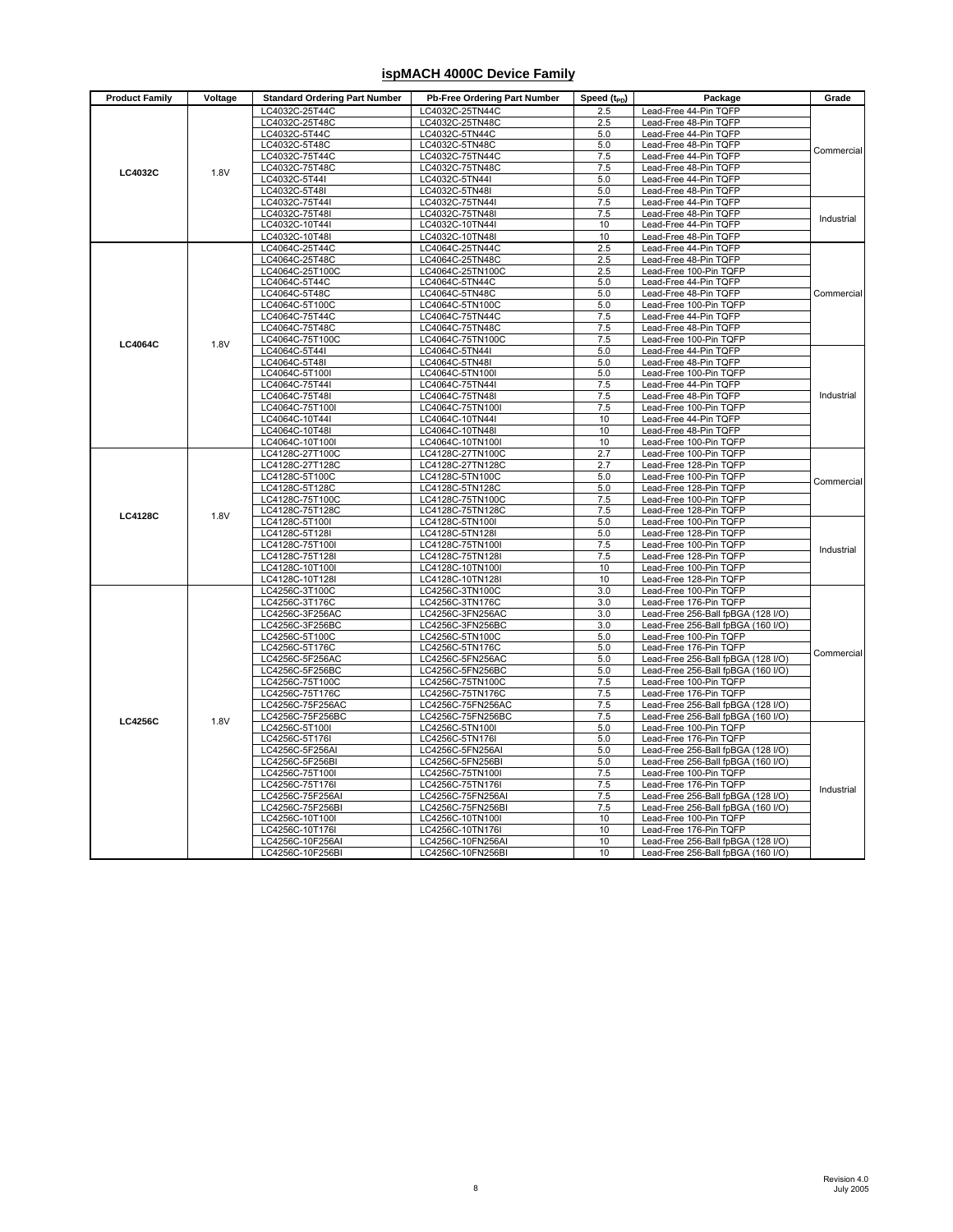#### **ispMACH 4000C Device Family (Cont'd)**

| <b>Product Family</b> | Voltage | <b>Standard Ordering Part Number</b> | Pb-Free Ordering Part Number | Speed (t <sub>PD</sub> ) | Package                  | Grade      |
|-----------------------|---------|--------------------------------------|------------------------------|--------------------------|--------------------------|------------|
|                       |         | LC4384C-35T176C                      | C4384C-35TN176C              | 3.5                      | Lead-Free 176-Pin TQFP   |            |
|                       |         | C4384C-35F256C                       | LC4384C-35FN256C             | 3.5                      | Lead-Free 256-Ball fpBGA |            |
|                       |         | LC4384C-5T176C                       | LC4384C-5TN176C              | 5.0                      | Lead-Free 176-Pin TQFP   | Commercial |
|                       |         | C4384C-5F256C                        | LC4384C-5FN256C              | 5.0                      | Lead-Free 256-Ball fpBGA |            |
|                       |         | LC4384C-75T176C                      | LC4384C-75TN176C             | 7.5                      | Lead-Free 176-Pin TQFP   |            |
| <b>LC4384C</b>        | 1.8V    | LC4384C-75F256C                      | LC4384C-75FN256C             | 7.5                      | Lead-Free 256-Ball fpBGA |            |
|                       |         | LC4384C-5T176I                       | LC4384C-5TN176I              | 5.0                      | Lead-Free 176-Pin TQFP   |            |
|                       |         | LC4384C-5F256I                       | LC4384C-5FN256I              | 5.0                      | Lead-Free 256-Ball fpBGA |            |
|                       |         | LC4384C-75T176I                      | LC4384C-75TN176I             | 7.5                      | Lead-Free 176-Pin TQFP   | Industrial |
|                       |         | LC4384C-75F256I                      | LC4384C-75FN256I             | 7.5                      | Lead-Free 256-Ball fpBGA |            |
|                       |         | LC4384C-10T176I                      | LC4384C-10TN176I             | 10                       | Lead-Free 176-Pin TQFP   |            |
|                       |         | LC4384C-10F256I                      | LC4384C-10FN256I             | 10                       | Lead-Free 256-Ball fpBGA |            |
|                       |         | LC4512C-35T176C                      | LC4512C-35TN176C             | 3.5                      | Lead-Free 176-Pin TQFP   |            |
|                       |         | LC4512C-35F256C                      | LC4512C-35FN256C             | 3.5                      | Lead-Free 256-Ball fpBGA |            |
|                       |         | LC4512C-5T176C                       | LC4512C-5TN176C              | 5.0                      | Lead-Free 176-Pin TQFP   |            |
|                       |         | LC4512C-5F256C                       | LC4512C-5FN256C              | 5.0                      | Lead-Free 256-Ball fpBGA | Commercial |
|                       |         | LC4512C-75T176C                      | LC4512C-75TN176C             | 7.5                      | Lead-Free 176-Pin TQFP   |            |
| <b>LC4512C</b>        | 1.8V    | LC4512C-75F256C                      | LC4512C-75FN256C             | 7.5                      | Lead-Free 256-Ball fpBGA |            |
|                       |         | LC4512C-5T176I                       | LC4512C-5TN176I              | 5.0                      | Lead-Free 176-Pin TQFP   |            |
|                       |         | LC4512C-5F256I                       | LC4512C-5FN256I              | 5.0                      | Lead-Free 256-Ball fpBGA |            |
|                       |         | LC4512C-75T176I                      | LC4512C-75TN176I             | 7.5                      | Lead-Free 176-Pin TQFP   | Industrial |
|                       |         | LC4512C-75F256I                      | LC4512C-75FN256I             | 7.5                      | Lead-Free 256-Ball fpBGA |            |
|                       |         | LC4512C-10T176I                      | LC4512C-10TN176I             | 10                       | Lead-Free 176-Pin TQFP   |            |
|                       |         | LC4512C-10F256I                      | LC4512C-10FN256I             | 10                       | Lead-Free 256-Ball fpBGA |            |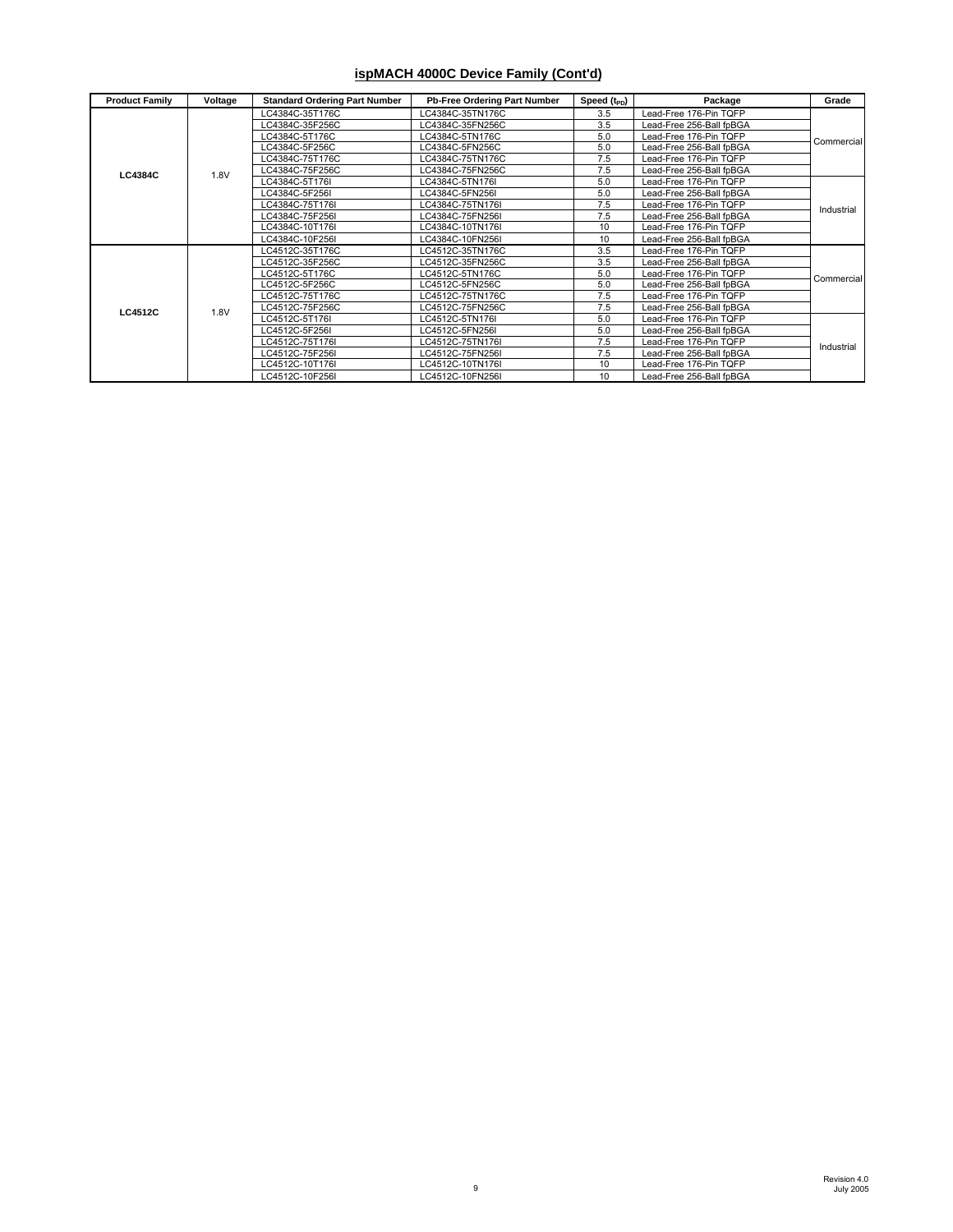#### **ispMACH 4000B Device Family**

| <b>Product Family</b> | Voltage | <b>Standard Ordering Part Number</b> | Pb-Free Ordering Part Number         | Speed $(t_{PD})$ | Package                                              | Grade      |
|-----------------------|---------|--------------------------------------|--------------------------------------|------------------|------------------------------------------------------|------------|
|                       |         | LC4032B-25T44C                       | LC4032B-25TN44C                      | 2.5              | Lead-Free 44-Pin TQFP                                |            |
|                       |         | LC4032B-25T48C                       | LC4032B-25TN48C                      | 2.5              | Lead-Free 48-Pin TQFP                                |            |
|                       |         | LC4032B-5T44C                        | LC4032B-5TN44C                       | 5                | Lead-Free 44-Pin TQFP                                | Commercial |
|                       |         | LC4032B-5T48C                        | LC4032B-5TN48C                       | 5                | Lead-Free 48-Pin TQFP                                |            |
|                       |         | LC4032B-75T44C<br>LC4032B-75T48C     | LC4032B-75TN44C<br>LC4032B-75TN48C   | 7.5<br>7.5       | Lead-Free 44-Pin TQFP<br>Lead-Free 48-Pin TQFP       |            |
| LC4032B               | 2.5V    | LC4032B-5T44I                        | LC4032B-5TN44I                       | 5                | Lead-Free 44-Pin TQFP                                |            |
|                       |         | LC4032B-5T48I                        | LC4032B-5TN48I                       | 5                | Lead-Free 48-Pin TQFP                                |            |
|                       |         | LC4032B-75T44I                       | LC4032B-75TN44I                      | 7.5              | Lead-Free 44-Pin TQFP                                |            |
|                       |         | LC4032B-75T48I                       | LC4032B-75TN48I                      | 7.5              | Lead-Free 48-Pin TQFP                                | Industrial |
|                       |         | LC4032B-10T44I                       | LC4032B-10TN44I                      | 10               | Lead-Free 44-Pin TQFP                                |            |
|                       |         | LC4032B-10T48I                       | LC4032B-10TN48I                      | 10               | Lead-Free 48-Pin TQFP                                |            |
|                       |         | LC4064B-25T44C                       | LC4064B-25TN44C                      | 2.5              | Lead-Free 44-Pin TQFP                                |            |
|                       |         | LC4064B-25T48C                       | LC4064B-25TN48C                      | 2.5              | Lead-Free 48-Pin TQFP                                |            |
|                       |         | LC4064B-25T100C                      | LC4064B-25TN100C                     | 2.5              | Lead-Free 100-Pin TQFP                               |            |
|                       |         | LC4064B-5T44C                        | LC4064B-5TN44C                       | 5                | Lead-Free 44-Pin TQFP                                |            |
|                       |         | LC4064B-5T48C                        | LC4064B-5TN48C                       | 5                | Lead-Free 48-Pin TQFP                                | Commercial |
|                       |         | LC4064B-5T100C<br>LC4064B-75T44C     | LC4064B-5TN100C<br>LC4064B-75TN44C   | 5<br>7.5         | Lead-Free 100-Pin TQFP<br>Lead-Free 44-Pin TQFP      |            |
|                       |         | LC4064B-75T48C                       | LC4064B-75TN48C                      | 7.5              | Lead-Free 48-Pin TQFP                                |            |
|                       |         | LC4064B-75T100C                      | LC4064B-75TN100C                     | 7.5              | Lead-Free 100-Pin TQFP                               |            |
| <b>LC4064B</b>        | 2.5V    | LC4064B-5T44I                        | LC4064B-5TN44I                       | 5                | Lead-Free 44-Pin TQFP                                |            |
|                       |         | LC4064B-5T48I                        | LC4064B-5TN48I                       | 5                | Lead-Free 48-Pin TQFP                                |            |
|                       |         | LC4064B-5T100I                       | LC4064B-5TN100I                      | 5                | Lead-Free 100-Pin TQFP                               |            |
|                       |         | LC4064B-75T44I                       | LC4064B-75TN44I                      | 7.5              | Lead-Free 44-Pin TQFP                                |            |
|                       |         | LC4064B-75T48I                       | LC4064B-75TN48I                      | 7.5              | Lead-Free 48-Pin TQFP                                | Industrial |
|                       |         | LC4064B-75T100I                      | LC4064B-75TN100I                     | 7.5              | Lead-Free 100-Pin TQFP                               |            |
|                       |         | LC4064B-10T44I                       | LC4064B-10TN44I                      | 10               | Lead-Free 44-Pin TQFP                                |            |
|                       |         | LC4064B-10T48I                       | LC4064B-10TN48I                      | 10               | Lead-Free 48-Pin TQFP                                |            |
|                       |         | LC4064B-10T100I                      | LC4064B-10TN100I                     | 10               | Lead-Free 100-Pin TQFP                               |            |
|                       |         | LC4128B-27T100C                      | LC4128B-27TN100C                     | 2.7              | Lead-Free 100-Pin TQFP                               |            |
|                       |         | LC4128B-27T128C                      | LC4128B-27TN128C                     | 2.7              | Lead-Free 128-Pin TQFP                               |            |
|                       |         | LC4128B-5T100C<br>LC4128B-5T128C     | LC4128B-5TN100C<br>LC4128B-5TN128C   | 5<br>5           | Lead-Free 100-Pin TQFP<br>Lead-Free 128-Pin TQFP     | Commercial |
|                       |         | LC4128B-75T100C                      | LC4128B-75TN100C                     | 7.5              | Lead-Free 100-Pin TQFP                               |            |
|                       |         | LC4128B-75T128C                      | LC4128B-75TN128C                     | 7.5              | Lead-Free 128-Pin TQFP                               |            |
| <b>LC4128B</b>        | 2.5V    | LC4128B-5T100I                       | LC4128B-5TN100I                      | 5                | Lead-Free 100-Pin TQFP                               |            |
|                       |         | LC4128B-5T128I                       | LC4128B-5TN128I                      | 5                | Lead-Free 128-Pin TQFP                               |            |
|                       |         | LC4128B-75T100I                      | LC4128B-75TN100I                     | 7.5              | Lead-Free 100-Pin TQFP                               | Industrial |
|                       |         | LC4128B-75T128I                      | LC4128B-75TN128I                     | 7.5              | Lead-Free 128-Pin TQFP                               |            |
|                       |         | LC4128B-10T100I                      | LC4128B-10TN100I                     | 10               | Lead-Free 100-Pin TQFP                               |            |
|                       |         | LC4128B-10T128I                      | LC4128B-10TN128I                     | 10               | Lead-Free 128-Pin TQFP                               |            |
|                       |         | LC4256B-3T100C                       | LC4256B-3TN100C                      | 3                | Lead-Free 100-Pin TQFP                               |            |
|                       |         | LC4256B-3T176C                       | LC4256B-3TN176C                      | 3<br>3           | Lead-Free 176-Pin TQFP                               |            |
|                       |         | LC4256B-3F256AC<br>LC4256B-3F256BC   | LC4256B-3FN256AC<br>LC4256B-3FN256BC | 3                | Lead-Free 256-Ball fpBGA<br>Lead-Free 256-Ball fpBGA |            |
|                       |         | LC4256B-5T100C                       | LC4256B-5TN100C                      | 5                | Lead-Free 100-Pin TQFP                               |            |
|                       |         | LC4256B-5T176C                       | LC4256B-5TN176C                      | 5                | Lead-Free 176-Pin TQFP                               |            |
|                       |         | LC4256B-5F256AC                      | LC4256B-5FN256AC                     | 5                | Lead-Free 256-Ball fpBGA                             | Commercial |
|                       |         | LC4256B-5F256BC                      | LC4256B-5FN256BC                     | 5                | Lead-Free 256-Ball fpBGA                             |            |
|                       |         | LC4256B-75T100C                      | LC4256B-75TN100C                     | 7.5              | Lead-Free 100-Pin TQFP                               |            |
|                       |         | LC4256B-75T176C                      | LC4256B-75TN176C                     | 7.5              | Lead-Free 176-Pin TQFP                               |            |
|                       |         | LC4256B-75F256AC                     | LC4256B-75FN256AC                    | 7.5              | Lead-Free 256-Ball fpBGA                             |            |
| <b>LC4256B</b>        | 2.5V    | LC4256B-75F256BC                     | LC4256B-75FN256BC                    | 7.5              | Lead-Free 256-Ball fpBGA                             |            |
|                       |         | LC4256B-5T100I                       | LC4256B-5TN100I                      | 5                | Lead-Free 100-Pin TQFP                               |            |
|                       |         | LC4256B-5T176I                       | LC4256B-5TN176I                      | 5                | Lead-Free 176-Pin TQFP                               |            |
|                       |         | LC4256B-5F256AI                      | LC4256B-5FN256AI                     | 5                | Lead-Free 256-Ball fpBGA                             |            |
|                       |         | LC4256B-5F256BI<br>LC4256B-75T100I   | LC4256B-5FN256BI<br>LC4256B-75TN100I | 5<br>7.5         | Lead-Free 256-Ball fpBGA<br>Lead-Free 100-Pin TQFP   |            |
|                       |         | LC4256B-75T176I                      | LC4256B-75TN176I                     | 7.5              | Lead-Free 176-Pin TQFP                               |            |
|                       |         | LC4256B-75F256AI                     | LC4256B-75FN256AI                    | 7.5              | Lead-Free 256-Ball fpBGA                             | Industrial |
|                       |         | LC4256B-75F256BI                     | LC4256B-75FN256BI                    | 7.5              | Lead-Free 256-Ball fpBGA                             |            |
|                       |         | LC4256B-10T100I                      | LC4256B-10TN100I                     | 10               | Lead-Free 100-Pin TQFP                               |            |
|                       |         | LC4256B-10T176I                      | LC4256B-10TN176I                     | 10               | Lead-Free 176-Pin TQFP                               |            |
|                       |         | LC4256B-10F256AI                     | LC4256B-10FN256AI                    | 10               | Lead-Free 256-Ball fpBGA                             |            |
|                       |         | LC4256B-10F256BI                     | LC4256B-10FN256BI                    | 10               | Lead-Free 256-Ball fpBGA                             |            |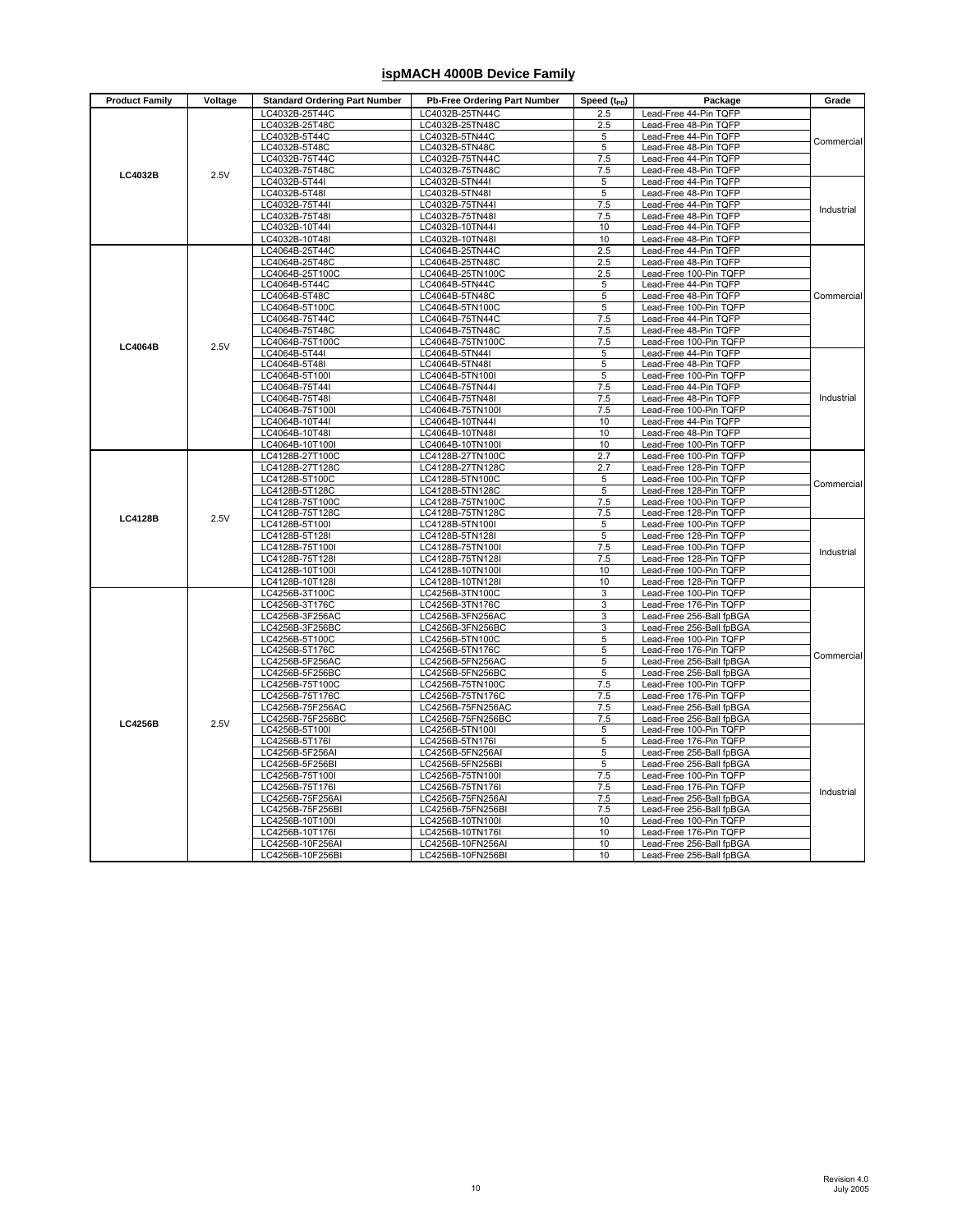#### **ispMACH 4000B Device Family (Cont'd)**

| <b>Product Family</b> | Voltage | <b>Standard Ordering Part Number</b> | <b>Pb-Free Ordering Part Number</b> | Speed $(t_{PD})$ | Package                  | Grade      |
|-----------------------|---------|--------------------------------------|-------------------------------------|------------------|--------------------------|------------|
|                       |         | LC4384B-35T176C                      | LC4384B-35TN176C                    | 3.5              | Lead-Free 176-Pin TQFP   |            |
|                       |         | C4384B-35F256C                       | LC4384B-35FN256C                    | 3.5              | Lead-Free 256-Ball fpBGA |            |
|                       |         | LC4384B-5T176C                       | LC4384B-5TN176C                     | 5                | Lead-Free 176-Pin TQFP   | Commercial |
|                       |         | C4384B-5F256C                        | LC4384B-5FN256C                     | 5                | Lead-Free 256-Ball fpBGA |            |
|                       |         | LC4384B-75T176C                      | LC4384B-75TN176C                    | 7.5              | Lead-Free 176-Pin TQFP   |            |
| <b>LC4384B</b>        | 2.5V    | LC4384B-75F256C                      | LC4384B-75FN256C                    | 7.5              | Lead-Free 256-Ball fpBGA |            |
|                       |         | LC4384B-5T176I                       | LC4384B-5TN176I                     | 5                | Lead-Free 176-Pin TQFP   |            |
|                       |         | LC4384B-5F256I                       | LC4384B-5FN256I                     | 5                | Lead-Free 256-Ball fpBGA |            |
|                       |         | LC4384B-75T176I                      | LC4384B-75TN176I                    | 7.5              | Lead-Free 176-Pin TQFP   | Industrial |
|                       |         | LC4384B-75F256I                      | LC4384B-75FN256I                    | 7.5              | Lead-Free 256-Ball fpBGA |            |
|                       |         | LC4384B-10T176I                      | LC4384B-10TN176I                    | 10               | Lead-Free 176-Pin TQFP   |            |
|                       |         | LC4384B-10F256I                      | LC4384B-10FN256I                    | 10               | Lead-Free 256-Ball fpBGA |            |
|                       |         | LC4512B-35T176C                      | LC4512B-35TN176C                    | 3.5              | Lead-Free 176-Pin TQFP   |            |
|                       |         | LC4512B-35F256C                      | LC4512B-35FN256C                    | 3.5              | Lead-Free 256-Ball fpBGA |            |
|                       |         | LC4512B-5T176C                       | LC4512B-5TN176C                     | 5                | Lead-Free 176-Pin TQFP   | Commercial |
|                       |         | LC4512B-5F256C                       | LC4512B-5FN256C                     | 5                | Lead-Free 256-Ball fpBGA |            |
|                       |         | LC4512B-75T176C                      | LC4512B-75TN176C                    | 7.5              | Lead-Free 176-Pin TQFP   |            |
| <b>LC4512B</b>        | 2.5V    | LC4512B-75F256C                      | LC4512B-75FN256C                    | 7.5              | Lead-Free 256-Ball fpBGA |            |
|                       |         | LC4512B-5T176I                       | LC4512B-5TN176I                     | 5                | Lead-Free 176-Pin TQFP   |            |
|                       |         | LC4512B-5F256I                       | LC4512B-5FN256I                     | 5                | Lead-Free 256-Ball fpBGA |            |
|                       |         | C4512B-75T176I                       | LC4512B-75TN176I                    | 7.5              | Lead-Free 176-Pin TQFP   | Industrial |
|                       |         | LC4512B-75F256I                      | LC4512B-75FN256I                    | 7.5              | Lead-Free 256-Ball fpBGA |            |
|                       |         | LC4512B-10T176I                      | LC4512B-10TN176I                    | 10               | Lead-Free 176-Pin TQFP   |            |
|                       |         | LC4512B-10F256I                      | LC4512B-10FN256I                    | 10               | Lead-Free 256-Ball fpBGA |            |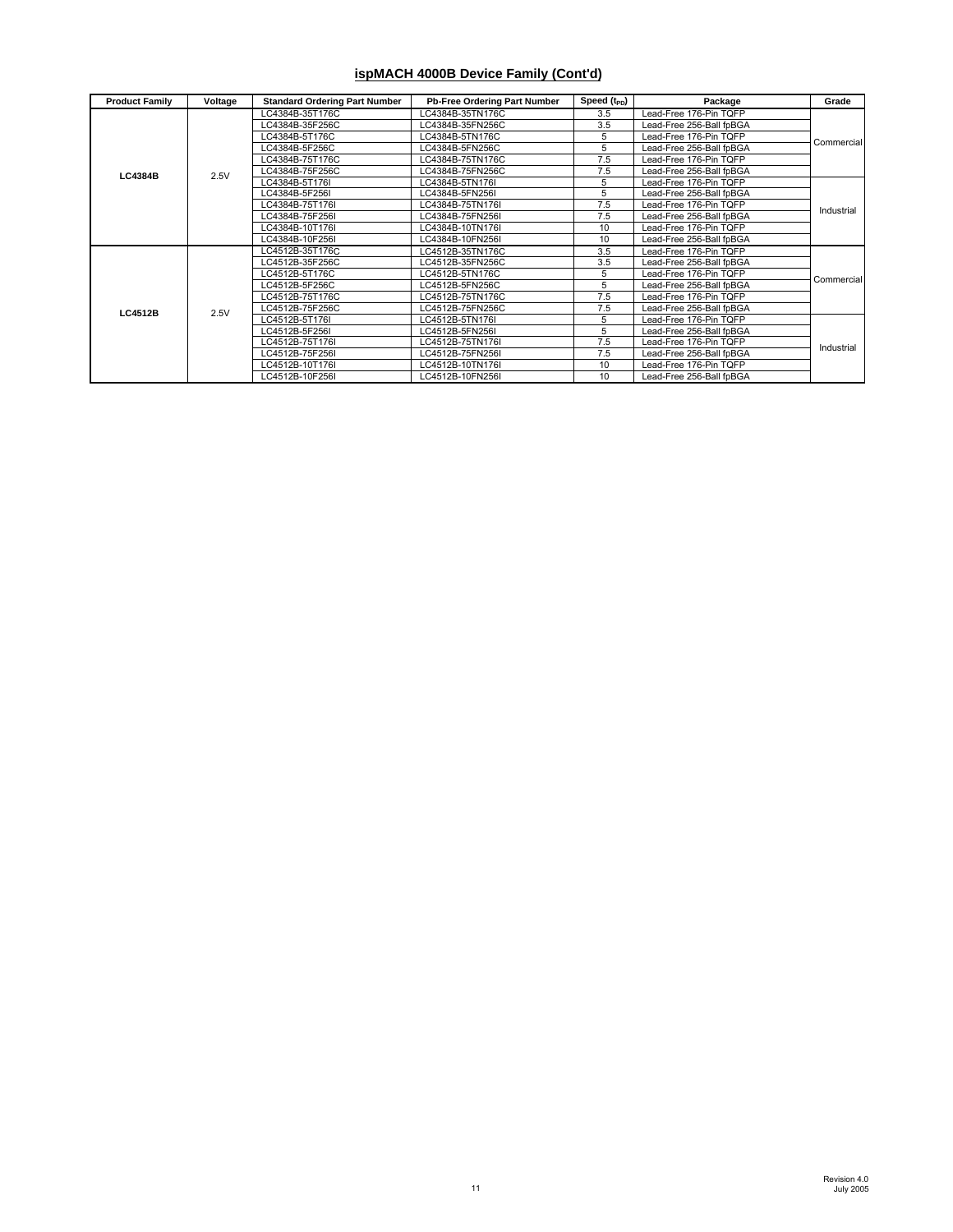#### **ispMACH 4000V Device Family**

| <b>Product Family</b> | Voltage | <b>Standard Ordering Part Number</b> | <b>Pb-Free Ordering Part Number</b>  | Speed $(t_{\text{PD}})$ | Package                                                      | Grade      |
|-----------------------|---------|--------------------------------------|--------------------------------------|-------------------------|--------------------------------------------------------------|------------|
|                       |         | LC4032V-25T44C                       | LC4032V-25TN44C                      | 2.5                     | Lead-Free 44-Pin TQFP                                        |            |
|                       |         | LC4032V-25T48C                       | LC4032V-25TN48C                      | 2.5                     | Lead-Free 48-Pin TQFP                                        |            |
|                       |         | LC4032V-5T44C                        | LC4032V-5TN44C                       | 5.0                     | Lead-Free 44-Pin TQFP                                        | Commercial |
|                       |         | LC4032V-5T48C                        | LC4032V-5TN48C                       | 5.0                     | Lead-Free 48-Pin TQFP                                        |            |
|                       |         | LC4032V-75T44C<br>LC4032V-75T48C     | LC4032V-75TN44C                      | 7.5                     | Lead-Free 44-Pin TQFP                                        |            |
|                       |         | LC4032V-5T44I                        | LC4032V-75TN48C<br>LC4032V-5TN44I    | 7.5<br>5.0              | Lead-Free 48-Pin TQFP<br>Lead-Free 44-Pin TQFP               |            |
| <b>LC4032V</b>        | 3.3V    | LC4032V-5T48I                        | LC4032V-5TN48I                       | 5.0                     | Lead-Free 48-Pin TQFP                                        |            |
|                       |         | LC4032V-75T44I                       | LC4032V-75TN44I                      | 7.5                     | Lead-Free 44-Pin TQFP                                        |            |
|                       |         | LC4032V-75T48I                       | LC4032V-75TN48I                      | 7.5                     | Lead-Free 48-Pin TQFP                                        | Industrial |
|                       |         | LC4032V-10T44I                       | LC4032V-10TN44I                      | 10                      | Lead-Free 44-Pin TQFP                                        |            |
|                       |         | LC4032V-10T48I                       | LC4032V-10TN48I                      | 10                      | Lead-Free 48-Pin TQFP                                        |            |
|                       |         | LC4032V-75T44E                       | LC4032V-75TN44E                      | 7.5                     | Lead-Free 44-Pin TQFP                                        | Automotive |
|                       |         | LC4032V-75T48E                       | LC4032V-75TN48E                      | 7.5                     | Lead-Free 48-Pin TQFP                                        |            |
|                       |         | LC4064V-25T44C                       | LC4064V-25TN44C                      | 2.5                     | Lead-Free 44-Pin TQFP                                        |            |
|                       |         | LC4064V-25T48C<br>LC4064V-25T100C    | LC4064V-25TN48C                      | 2.5<br>2.5              | Lead-Free 48-Pin TQFP                                        |            |
|                       |         | LC4064V-5T44C                        | LC4064V-25TN100C<br>LC4064V-5TN44C   | 5.0                     | Lead-Free 100-Pin TQFP<br>Lead-Free 44-Pin TQFP              |            |
|                       |         | LC4064V-5T48C                        | LC4064V-5TN48C                       | 5.0                     | Lead-Free 48-Pin TQFP                                        | Commercial |
|                       |         | LC4064V-5T100C                       | LC4064V-5TN100C                      | 5.0                     | Lead-Free 100-Pin TQFP                                       |            |
|                       |         | LC4064V-75T44C                       | LC4064V-75TN44C                      | 7.5                     | Lead-Free 44-Pin TQFP                                        |            |
|                       |         | LC4064V-75T48C                       | LC4064V-75TN48C                      | 7.5                     | Lead-Free 48-Pin TQFP                                        |            |
|                       |         | LC4064V-75T100C                      | LC4064V-75TN100C                     | 7.5                     | Lead-Free 100-Pin TQFP                                       |            |
|                       |         | LC4064V-5T44I                        | LC4064V-5TN44I                       | 5.0                     | Lead-Free 44-Pin TQFP                                        |            |
| <b>LC4064V</b>        | 3.3V    | LC4064V-5T48I                        | LC4064V-5TN48I                       | 5.0                     | Lead-Free 48-Pin TQFP                                        |            |
|                       |         | LC4064V-5T100I                       | LC4064V-5TN100I                      | 5.0                     | Lead-Free 100-Pin TQFP                                       |            |
|                       |         | LC4064V-75T44I<br>LC4064V-75T48I     | LC4064V-75TN44I<br>LC4064V-75TN48I   | 7.5<br>7.5              | Lead-Free 44-Pin TQFP<br>Lead-Free 48-Pin TQFP               | Industrial |
|                       |         | LC4064V-75T100I                      | LC4064V-75TN100I                     | 7.5                     | Lead-Free 100-Pin TQFP                                       |            |
|                       |         | LC4064V-10T44I                       | LC4064V-10TN44I                      | 10                      | Lead-Free 44-Pin TQFP                                        |            |
|                       |         | LC4064V-10T48I                       | LC4064V-10TN48I                      | 10                      | Lead-Free 48-Pin TQFP                                        |            |
|                       |         | LC4064V-10T100I                      | LC4064V-10TN100I                     | 10                      | Lead-Free 100-Pin TQFP                                       |            |
|                       |         | LC4064V-75T44E                       | LC4064V-75TN44E                      | 7.5                     | Lead-Free 44-Pin TQFP                                        |            |
|                       |         | LC4064V-75T48E                       | LC4064V-75TN48E                      | 7.5                     | Lead-Free 48-Pin TQFP                                        | Automotive |
|                       |         | LC4064V-75T100E                      | LC4064V-75TN100E                     | 7.5                     | Lead-Free 100-Pin TQFP                                       |            |
|                       |         | LC4128V-27T100C                      | LC4128V-27TN100C                     | 2.7                     | Lead-Free 100-Pin TQFP                                       |            |
|                       |         | LC4128V-27T128C                      | LC4128V-27TN128C                     | 2.7                     | Lead-Free 128-Pin TQFP                                       | Commercial |
|                       |         | LC4128V-27T144C<br>LC4128V-5T100C    | LC4128V-27TN144C<br>LC4128V-5TN100C  | 2.7<br>5.0              | Lead-Free 144-Pin TQFP<br>Lead-Free 100-Pin TQFP             |            |
|                       |         | LC4128V-5T128C                       | LC4128V-5TN128C                      | 5.0                     | Lead-Free 128-Pin TQFP                                       |            |
|                       |         | LC4128V-5T144C                       | LC4128V-5TN144C                      | 5.0                     | Lead-Free 144-Pin TQFP                                       |            |
|                       |         | LC4128V-75T100C                      | LC4128V-75TN100C                     | 7.5                     | Lead-Free 100-Pin TQFP                                       |            |
|                       |         | LC4128V-75T128C                      | LC4128V-75TN128C                     | 7.5                     | Lead-Free 128-Pin TQFP                                       |            |
|                       |         | LC4128V-75T144C                      | LC4128V-75TN144C                     | 7.5                     | Lead-Free 144-Pin TQFP                                       |            |
|                       |         | LC4128V-5T100I                       | LC4128V-5TN100I                      | 5.0                     | Lead-Free 100-Pin TQFP                                       |            |
| <b>LC4128V</b>        | 3.3V    | LC4128V-5T128I                       | LC4128V-5TN128I                      | 5.0                     | Lead-Free 128-Pin TQFP                                       |            |
|                       |         | LC4128V-5T144I                       | LC4128V-5TN144I                      | 5.0                     | Lead-Free 144-Pin TQFP                                       |            |
|                       |         | LC4128V-75T100I                      | LC4128V-75TN100I                     | 7.5                     | Lead-Free 100-Pin TQFP                                       | Industrial |
|                       |         | LC4128V-75T128I<br>LC4128V-75T144I   | LC4128V-75TN128I<br>LC4128V-75TN144I | 7.5<br>7.5              | Lead-Free 128-Pin TQFP<br>Lead-Free 144-Pin TQFP             |            |
|                       |         | LC4128V-10T100I                      | LC4128V-10TN100I                     | 10                      | Lead-Free 100-Pin TQFP                                       |            |
|                       |         | LC4128V-10T128I                      | LC4128V-10TN128I                     | 10                      | Lead-Free 128-Pin TQFP                                       |            |
|                       |         | LC4128V-10T144I                      | LC4128V-10TN144I                     | 10                      | Lead-Free 144-Pin TQFP                                       |            |
|                       |         | LC4128V-75T100E                      | LC4128V-75TN100E                     | 7.5                     | Lead-Free 100-Pin TQFP                                       |            |
|                       |         | LC4128V-75T128E                      | LC4128V-75TN128E                     | 7.5                     | Lead-Free 128-Pin TQFP                                       | Automotive |
|                       |         | LC4128V-75T144E                      | LC4128V-75TN144E                     | 7.5                     | Lead-Free 144-Pin TQFP                                       |            |
|                       |         | LC4256V-3T100C                       | LC4256V-3TN100C                      | 3.0                     | Lead-Free 100-Pin TQFP                                       |            |
|                       |         | LC4256V-3T144C                       | LC4256V-3TN144C                      | 3.0                     | Lead-Free 144-Pin TQFP                                       |            |
|                       |         | LC4256V-3T176C                       | LC4256V-3TN176C                      | 3.0                     | Lead-Free 176-Pin TQFP<br>Lead-Free 256-Ball foBGA (128 I/O) |            |
|                       |         | LC4256V-3F256AC<br>LC4256V-3F256BC   | LC4256V-3FN256AC<br>LC4256V-3FN256BC | 3.0<br>3.0              | Lead-Free 256-Ball fpBGA (160 I/O)                           |            |
|                       |         | LC4256V-5T100C                       | LC4256V-5TN100C                      | 5.0                     | Lead-Free 100-Pin TQFP                                       |            |
|                       |         | LC4256V-5T144C                       | LC4256V-5TN144C                      | 5.0                     | Lead-Free 144-Pin TQFP                                       |            |
| <b>LC4256V</b>        | 3.3V    | LC4256V-5T176C                       | LC4256V-5TN176C                      | 5.0                     | Lead-Free 176-Pin TQFP                                       | Commercial |
|                       |         | LC4256V-5F256AC                      | LC4256V-5FN256AC                     | 5.0                     | Lead-Free 256-Ball fpBGA (128 I/O)                           |            |
|                       |         | LC4256V-5F256BC                      | LC4256V-5FN256BC                     | 5.0                     | Lead-Free 256-Ball fpBGA (160 I/O)                           |            |
|                       |         | LC4256V-75T100C                      | LC4256V-75TN100C                     | 7.5                     | Lead-Free 100-Pin TQFP                                       |            |
|                       |         | LC4256V-75T144C                      | LC4256V-75TN144C                     | 7.5                     | Lead-Free 144-Pin TQFP                                       |            |
|                       |         | LC4256V-75T176C                      | LC4256V-75TN176C                     | 7.5                     | Lead-Free 176-Pin TQFP                                       |            |
|                       |         | LC4256V-75F256AC                     | LC4256V-75FN256AC                    | 7.5                     | Lead-Free 256-Ball fpBGA (128 I/O)                           |            |
|                       |         | LC4256V-75F256BC                     | LC4256V-75FN256BC                    | 7.5                     | Lead-Free 256-Ball fpBGA (160 I/O)                           |            |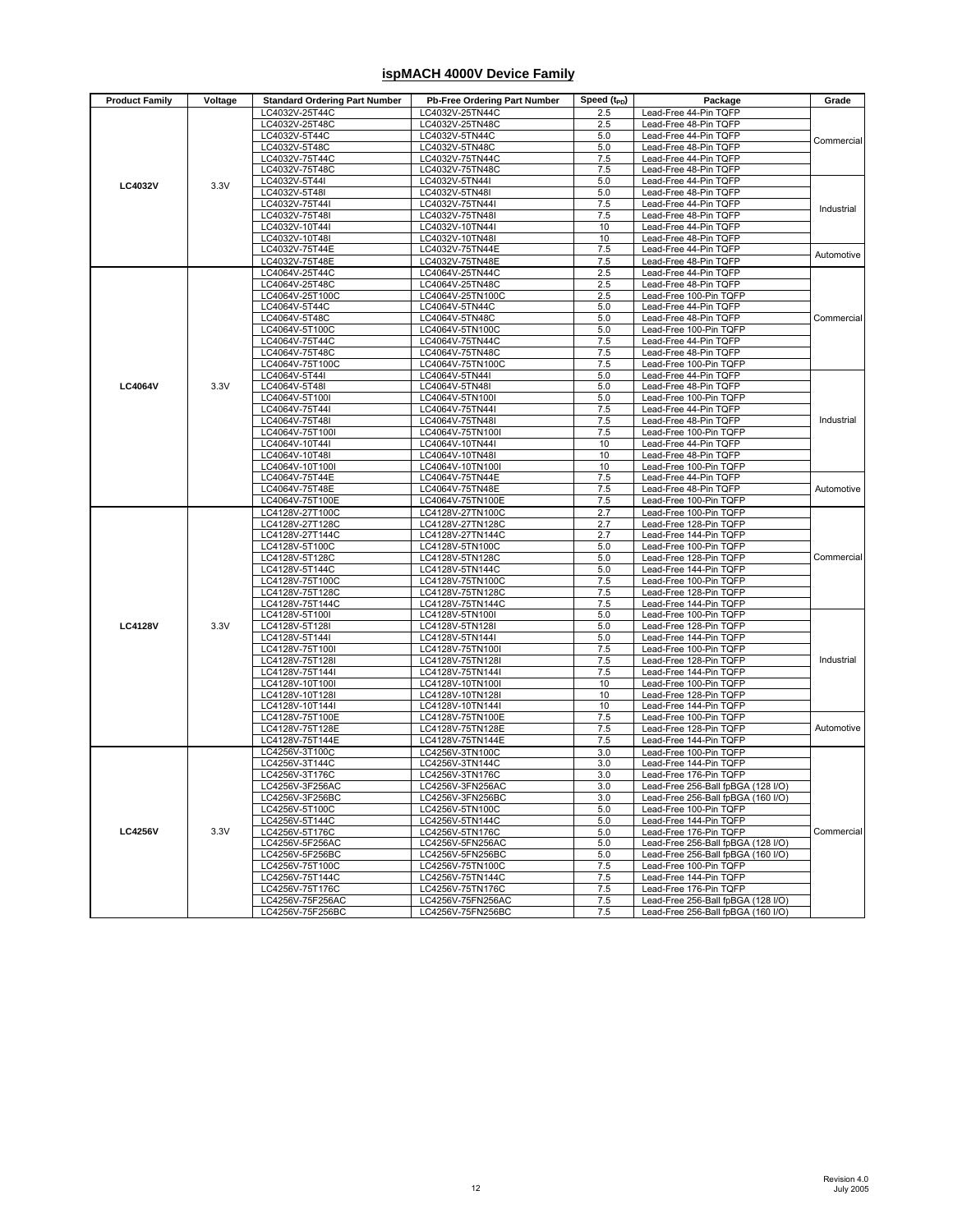#### **ispMACH 4000V Device Family (Cont'd)**

| <b>Product Family</b> | Voltage | <b>Standard Ordering Part Number</b> | Pb-Free Ordering Part Number | Speed (t <sub>PD</sub> ) | Package                            | Grade      |
|-----------------------|---------|--------------------------------------|------------------------------|--------------------------|------------------------------------|------------|
|                       |         | LC4256V-5T100I                       | LC4256V-5TN100I              | 5.0                      | Lead-Free 100-Pin TQFP             |            |
|                       |         | LC4256V-5T144I                       | LC4256V-5TN144I              | 5.0                      | Lead-Free 144-Pin TQFP             |            |
|                       |         | LC4256V-5T176I                       | LC4256V-5TN176I              | 5.0                      | Lead-Free 176-Pin TQFP             |            |
|                       |         | LC4256V-5F256AI                      | LC4256V-5FN256AI             | 5.0                      | Lead-Free 256-Ball fpBGA (128 I/O) |            |
|                       |         | LC4256V-5F256BI                      | LC4256V-5FN256BI             | 5.0                      | Lead-Free 256-Ball fpBGA (160 I/O) |            |
|                       |         | LC4256V-75T100I                      | LC4256V-75TN100I             | 7.5                      | Lead-Free 100-Pin TQFP             |            |
|                       |         | LC4256V-75T144I                      | LC4256V-75TN144I             | 7.5                      | Lead-Free 144-Pin TQFP             |            |
|                       |         | LC4256V-75T176I                      | LC4256V-75TN176I             | 7.5                      | Lead-Free 176-Pin TQFP             | Industrial |
| <b>LC4256V</b>        | 3.3V    | LC4256V-75F256AI                     | LC4256V-75FN256AI            | 7.5                      | Lead-Free 256-Ball fpBGA (128 I/O) |            |
|                       |         | LC4256V-75F256BI                     | LC4256V-75FN256BI            | 7.5                      | Lead-Free 256-Ball fpBGA (160 I/O) |            |
|                       |         | LC4256V-10T100I                      | LC4256V-10TN100I             | 10                       | Lead-Free 100-Pin TQFP             |            |
|                       |         | LC4256V-10T144I                      | LC4256V-10TN144I             | 10                       | Lead-Free 144-Pin TQFP             |            |
|                       |         | LC4256V-10T176I                      | LC4256V-10TN176I             | 10                       | Lead-Free 176-Pin TQFP             |            |
|                       |         | LC4256V-10F256AI                     | LC4256V-10FN256AI            | 10                       | Lead-Free 256-Ball fpBGA (128 I/O) |            |
|                       |         | LC4256V-10F256BI                     | LC4256V-10FN256BI            | 10                       | Lead-Free 256-Ball fpBGA (160 I/O) |            |
|                       |         | LC4256V-75T100E                      | LC4256V-75TN100E             | 7.5                      | Lead-Free 100-Pin TQFP             | Automotive |
|                       |         | LC4256V-75T144E                      | LC4256V-75TN144E             | 7.5                      | Lead-Free 144-Pin TQFP             |            |
|                       |         | LC4256V-75T176E                      | LC4256V-75TN176E             | 7.5                      | Lead-Free 176-Pin TQFP             |            |
|                       |         | LC4384V-35T176C                      | LC4384V-35TN176C             | 3.5                      | Lead-Free 176-TQFP                 |            |
|                       |         | LC4384V-35F256C                      | LC4384V-35FN256C             | 3.5                      | Lead-Free 256-Ball fpBGA           |            |
|                       |         | LC4384V-5T176C                       | LC4384V-5TN176C              | 5.0                      | Lead-Free 176-TQFP                 | Commercial |
|                       | 3.3V    | LC4384V-5F256C                       | LC4384V-5FN256C              | 5.0                      | Lead-Free 256-Ball fpBGA           |            |
|                       |         | LC4384V-75T176C                      | LC4384V-75TN176C             | 7.5                      | Lead-Free 176-TQFP                 |            |
| <b>LC4384V</b>        |         | LC4384V-75F256C                      | LC4384V-75FN256C             | 7.5                      | Lead-Free 256-Ball fpBGA           |            |
|                       |         | LC4384V-5T176I                       | LC4384V-5TN176I              | 5.0                      | Lead-Free 176-TQFP                 |            |
|                       |         | LC4384V-5F256I                       | LC4384V-5FN256I              | 5.0                      | Lead-Free 256-Ball fpBGA           |            |
|                       |         | LC4384V-75T176I                      | LC4384V-75TN176I             | 7.5                      | Lead-Free 176-TQFP                 | Industrial |
|                       |         | LC4384V-75F256I                      | LC4384V-75FN256I             | 7.5                      | Lead-Free 256-Ball fpBGA           |            |
|                       |         | LC4384V-10T176I                      | LC4384V-10TN176I             | 10                       | Lead-Free 176-TQFP                 |            |
|                       |         | LC4384V-10F256I                      | LC4384V-10FN256I             | 10                       | Lead-Free 256-Ball fpBGA           |            |
|                       |         | LC4512V-35T176C                      | LC4512V-35TN176C             | 3.5                      | Lead-Free 176-Pin TQFP             |            |
|                       |         | LC4512V-35F256C                      | LC4512V-35FN256C             | 3.5                      | Lead-Free 256-Ball fpBGA           |            |
|                       |         | LC4512V-5T176C                       | LC4512V-5TN176C              | 5.0                      | Lead-Free 176-Pin TQFP             |            |
|                       |         | LC4512V-5F256C                       | LC4512V-5FN256C              | 5.0                      | Lead-Free 256-Ball fpBGA           | Commercial |
|                       |         | LC4512V-75T176C                      | LC4512V-75TN176C             | 7.5                      | Lead-Free 176-Pin TQFP             |            |
| <b>LC4512V</b>        | 3.3V    | LC4512V-75F256C                      | LC4512V-75FN256C             | 7.5                      | Lead-Free 256-Ball fpBGA           |            |
|                       |         | LC4512V-5T176I                       | LC4512V-5TN176I              | 5.0                      | Lead-Free 176-Pin TQFP             |            |
|                       |         | LC4512V-5F256I                       | LC4512V-5FN256I              | 5.0                      | Lead-Free 256-Ball fpBGA           | Industrial |
|                       |         | LC4512V-75T176I                      | LC4512V-75TN176I             | 7.5                      | Lead-Free 176-Pin TQFP             |            |
|                       |         | LC4512V-75F256I                      | LC4512V-75FN256I             | 7.5                      | Lead-Free 256-Ball fpBGA           |            |
|                       |         | LC4512V-10T176I                      | LC4512V-10TN176I             | 10                       | Lead-Free 176-Pin TQFP             |            |
|                       |         | LC4512V-10F256I                      | LC4512V-10FN256I             | 10                       | Lead-Free 256-Ball fpBGA           |            |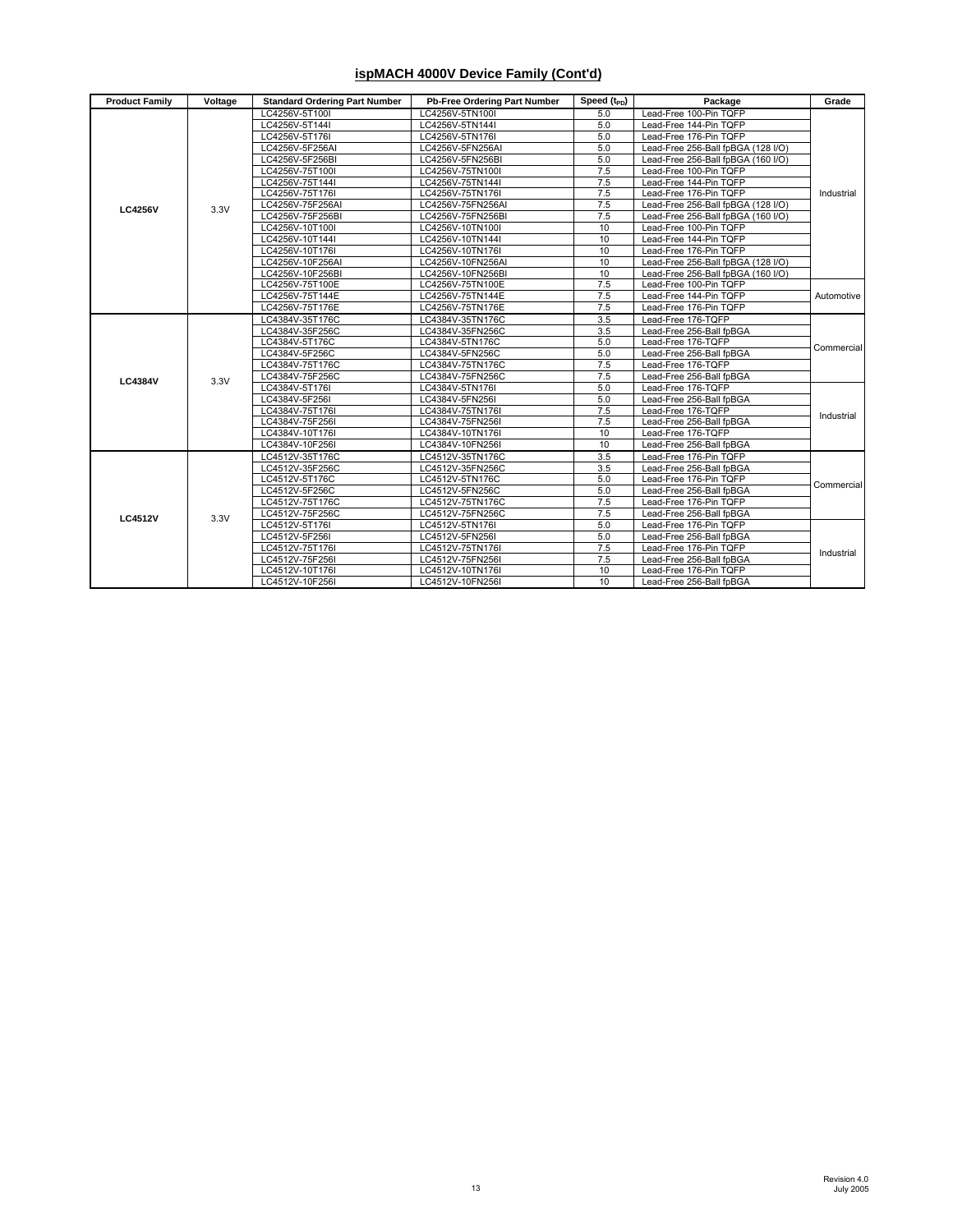#### **ispXPLD 5000MC Device Family**

| <b>Product Family</b> | Voltage | <b>Standard Ordering Part Number</b> | Pb-Free Ordering Part Number | Speed (tPD) | Package                  | Grade                    |
|-----------------------|---------|--------------------------------------|------------------------------|-------------|--------------------------|--------------------------|
|                       |         | LC5256MC-4F256C                      | LC5256MC-4FN256C             | 4.0         | Lead-Free 256-Ball fpBGA |                          |
|                       |         | LC5256MC-5F256C                      | LC5256MC-5FN256C             | 5.0         | Lead-Free 256-Ball fpBGA | Commercial               |
| <b>LC5256MC</b>       | 1.8V    | LC5256MC-75F256C                     | LC5256MC-75FN256C            | 7.5         | Lead-Free 256-Ball fpBGA |                          |
|                       |         | LC5256MC-5F256I                      | LC5256MC-5FN256I             | 5.0         | Lead-Free 256-Ball fpBGA | Industrial               |
|                       |         | LC5256MC-75F256I                     | LC5256MC-75FN256I            | 7.5         | Lead-Free 256-Ball fɒBGA |                          |
|                       |         | LC5512MC-45Q208C                     | LC5512MC-45QN208C            | 4.5         | Lead-Free 208-Pin PQFP   |                          |
|                       |         | LC5512MC-75Q208C                     | LC5512MC-75QN208C            | 7.5         | Lead-Free 208-Pin PQFP   |                          |
|                       |         | LC5512MC-45F256C                     | LC5512MC-45FN256C            | 4.5         | Lead-Free 256-Ball fpBGA |                          |
|                       |         | LC5512MC-45F484C                     | LC5512MC-45FN484C            | 4.5         | Lead-Free 484-Ball fɒBGA | Commercial<br>Industrial |
| <b>LC5512MC</b>       | 1.8V    | LC5512MC-75F256C                     | LC5512MC-75FN256C            | 7.5         | Lead-Free 256-Ball fɒBGA |                          |
|                       |         | LC5512MC-75F484C                     | LC5512MC-75FN484C            | 7.5         | Lead-Free 484-Ball fpBGA |                          |
|                       |         | LC5512MC-75Q208I                     | LC5512MC-75QN208I            | 7.5         | Lead-Free 208-Pin PQFP   |                          |
|                       |         | LC5512MC-75F256I                     | LC5512MC-75FN256I            | 7.5         | Lead-Free 256-Ball fpBGA |                          |
|                       |         | LC5512MC-75F484I                     | LC5512MC-75FN484I            | 7.5         | Lead-Free 484-Ball fpBGA |                          |
|                       |         | LC5768MC-5F256C                      | LC5768MC-5FN256C             | 5.0         | Lead-Free 256-Ball fpBGA |                          |
|                       |         | LC5768MC-5F484C                      | LC5768MC-5FN484C             | 5.0         | Lead-Free 484-Ball fpBGA | Commercial               |
| <b>LC5768MC</b>       | 1.8V    | LC5768MC-75F256C                     | LC5768MC-75FN256C            | 7.5         | Lead-Free 256-Ball fpBGA |                          |
|                       |         | LC5768MC-75F484C                     | LC5768MC-75FN484C            | 7.5         | Lead-Free 484-Ball fɒBGA |                          |
|                       |         | LC5768MC-75F256I                     | LC5768MC-75FN256I            | 7.5         | Lead-Free 256-Ball fpBGA | Industrial               |
|                       |         | LC5768MC-75F484I                     | LC5768MC-75FN484I            | 7.5         | Lead-Free 484-Ball fpBGA |                          |
|                       |         | LC51024MC-52F484C                    | LC51024MC-52FN484C           | 5.2         | Lead-Free 484-Ball fpBGA |                          |
|                       |         | LC51024MC-52F672C                    | LC51024MC-52FN672C           | 5.2         | Lead-Free 672-Ball fɒBGA | Commercial               |
| <b>LC51024MC</b>      | 1.8V    | LC51024MC-75F484C                    | LC51024MC-75FN484C           | 7.5         | Lead-Free 484-Ball fpBGA |                          |
|                       |         | LC51024MC-75F672C                    | LC51024MC-75FN672C           | 7.5         | Lead-Free 672-Ball fɒBGA |                          |
|                       |         | LC51024MC-75F484I                    | LC51024MC-75FN484I           | 7.5         | Lead-Free 484-Ball fɒBGA | Industrial               |
|                       |         | LC51024MC-75F672I                    | LC51024MC-75FN672I           | 7.5         | Lead-Free 672-Ball fɒBGA |                          |

# **ispXPLD 5000MB Device Family**

| <b>Product Family</b> | Voltage | <b>Standard Ordering Part Number</b> | Pb-Free Ordering Part Number | Speed (tPD) | Package                  | Grade      |
|-----------------------|---------|--------------------------------------|------------------------------|-------------|--------------------------|------------|
|                       |         | LC5256MB-4F256C                      | LC5256MB-4FN256C             | 4.0         | Lead-Free 256-Ball fpBGA |            |
|                       |         | LC5256MB-5F256C                      | LC5256MB-5FN256C             | 5.0         | Lead-Free 256-Ball fpBGA | Commercial |
| <b>LC5256MB</b>       | 2.5V    | LC5256MB-75F256C                     | LC5256MB-75FN256C            | 7.5         | Lead-Free 256-Ball fpBGA |            |
|                       |         | LC5256MB-5F256I                      | LC5256MB-5FN256I             | 5.0         | Lead-Free 256-Ball fpBGA | Industrial |
|                       |         | LC5256MB-75F256I                     | LC5256MB-75FN256I            | 7.5         | Lead-Free 256-Ball fpBGA |            |
|                       |         | LC5512MB-45Q208C                     | LC5512MB-45QN208C            | 4.5         | Lead-Free 208-Pin PQFP   |            |
|                       |         | LC5512MB-75Q208C                     | LC5512MB-75QN208C            | 7.5         | Lead-Free 208-Pin PQFP   |            |
|                       |         | LC5512MB-45F256C                     | LC5512MB-45FN256C            | 4.5         | Lead-Free 256-Ball fpBGA | Commercial |
|                       | 2.5V    | LC5512MB-45F484C                     | LC5512MB-45FN484C            | 4.5         | Lead-Free 484-Ball fpBGA |            |
| <b>LC5512MB</b>       |         | LC5512MB-75F256C                     | LC5512MB-75FN256C            | 7.5         | Lead-Free 256-Ball fpBGA |            |
|                       |         | LC5512MB-75F484C                     | LC5512MB-75FN484C            | 7.5         | Lead-Free 484-Ball fpBGA |            |
|                       |         | LC5512MB-75Q208I                     | LC5512MB-75QN208I            | 7.5         | Lead-Free 208-Pin PQFP   |            |
|                       |         | LC5512MB-75F256I                     | LC5512MB-75FN256I            | 7.5         | Lead-Free 256-Ball fpBGA | Industrial |
|                       |         | LC5512MB-75F484I                     | LC5512MB-75FN484I            | 7.5         | Lead-Free 484-Ball fpBGA |            |
|                       |         | LC5768MB-5F256C                      | LC5768MB-5FN256C             | 5.0         | Lead-Free 256-Ball fpBGA | Commercial |
|                       |         | LC5768MB-5F484C                      | LC5768MB-5FN484C             | 5.0         | Lead-Free 484-Ball fpBGA |            |
| <b>LC5768MB</b>       | 2.5V    | LC5768MB-75F256C                     | LC5768MB-75FN256C            | 7.5         | Lead-Free 256-Ball fpBGA |            |
|                       |         | LC5768MB-75F484C                     | LC5768MB-75FN484C            | 7.5         | Lead-Free 484-Ball fpBGA |            |
|                       |         | LC5768MB-75F256I                     | LC5768MB-75FN256I            | 7.5         | Lead-Free 256-Ball fpBGA | Industrial |
|                       |         | LC5768MB-75F484I                     | LC5768MB-75FN484I            | 7.5         | Lead-Free 484-Ball fpBGA |            |
|                       |         | LC51024MB-52F484C                    | LC51024MB-52FN484C           | 5.2         | Lead-Free 484-Ball fpBGA |            |
|                       |         | LC51024MB-52F672C                    | LC51024MB-52FN672C           | 5.2         | Lead-Free 672-Ball fpBGA | Commercial |
| LC51024MB             | 2.5V    | LC51024MB-75F484C                    | LC51024MB-75FN484C           | 7.5         | Lead-Free 484-Ball fpBGA |            |
|                       |         | LC51024MB-75F672C                    | LC51024MB-75FN672C           | 7.5         | Lead-Free 672-Ball fpBGA |            |
|                       |         | LC51024MB-75F484I                    | LC51024MB-75FN484I           | 7.5         | Lead-Free 484-Ball fpBGA | Industrial |
|                       |         | LC51024MB-75F672I                    | LC51024MB-75FN672I           | 7.5         | Lead-Free 672-Ball fpBGA |            |

#### **ispXPLD 5000MV Device Family**

| <b>Product Family</b> | Voltage | <b>Standard Ordering Part Number</b> | <b>Pb-Free Ordering Part Number</b> | Speed (tPD) | Package                  | Grade      |
|-----------------------|---------|--------------------------------------|-------------------------------------|-------------|--------------------------|------------|
|                       |         | LC5256MV-4F256C                      | LC5256MV-4FN256C                    | 4.0         | Lead-Free 256-Ball fpBGA |            |
|                       |         | LC5256MV-5F256C                      | LC5256MV-5FN256C                    | 5.0         | Lead-Free 256-Ball fpBGA | Commercial |
| <b>LC5256MV</b>       | 3.3V    | LC5256MV-75F256C                     | LC5256MV-75FN256C                   | 7.5         | Lead-Free 256-Ball fpBGA |            |
|                       |         | LC5256MV-5F256I                      | LC5256MV-5FN256I                    | 5.0         | Lead-Free 256-Ball fpBGA | Industrial |
|                       |         | LC5256MV-75F256I                     | LC5256MV-75FN256I                   | 7.5         | Lead-Free 256-Ball fpBGA |            |
|                       |         | LC5512MV-45Q208C                     | LC5512MV-45QN208C                   | 4.5         | Lead-Free 208-Pin PQFP   |            |
|                       |         | LC5512MV-75Q208C                     | LC5512MV-75QN208C                   | 7.5         | Lead-Free 208-Pin PQFP   |            |
|                       |         | LC5512MV-45F256C                     | LC5512MV-45FN256C                   | 4.5         | Lead-Free 256-Ball fpBGA |            |
|                       |         | LC5512MV-45F484C                     | LC5512MV-45FN484C                   | 4.5         | Lead-Free 484-Ball fpBGA | Commercial |
| <b>LC5512MV</b>       | 3.3V    | LC5512MV-75F256C                     | LC5512MV-75FN256C                   | 7.5         | Lead-Free 256-Ball fpBGA |            |
|                       |         | LC5512MV-75F484C                     | LC5512MV-75FN484C                   | 7.5         | Lead-Free 484-Ball fpBGA |            |
|                       |         | LC5512MV-75Q208I                     | LC5512MV-75QN208I                   | 7.5         | Lead-Free 208-Pin PQFP   |            |
|                       |         | LC5512MV-75F256I                     | LC5512MV-75FN256I                   | 7.5         | Lead-Free 256-Ball fpBGA | Industrial |
|                       |         | LC5512MV-75F484I                     | LC5512MV-75FN484I                   | 7.5         | Lead-Free 484-Ball fpBGA |            |
|                       |         | LC5768MV-5F256C                      | LC5768MV-5FN256C                    | 5.0         | Lead-Free 256-Ball fpBGA |            |
|                       |         | LC5768MV-5F484C                      | LC5768MV-5FN484C                    | 5.0         | Lead-Free 484-Ball fpBGA | Commercial |
| <b>LC5768MV</b>       | 3.3V    | LC5768MV-75F256C                     | LC5768MV-75FN256C                   | 7.5         | Lead-Free 256-Ball fpBGA |            |
|                       |         | LC5768MV-75F484C                     | LC5768MV-75FN484C                   | 7.5         | Lead-Free 484-Ball fpBGA |            |
|                       |         | LC5768MV-75F256I                     | LC5768MV-75FN256I                   | 7.5         | Lead-Free 256-Ball fpBGA | Industrial |
|                       |         | LC5768MV-75F484I                     | LC5768MV-75FN484I                   | 7.5         | Lead-Free 484-Ball fpBGA |            |
|                       |         | LC51024MV-52F484C                    | LC51024MV-52FN484C                  | 5.2         | Lead-Free 484-Ball fpBGA |            |
|                       |         | LC51024MV-52F672C                    | LC51024MV-52FN672C                  | 5.2         | Lead-Free 672-Ball fpBGA |            |
|                       |         | LC51024MV-75F484C                    | LC51024MV-75FN484C                  | 7.5         | Lead-Free 484-Ball fpBGA | Commercial |
| <b>LC51024MV</b>      | 3.3V    | LC51024MV-75F672C                    | LC51024MV-75FN672C                  | 7.5         | Lead-Free 672-Ball fpBGA |            |
|                       |         | LC51024MV-75F484I                    | LC51024MV-75FN484I                  | 7.5         | Lead-Free 484-Ball fɒBGA | Industrial |
|                       |         | LC51024MV-75F672I                    | LC51024MV-75FN672I                  | 7.5         | Lead-Free 672-Ball fpBGA |            |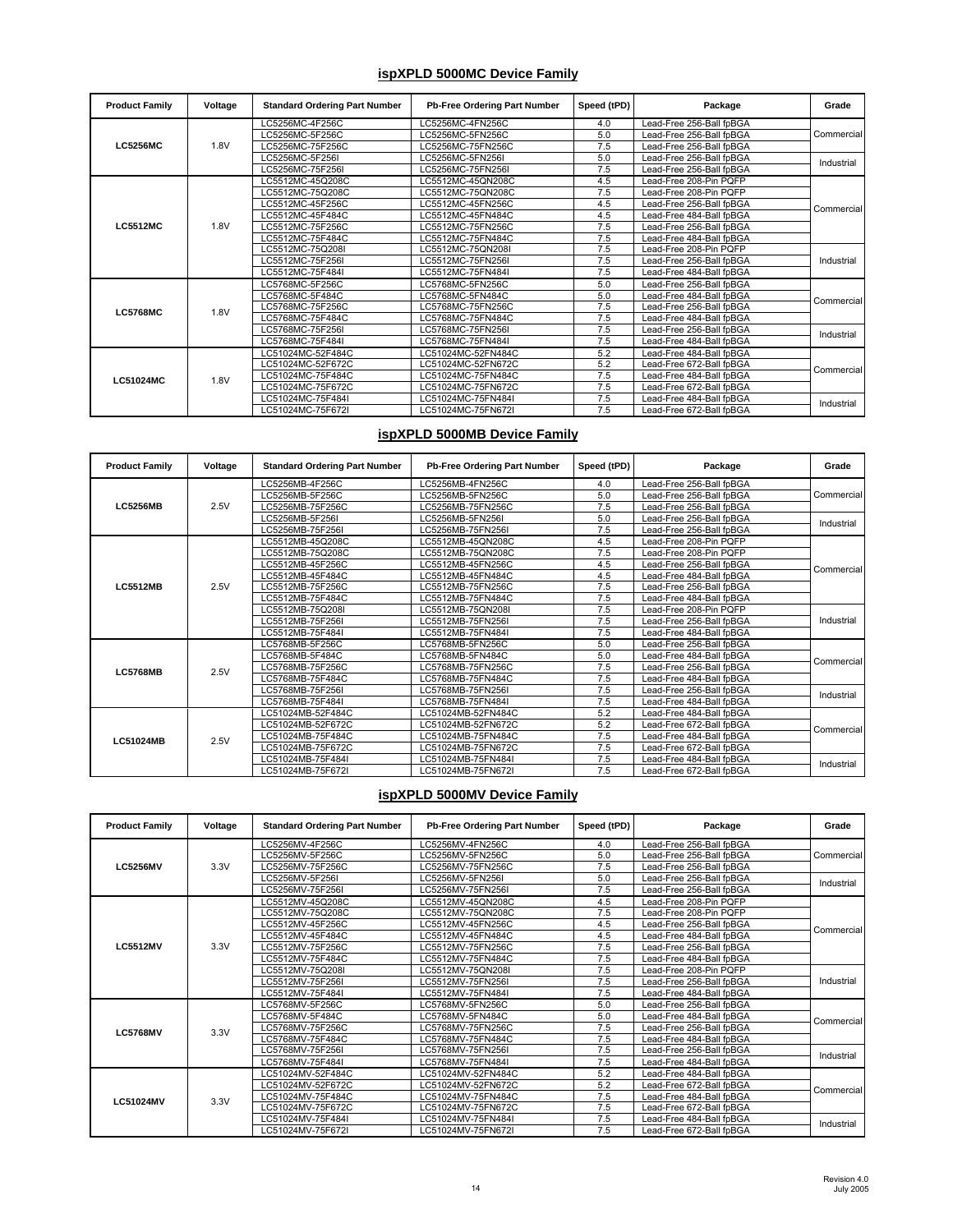## **ispXPGA Device Family**

| <b>Product Family</b> | Voltage  | <b>Standard Ordering Part Number</b> | Pb-Free Ordering Part Number | Speed (tPD)             | Package                   | Grade      |
|-----------------------|----------|--------------------------------------|------------------------------|-------------------------|---------------------------|------------|
|                       |          | LFX125C-04F256C                      | LFX125C-04FN256C             | 4                       | Lead-Free 256-Ball fpBGA  |            |
| <b>LFX125C</b>        | 1.8V     | LFX125C-03F256C                      | LFX125C-03FN256C             | 3                       | Lead-Free 256-Ball fpBGA  | Commercial |
|                       |          | LFX125C-04FH516C                     | LFX125C-04FN516C             | $\overline{4}$          | Lead-Free 516-Ball fpBGA  |            |
|                       |          | LFX125C-03FH516C                     | LFX125C-03FN516C             | 3                       | Lead-Free 516-Ball fpBGA  |            |
|                       |          | LFX200C-04F256C                      | LFX200C-04FN256C             | 4                       | Lead-Free 256-Ball fpBGA  |            |
| <b>LFX200C</b>        | 1.8V     | LFX200C-03F256C                      | LFX200C-03FN256C             | 3                       | Lead-Free 256-Ball fpBGA  | Commercial |
|                       |          | LFX200C-04FH516C                     | LFX200C-04FN516C             | $\overline{\mathbf{4}}$ | Lead-Free 516-Ball fpBGA  |            |
|                       |          | LFX200C-03FH516C                     | LFX200C-03FN516C1            | 3                       | Lead-Free 516-Ball fpBGA  |            |
|                       |          | LFX500C-04FH516C                     | LFX500C-04FN516C1            | $\overline{4}$          | Lead-Free 516-Ball fpBGA  |            |
| <b>LFX500C</b>        | 1.8V     | LFX500C-04FH516C                     | LFX500C-04FN516C1            | 3                       | Lead-Free 516-Ball fpBGA  | Commercial |
|                       |          | LFX500C-04F900C                      | LFX500C-04FN900C             | 4                       | Lead-Free 900-Ball fpBGA  |            |
|                       |          | LFX500C-03F900C                      | LFX500C-03FN900C             | 3                       | Lead-Free 900-Ball fpBGA  |            |
| <b>LX1200C</b>        | 1.8V     | LFX1200C-04FE680C                    | LFX1200C-04FEN680C2          | 4                       | Lead-Free 680-Ball fpSBGA | Commercial |
|                       |          | LFX1200C-03FE680C                    | LFX1200C-03FEN680C2          | 3                       | Lead-Free 680-Ball fpSBGA |            |
|                       |          | LFX125B-05F256C                      | LFX125B-05FN256C             | 5                       | Lead-Free 256-Ball fpBGA  |            |
|                       |          | LFX125B-04F256C                      | LFX125B-04FN256C             | 4                       | Lead-Free 256-Ball fpBGA  |            |
| <b>LFX125B</b>        | 2.5/3.3V | LFX125B-03F256C                      | LFX125B-03FN256C             | 3                       | Lead-Free 256-Ball fpBGA  |            |
|                       |          | LFX125B-05FH516C                     | LFX125B-05FN516C1            | 5                       | Lead-Free 516-Ball fpBGA  | Commercial |
|                       |          | LFX125B-04FH516C                     | LFX125B-04FN516C1            | 4                       | Lead-Free 516-Ball fpBGA  |            |
|                       |          | LFX125B-03FH516C                     | LFX125B-03FN516C1            | 3                       | Lead-Free 516-Ball fpBGA  |            |
|                       |          | LFX200B-05F256C                      | LFX200B-05FN256C             | 5                       | Lead-Free 256-Ball fpBGA  |            |
|                       |          | LFX200B-04F256C                      | LFX200B-04FN256C             | 4                       | Lead-Free 256-Ball fpBGA  |            |
| <b>LFX200B</b>        | 2.5/3.3V | LFX200B-03F256C                      | LFX200B-03FN256C             | 3                       | Lead-Free 256-Ball fpBGA  | Commercial |
|                       |          | LFX200B-05FH516C                     | LFX200B-05FN516C1            | 5                       | Lead-Free 516-Ball fpBGA  |            |
|                       |          | LFX200B-04FH516C                     | LFX200B-04FN516C1            | $\overline{4}$          | Lead-Free 516-Ball fpBGA  |            |
|                       |          | LFX200B-03FH516C                     | LFX200B-03FN516C1            | 3                       | Lead-Free 516-Ball fpBGA  |            |
|                       |          | LFX500B-05F900C                      | LFX500B-05FN900C             | 5                       | Lead-Free 900-Ball fpBGA  |            |
|                       |          | LFX500B-04F900C                      | LFX500B-04FN900C             | 4                       | Lead-Free 900-Ball fpBGA  |            |
|                       | 2.5/3.3V | LFX500B-03F900C                      | LFX500B-03FN900C             | 3                       | Lead-Free 900-Ball fpBGA  | Commercial |
| <b>LFX500B</b>        |          | LFX500B-05FH516C                     | LFX500B-05FN516C1            | 5                       | Lead-Free 516-Ball fpBGA  |            |
|                       |          | LFX500B-04FH516C                     | LFX500B-04FN516C1            | $\overline{4}$          | Lead-Free 516-Ball fpBGA  |            |
|                       |          | LFX500B-03FH516C                     | LFX500B-03FN516C1            | 3                       | Lead-Free 516-Ball fpBGA  |            |
|                       |          | LFX1200B-05FE680C                    | LFX1200B-05FEN680C2          | 5                       | Lead-Free 680-Ball fpSBGA |            |
| <b>LFX1200B</b>       | 2.5/3.3V | LFX1200B-04FE680C                    | LFX1200B-04FEN680C2          | $\overline{4}$          | Lead-Free 680-Ball fpSBGA | Commercial |
|                       |          | LFX1200B-03FE680C                    | LFX1200B-03FEN680C2          | 3                       | Lead-Free 680-Ball fpSBGA |            |

1. Pb-free version is supported <u>without heat spreader</u>. Theta J values (ഠൃ<sub>ം</sub> and O<sub>Jc</sub>) are different between the standard package and Pb-free package. Refer to Thermal Management document on<br>www.latticesemi.com for m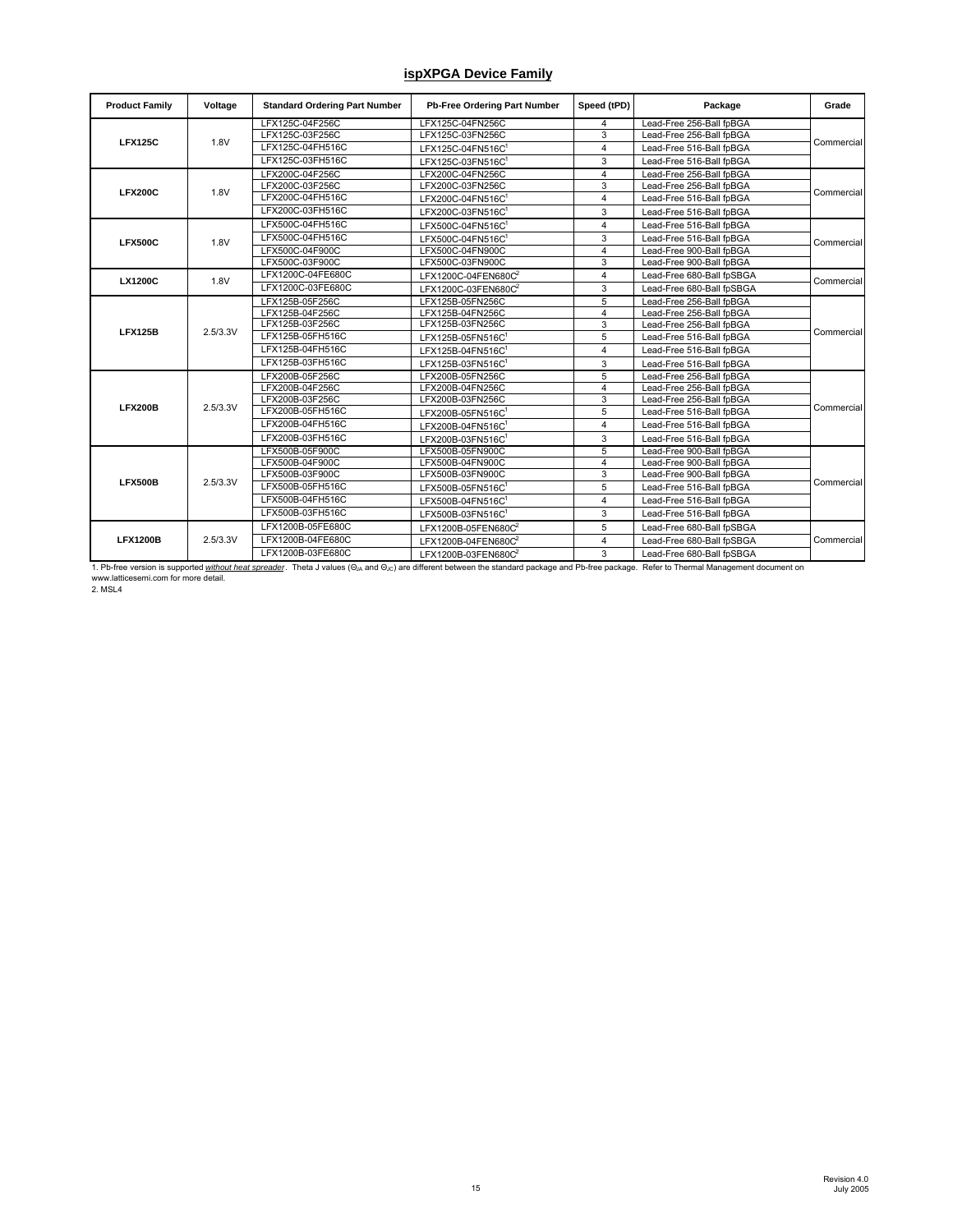### **ispXPGA "E-Series" Device Family**

| LFX125EC-04F256C<br>LFX125EC-04FN256C<br>Lead-Free 256-Ball fpBGA<br>4<br>LFX125EC-03F256C<br>LFX125EC-03FN256C<br>3<br>Lead-Free 256-Ball fpBGA<br>LFX125EC-03F256I<br>3<br>Lead-Free 256-Ball fpBGA<br>LFX125EC-03FN256I<br>LFX125EC<br>1.8V<br>LFX125EC-04FH516C<br>Lead-Free 516-Ball fpBGA<br>4<br>LFX125EC-04FN516C<br>3<br>LFX125EC-03FH516C<br>Lead-Free 516-Ball fpBGA<br>LFX125EC-03FN516C1<br>LFX125EC-03FH516I<br>3<br>Lead-Free 516-Ball fpBGA<br>LFX125EC-03FN516I<br>LFX200EC-04F256C<br>LFX200EC-04FN256C<br>4<br>Lead-Free 256-Ball fpBGA<br>LFX200EC-03F256C<br>LFX200EC-03FN256C<br>3<br>Lead-Free 256-Ball fpBGA<br>3<br>LFX200EC-03F256I<br>LFX200EC-03FN256I<br>Lead-Free 256-Ball fpBGA<br>LFX200EC<br>1.8V<br>LFX200EC-04FN516C<br>4<br>Lead-Free 516-Ball fpBGA<br>LFX200EC-04FN516C1<br>LFX200EC-03FN516C<br>3<br>Lead-Free 516-Ball fpBGA<br>LFX200EC-03FN516C<br>LFX200EC-03FN516I<br>3<br>Lead-Free 516-Ball fpBGA<br>LFX200EC-03FN516I<br>LFX500EC-04FH516C<br>$\overline{4}$<br>Lead-Free 516-Ball fpBGA<br>LFX500EC-04FN516C1<br>LFX500EC-03FH516C<br>3<br>Lead-Free 516-Ball fpBGA<br>LFX500EC-03FN516C<br>LFX500EC-03FH516I<br>3<br>Lead-Free 516-Ball fpBGA<br>LFX500EC-03FN516I<br>LFX500EC<br>1.8V<br>LFX500EC-04F900C<br>$\overline{4}$<br>LFX500EC-04FN900C<br>Lead-Free 900-Ball fpBGA<br>LFX500EC-03F900C<br>LFX500EC-03FN900C<br>3<br>Lead-Free 900-Ball fpBGA<br>LFX500EC-03F900I<br>LFX500EC-03FN900I<br>3<br>Lead-Free 900-Ball fpBGA<br>LFX1200EC-04FE680C<br>$\overline{\mathbf{4}}$<br>Lead-Free 680-Ball fpSBGA<br>LFX1200EC-04FEN680C | Commercial<br>Industrial<br>Commercial<br>Industrial<br>Commercial<br>Industrial<br>Commercial<br>Industrial<br>Commercial<br>Industrial<br>Commercial<br>Industrial |
|-----------------------------------------------------------------------------------------------------------------------------------------------------------------------------------------------------------------------------------------------------------------------------------------------------------------------------------------------------------------------------------------------------------------------------------------------------------------------------------------------------------------------------------------------------------------------------------------------------------------------------------------------------------------------------------------------------------------------------------------------------------------------------------------------------------------------------------------------------------------------------------------------------------------------------------------------------------------------------------------------------------------------------------------------------------------------------------------------------------------------------------------------------------------------------------------------------------------------------------------------------------------------------------------------------------------------------------------------------------------------------------------------------------------------------------------------------------------------------------------------------------------------------------------------------------------------------------------|----------------------------------------------------------------------------------------------------------------------------------------------------------------------|
|                                                                                                                                                                                                                                                                                                                                                                                                                                                                                                                                                                                                                                                                                                                                                                                                                                                                                                                                                                                                                                                                                                                                                                                                                                                                                                                                                                                                                                                                                                                                                                                         |                                                                                                                                                                      |
|                                                                                                                                                                                                                                                                                                                                                                                                                                                                                                                                                                                                                                                                                                                                                                                                                                                                                                                                                                                                                                                                                                                                                                                                                                                                                                                                                                                                                                                                                                                                                                                         |                                                                                                                                                                      |
|                                                                                                                                                                                                                                                                                                                                                                                                                                                                                                                                                                                                                                                                                                                                                                                                                                                                                                                                                                                                                                                                                                                                                                                                                                                                                                                                                                                                                                                                                                                                                                                         |                                                                                                                                                                      |
|                                                                                                                                                                                                                                                                                                                                                                                                                                                                                                                                                                                                                                                                                                                                                                                                                                                                                                                                                                                                                                                                                                                                                                                                                                                                                                                                                                                                                                                                                                                                                                                         |                                                                                                                                                                      |
|                                                                                                                                                                                                                                                                                                                                                                                                                                                                                                                                                                                                                                                                                                                                                                                                                                                                                                                                                                                                                                                                                                                                                                                                                                                                                                                                                                                                                                                                                                                                                                                         |                                                                                                                                                                      |
|                                                                                                                                                                                                                                                                                                                                                                                                                                                                                                                                                                                                                                                                                                                                                                                                                                                                                                                                                                                                                                                                                                                                                                                                                                                                                                                                                                                                                                                                                                                                                                                         |                                                                                                                                                                      |
|                                                                                                                                                                                                                                                                                                                                                                                                                                                                                                                                                                                                                                                                                                                                                                                                                                                                                                                                                                                                                                                                                                                                                                                                                                                                                                                                                                                                                                                                                                                                                                                         |                                                                                                                                                                      |
|                                                                                                                                                                                                                                                                                                                                                                                                                                                                                                                                                                                                                                                                                                                                                                                                                                                                                                                                                                                                                                                                                                                                                                                                                                                                                                                                                                                                                                                                                                                                                                                         |                                                                                                                                                                      |
|                                                                                                                                                                                                                                                                                                                                                                                                                                                                                                                                                                                                                                                                                                                                                                                                                                                                                                                                                                                                                                                                                                                                                                                                                                                                                                                                                                                                                                                                                                                                                                                         |                                                                                                                                                                      |
|                                                                                                                                                                                                                                                                                                                                                                                                                                                                                                                                                                                                                                                                                                                                                                                                                                                                                                                                                                                                                                                                                                                                                                                                                                                                                                                                                                                                                                                                                                                                                                                         |                                                                                                                                                                      |
|                                                                                                                                                                                                                                                                                                                                                                                                                                                                                                                                                                                                                                                                                                                                                                                                                                                                                                                                                                                                                                                                                                                                                                                                                                                                                                                                                                                                                                                                                                                                                                                         |                                                                                                                                                                      |
|                                                                                                                                                                                                                                                                                                                                                                                                                                                                                                                                                                                                                                                                                                                                                                                                                                                                                                                                                                                                                                                                                                                                                                                                                                                                                                                                                                                                                                                                                                                                                                                         |                                                                                                                                                                      |
|                                                                                                                                                                                                                                                                                                                                                                                                                                                                                                                                                                                                                                                                                                                                                                                                                                                                                                                                                                                                                                                                                                                                                                                                                                                                                                                                                                                                                                                                                                                                                                                         |                                                                                                                                                                      |
|                                                                                                                                                                                                                                                                                                                                                                                                                                                                                                                                                                                                                                                                                                                                                                                                                                                                                                                                                                                                                                                                                                                                                                                                                                                                                                                                                                                                                                                                                                                                                                                         |                                                                                                                                                                      |
|                                                                                                                                                                                                                                                                                                                                                                                                                                                                                                                                                                                                                                                                                                                                                                                                                                                                                                                                                                                                                                                                                                                                                                                                                                                                                                                                                                                                                                                                                                                                                                                         |                                                                                                                                                                      |
|                                                                                                                                                                                                                                                                                                                                                                                                                                                                                                                                                                                                                                                                                                                                                                                                                                                                                                                                                                                                                                                                                                                                                                                                                                                                                                                                                                                                                                                                                                                                                                                         |                                                                                                                                                                      |
|                                                                                                                                                                                                                                                                                                                                                                                                                                                                                                                                                                                                                                                                                                                                                                                                                                                                                                                                                                                                                                                                                                                                                                                                                                                                                                                                                                                                                                                                                                                                                                                         |                                                                                                                                                                      |
|                                                                                                                                                                                                                                                                                                                                                                                                                                                                                                                                                                                                                                                                                                                                                                                                                                                                                                                                                                                                                                                                                                                                                                                                                                                                                                                                                                                                                                                                                                                                                                                         | Commercial                                                                                                                                                           |
| <b>LFX1200EC</b><br>1.8V<br>LFX1200EC-03FE680C<br>3<br>Lead-Free 680-Ball fpSBGA<br>LFX1200EC-03FEN680C                                                                                                                                                                                                                                                                                                                                                                                                                                                                                                                                                                                                                                                                                                                                                                                                                                                                                                                                                                                                                                                                                                                                                                                                                                                                                                                                                                                                                                                                                 |                                                                                                                                                                      |
| LFX1200EC-03FE680I<br>3<br>Lead-Free 680-Ball fpSBGA<br>LFX1200EC-03FEN680f                                                                                                                                                                                                                                                                                                                                                                                                                                                                                                                                                                                                                                                                                                                                                                                                                                                                                                                                                                                                                                                                                                                                                                                                                                                                                                                                                                                                                                                                                                             | Industrial                                                                                                                                                           |
| 5<br>LFX125EB-05F256C<br>LFX125EB-05FN256C<br>Lead-Free 256-Ball fpBGA                                                                                                                                                                                                                                                                                                                                                                                                                                                                                                                                                                                                                                                                                                                                                                                                                                                                                                                                                                                                                                                                                                                                                                                                                                                                                                                                                                                                                                                                                                                  |                                                                                                                                                                      |
| LFX125EB-04F256C<br>LFX125EB-04FN256C<br>4<br>Lead-Free 256-Ball fpBGA<br>LFX125EB-03F256C<br>3<br>LFX125EB-03FN256C<br>Lead-Free 256-Ball fpBGA                                                                                                                                                                                                                                                                                                                                                                                                                                                                                                                                                                                                                                                                                                                                                                                                                                                                                                                                                                                                                                                                                                                                                                                                                                                                                                                                                                                                                                        | Commercial                                                                                                                                                           |
| LFX125EB-04F256I<br>LFX125EB-04FN256I<br>4<br>Lead-Free 256-Ball fpBGA                                                                                                                                                                                                                                                                                                                                                                                                                                                                                                                                                                                                                                                                                                                                                                                                                                                                                                                                                                                                                                                                                                                                                                                                                                                                                                                                                                                                                                                                                                                  |                                                                                                                                                                      |
| 3<br>LFX125EB-03F256I<br>LFX125EB-03FN256I<br>Lead-Free 256-Ball fpBGA                                                                                                                                                                                                                                                                                                                                                                                                                                                                                                                                                                                                                                                                                                                                                                                                                                                                                                                                                                                                                                                                                                                                                                                                                                                                                                                                                                                                                                                                                                                  | Industrial                                                                                                                                                           |
| LFX125EB<br>2.5/3.3V<br>LFX125EB-05FH516C<br>5<br>Lead-Free 516-Ball fpBGA<br>LFX125EB-05FN516C                                                                                                                                                                                                                                                                                                                                                                                                                                                                                                                                                                                                                                                                                                                                                                                                                                                                                                                                                                                                                                                                                                                                                                                                                                                                                                                                                                                                                                                                                         |                                                                                                                                                                      |
| LFX125EB-04FH516C<br>4<br>Lead-Free 516-Ball fpBGA<br>LFX125EB-04FN516C                                                                                                                                                                                                                                                                                                                                                                                                                                                                                                                                                                                                                                                                                                                                                                                                                                                                                                                                                                                                                                                                                                                                                                                                                                                                                                                                                                                                                                                                                                                 | Commercial                                                                                                                                                           |
| LFX125EB-03FH516C<br>3<br>Lead-Free 516-Ball fpBGA<br>LFX125EB-03FN516C                                                                                                                                                                                                                                                                                                                                                                                                                                                                                                                                                                                                                                                                                                                                                                                                                                                                                                                                                                                                                                                                                                                                                                                                                                                                                                                                                                                                                                                                                                                 |                                                                                                                                                                      |
| LFX125EB-04FH516I<br>4<br>Lead-Free 516-Ball fpBGA<br>LFX125EB-04FN516I                                                                                                                                                                                                                                                                                                                                                                                                                                                                                                                                                                                                                                                                                                                                                                                                                                                                                                                                                                                                                                                                                                                                                                                                                                                                                                                                                                                                                                                                                                                 | Industrial                                                                                                                                                           |
| LFX125EB-03FH516I<br>3<br>Lead-Free 516-Ball fpBGA<br>LFX125EB-03FN516I                                                                                                                                                                                                                                                                                                                                                                                                                                                                                                                                                                                                                                                                                                                                                                                                                                                                                                                                                                                                                                                                                                                                                                                                                                                                                                                                                                                                                                                                                                                 |                                                                                                                                                                      |
| LFX200EB-05F256C<br>5<br>LFX200EB-05FN256C<br>Lead-Free 256-Ball fpBGA                                                                                                                                                                                                                                                                                                                                                                                                                                                                                                                                                                                                                                                                                                                                                                                                                                                                                                                                                                                                                                                                                                                                                                                                                                                                                                                                                                                                                                                                                                                  |                                                                                                                                                                      |
| LFX200EB-04F256C<br>LFX200EB-04FN256C<br>4<br>Lead-Free 256-Ball fpBGA                                                                                                                                                                                                                                                                                                                                                                                                                                                                                                                                                                                                                                                                                                                                                                                                                                                                                                                                                                                                                                                                                                                                                                                                                                                                                                                                                                                                                                                                                                                  | Commercial                                                                                                                                                           |
| LFX200EB-03F256C<br>LFX200EB-03FN256C<br>3<br>Lead-Free 256-Ball fpBGA                                                                                                                                                                                                                                                                                                                                                                                                                                                                                                                                                                                                                                                                                                                                                                                                                                                                                                                                                                                                                                                                                                                                                                                                                                                                                                                                                                                                                                                                                                                  |                                                                                                                                                                      |
| $\overline{4}$<br>LFX200EB-04F256I<br>LFX200EB-04FN256I<br>Lead-Free 256-Ball fpBGA<br>3<br>LFX200EB-03F256I<br>LFX200EB-03FN256I<br>Lead-Free 256-Ball fpBGA                                                                                                                                                                                                                                                                                                                                                                                                                                                                                                                                                                                                                                                                                                                                                                                                                                                                                                                                                                                                                                                                                                                                                                                                                                                                                                                                                                                                                           | Industrial                                                                                                                                                           |
| LFX200EB<br>2.5/3.3V<br>LFX200EB-05FH516C<br>5<br>Lead-Free 516-Ball fpBGA<br>LFX200EB-05FN516C                                                                                                                                                                                                                                                                                                                                                                                                                                                                                                                                                                                                                                                                                                                                                                                                                                                                                                                                                                                                                                                                                                                                                                                                                                                                                                                                                                                                                                                                                         |                                                                                                                                                                      |
| LFX200EB-04FH516C<br>$\overline{4}$<br>Lead-Free 516-Ball fpBGA<br>LFX200EB-04FN516C                                                                                                                                                                                                                                                                                                                                                                                                                                                                                                                                                                                                                                                                                                                                                                                                                                                                                                                                                                                                                                                                                                                                                                                                                                                                                                                                                                                                                                                                                                    | Commercial                                                                                                                                                           |
| LFX200EB-03FH516C<br>3<br>Lead-Free 516-Ball fpBGA<br>LFX200EB-03FN516C                                                                                                                                                                                                                                                                                                                                                                                                                                                                                                                                                                                                                                                                                                                                                                                                                                                                                                                                                                                                                                                                                                                                                                                                                                                                                                                                                                                                                                                                                                                 |                                                                                                                                                                      |
| LFX200EB-04FH516I<br>4<br>Lead-Free 516-Ball fpBGA<br>LFX200EB-04FN516I                                                                                                                                                                                                                                                                                                                                                                                                                                                                                                                                                                                                                                                                                                                                                                                                                                                                                                                                                                                                                                                                                                                                                                                                                                                                                                                                                                                                                                                                                                                 |                                                                                                                                                                      |
| LFX200EB-03FH516I<br>3<br>Lead-Free 516-Ball fpBGA<br>LFX200EB-03FN516I                                                                                                                                                                                                                                                                                                                                                                                                                                                                                                                                                                                                                                                                                                                                                                                                                                                                                                                                                                                                                                                                                                                                                                                                                                                                                                                                                                                                                                                                                                                 | Industrial                                                                                                                                                           |
| 5<br>LFX500EB-05F900C<br>LFX500EB-05FN900C<br>Lead-Free 900-Ball fpBGA                                                                                                                                                                                                                                                                                                                                                                                                                                                                                                                                                                                                                                                                                                                                                                                                                                                                                                                                                                                                                                                                                                                                                                                                                                                                                                                                                                                                                                                                                                                  |                                                                                                                                                                      |
| LFX500EB-04F900C<br>LFX500EB-04FN900C<br>4<br>Lead-Free 900-Ball fpBGA                                                                                                                                                                                                                                                                                                                                                                                                                                                                                                                                                                                                                                                                                                                                                                                                                                                                                                                                                                                                                                                                                                                                                                                                                                                                                                                                                                                                                                                                                                                  | Commercial                                                                                                                                                           |
| 3<br>LFX500EB-03F900C<br>LFX500EB-03FN900C<br>Lead-Free 900-Ball fpBGA                                                                                                                                                                                                                                                                                                                                                                                                                                                                                                                                                                                                                                                                                                                                                                                                                                                                                                                                                                                                                                                                                                                                                                                                                                                                                                                                                                                                                                                                                                                  |                                                                                                                                                                      |
| LFX500EB-04F900I<br>LFX500EB-04FN900I<br>4<br>Lead-Free 900-Ball fpBGA                                                                                                                                                                                                                                                                                                                                                                                                                                                                                                                                                                                                                                                                                                                                                                                                                                                                                                                                                                                                                                                                                                                                                                                                                                                                                                                                                                                                                                                                                                                  | Industrial                                                                                                                                                           |
| LFX500EB-03F900I<br>LFX500EB-03FN900I<br>3<br>Lead-Free 900-Ball fpBGA<br>LFX500EB<br>2.5/3.3V                                                                                                                                                                                                                                                                                                                                                                                                                                                                                                                                                                                                                                                                                                                                                                                                                                                                                                                                                                                                                                                                                                                                                                                                                                                                                                                                                                                                                                                                                          |                                                                                                                                                                      |
| LFX500EB-05FH516C<br>5<br>Lead-Free 516-Ball fpBGA<br>LFX500EB-05FN516C                                                                                                                                                                                                                                                                                                                                                                                                                                                                                                                                                                                                                                                                                                                                                                                                                                                                                                                                                                                                                                                                                                                                                                                                                                                                                                                                                                                                                                                                                                                 |                                                                                                                                                                      |
| LFX500EB-04FH516C<br>4<br>Lead-Free 516-Ball fpBGA<br>LFX500EB-04FN516C                                                                                                                                                                                                                                                                                                                                                                                                                                                                                                                                                                                                                                                                                                                                                                                                                                                                                                                                                                                                                                                                                                                                                                                                                                                                                                                                                                                                                                                                                                                 | Commercial                                                                                                                                                           |
| LFX500EB-03FH516C<br>3<br>Lead-Free 516-Ball fpBGA<br>LFX500EB-03FN516C                                                                                                                                                                                                                                                                                                                                                                                                                                                                                                                                                                                                                                                                                                                                                                                                                                                                                                                                                                                                                                                                                                                                                                                                                                                                                                                                                                                                                                                                                                                 |                                                                                                                                                                      |
| LFX500EB-04FH516I<br>4<br>Lead-Free 516-Ball fpBGA<br>LFX500EB-04FN516I                                                                                                                                                                                                                                                                                                                                                                                                                                                                                                                                                                                                                                                                                                                                                                                                                                                                                                                                                                                                                                                                                                                                                                                                                                                                                                                                                                                                                                                                                                                 | Industrial                                                                                                                                                           |
| LFX500EB-03FH516I<br>3<br>Lead-Free 516-Ball fpBGA<br>LFX500EB-03FN516I                                                                                                                                                                                                                                                                                                                                                                                                                                                                                                                                                                                                                                                                                                                                                                                                                                                                                                                                                                                                                                                                                                                                                                                                                                                                                                                                                                                                                                                                                                                 |                                                                                                                                                                      |
| LFX1200EB-05FE680C<br>5<br>Lead-Free 680-Ball fpSBGA<br>LFX1200EB-05FEN680C2                                                                                                                                                                                                                                                                                                                                                                                                                                                                                                                                                                                                                                                                                                                                                                                                                                                                                                                                                                                                                                                                                                                                                                                                                                                                                                                                                                                                                                                                                                            |                                                                                                                                                                      |
| LFX1200EB-03FE680C<br>$\overline{4}$<br>Lead-Free 680-Ball fpSBGA<br>LFX1200EB-03FEN680C2                                                                                                                                                                                                                                                                                                                                                                                                                                                                                                                                                                                                                                                                                                                                                                                                                                                                                                                                                                                                                                                                                                                                                                                                                                                                                                                                                                                                                                                                                               | Commercial                                                                                                                                                           |
| LFX1200EB-04FE680C<br><b>LFX1200EB</b><br>3<br>2.5/3.3V<br>Lead-Free 680-Ball fpSBGA<br>LFX1200EB-04FEN680C                                                                                                                                                                                                                                                                                                                                                                                                                                                                                                                                                                                                                                                                                                                                                                                                                                                                                                                                                                                                                                                                                                                                                                                                                                                                                                                                                                                                                                                                             |                                                                                                                                                                      |
| LFX1200EB-04FE680I<br>Lead-Free 680-Ball fpSBGA<br>LFX1200EB-04FEN680I2<br>4                                                                                                                                                                                                                                                                                                                                                                                                                                                                                                                                                                                                                                                                                                                                                                                                                                                                                                                                                                                                                                                                                                                                                                                                                                                                                                                                                                                                                                                                                                            | Industrial                                                                                                                                                           |
| LFX1200EB-03FE680I<br>3<br>Lead-Free 680-Ball fpSBGA<br>LFX1200EB-03FEN680I <sup>4</sup><br>1. Pb-free version is supported without heat spreader. Theta J values (O <sub>JA</sub> and O <sub>JC</sub> ) are different between the standard package and Pb-free package. Refer to Thermal Management document on                                                                                                                                                                                                                                                                                                                                                                                                                                                                                                                                                                                                                                                                                                                                                                                                                                                                                                                                                                                                                                                                                                                                                                                                                                                                        |                                                                                                                                                                      |

www.latticesemi.com for more detail.<br>2. MSL4 1. Pb-free version is supported *without heat spreader*. Theta J values (Θ<sub>JA</sub> and Θ<sub>JC</sub>) are different between the standard package and Pb-free package. Refer to Thermal Management document on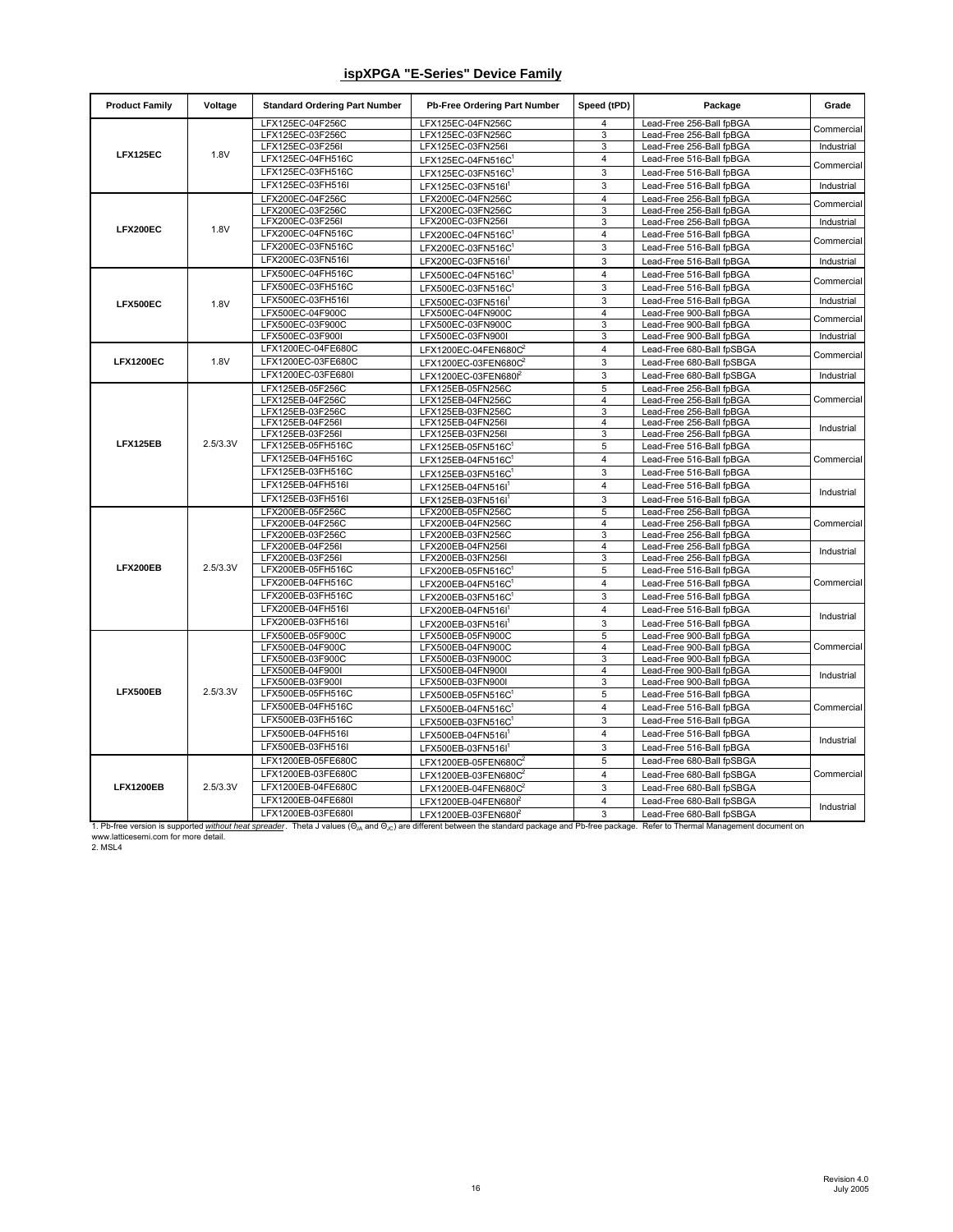#### **ispPAC-POWR Device Family**

| <b>Product Family</b> | Voltage        | <b>Standard Ordering Part Number</b> | <b>Pb-Free Ordering Part Number</b> | Speed<br>Grade | Package               | Grade      |
|-----------------------|----------------|--------------------------------------|-------------------------------------|----------------|-----------------------|------------|
| ispPAC-POWR1208       | $2.25V - 5.5V$ | ispPAC-POWR1208-01T44I               | ispPAC-POWR1208-01TN44I             |                | Lead-Free 44-Pin TQFP | Industrial |
|                       |                | ispPAC-POWR1208-01T44E               | ispPAC-POWR1208-01TN44E             |                | Lead-Free 44-Pin TQFP | Automotive |
| ispPAC-POWR604        | $2.25V - 5.5V$ | ispPAC-POWR604-01T44I                | ispPAC-POWR604-01TN44I              |                | Lead-Free 44-Pin TQFP | Industrial |
|                       |                | ispPAC-POWR604-01T44E                | ispPAC-POWR604-01TN44E              |                | Lead-Free 44-Pin TQFP | Automotive |
| ispPAC-<br>POWR1208P1 | $2.7V - 5.5V$  | ispPAC-POWR1208P1-01T44I             | ispPAC-POWR1208P1-01TN44I           |                | Lead-Free 44-Pin TQFP | Industrial |

# **ispClock Device Family**

| <b>Product Family</b> | Voltage | <b>Standard Ordering Part Number</b> | Pb-Free Ordering Part Number | Speed<br>Grade | Package                | Grade      |
|-----------------------|---------|--------------------------------------|------------------------------|----------------|------------------------|------------|
| ispPAC-CLK5510        | 3.3V    | ispPAC-CLK5510V-01T48C               | ispPAC-CLK5510V-01TN48C      |                | Lead-Free 48-Pin TQFP  | Commercial |
|                       |         | ispPAC-CLK5510V-01T48I               | ispPAC-CLK5510V-01TN48I      |                | Lead-Free 48-Pin TQFP  | Industrial |
| ispPAC-CLK5520        | 3.3V    | ispPAC-CLK5520V-01T100C              | ispPAC-CLK5520V-01TN100C     |                | Lead-Free 100-Pin TQFP | Commercial |
|                       |         | ispPAC-CLK5520V-01T100I              | ispPAC-CLK5520V-01TN100I     |                | Lead-Free 100-Pin TQFP | Industrial |
| ispPAC-CLK5610        | 3.3V    | ispPAC-CLK5610V-01T48C               | ispPAC-CLK5610V-01TN48C      |                | Lead-Free 48-Pin TQFP  | Commercial |
|                       |         | ispPAC-CLK5610V-01T48I               | ispPAC-CLK5610V-01TN48I      |                | Lead-Free 48-Pin TQFP  | Industrial |
| ispPAC-CLK5620        | 3.3V    | ispPAC-CLK5620V-01T100C              | ispPAC-CLK5620V-01TN100C     |                | Lead-Free 100-Pin TQFP | Commercial |
|                       |         | ispPAC-CLK5620V-01T100I              | ispPAC-CLK5620V-01TN100I     |                | Lead-Free 100-Pin TQFP | Industrial |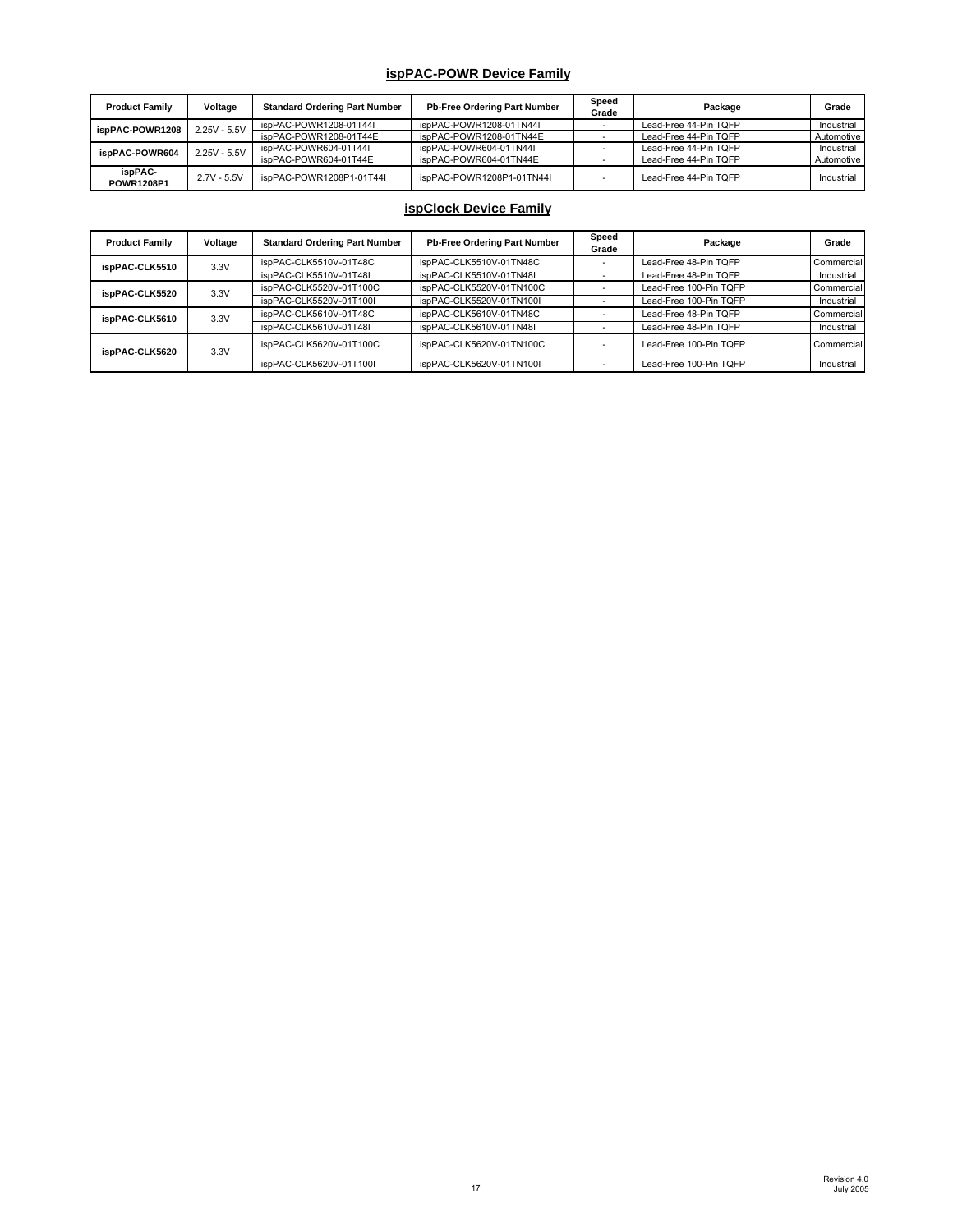#### **ORLI10G Device Family**

| <b>Product Family</b> | Voltage | <b>Standard Ordering Part Number</b> | <b>Pb-Free Ordering Part Number</b> | Speed<br>Grade | Package                     | Grade                    |
|-----------------------|---------|--------------------------------------|-------------------------------------|----------------|-----------------------------|--------------------------|
| ORLI10G               | 1.5V    | ORLI10G-3BM680C                      | ORLI10G-3BMN680C                    |                | Lead-Free 680-PBFAM (fpBGA) | Commercial<br>Industrial |
|                       |         | ORLI10G-2BM680C                      | ORLI10G-2BMN680C                    |                | Lead-Free 680-PBFAM (fpBGA) |                          |
|                       |         | ORLI10G-1BM680C                      | ORLI10G-1BMN680C                    |                | Lead-Free 680-PBFAM (fpBGA) |                          |
|                       |         | ORLI10G-2BM680I                      | ORLI10G-2BMN680L                    |                | Lead-Free 680-PBFAM (fpBGA) |                          |
|                       |         | ORLI10G-1BM680I                      | ORLI10G-1BMN680I                    |                | Lead-Free 680-PBFAM (fpBGA) |                          |

#### **ORT8850L/H Device Family**

| <b>Product Family</b> | Voltage | <b>Standard Ordering Part Number</b> | <b>Pb-Free Ordering Part Number</b> | Speed<br>Grade | Package                     | Grade      |
|-----------------------|---------|--------------------------------------|-------------------------------------|----------------|-----------------------------|------------|
|                       |         | ORT8850L-3BM680C                     | ORT8850L-3BMN680C                   |                | Lead-Free 680-PBFAM (fpBGA) | Commercial |
| <b>ORT8850L</b>       |         | ORT8850L-2BM680C                     | ORT8850L-2BMN680C                   |                | Lead-Free 680-PBFAM (fpBGA) |            |
|                       | 1.5V    | ORT8850L-1BM680C                     | ORT8850L-1BMN680C                   |                | Lead-Free 680-PBFAM (fpBGA) |            |
|                       |         | ORT8850L-2BM680I                     | ORT8850L-2BMN680I                   |                | Lead-Free 680-PBFAM (fpBGA) | Industrial |
|                       |         | ORT8850L-1BM680I                     | ORT8850L-1BMN680I                   |                | Lead-Free 680-PBFAM (fpBGA) |            |
| <b>ORT8850H</b>       |         | ORT8850H-2BM680C                     | ORT8850H-2BMN680C                   |                | Lead-Free 680-PBFAM (fpBGA) | Commercial |
|                       | 1.5V    | ORT8850H-1BM680C                     | ORT8850H-1BMN680C                   |                | Lead-Free 680-PBFAM (fpBGA) |            |
|                       |         | ORT8850H-1BM680I                     | ORT8850H-1BMN680I                   |                | Lead-Free 680-PBFAM (fpBGA) | Industrial |

#### **ORSO82G5/42G5 Device Family**

| <b>Product Family</b> | Voltage | <b>Standard Ordering Part Number</b> | Pb-Free Ordering Part Number  | Speed<br>Grade | Package Type                                                                                                                                                                                                                   | Grade                    |
|-----------------------|---------|--------------------------------------|-------------------------------|----------------|--------------------------------------------------------------------------------------------------------------------------------------------------------------------------------------------------------------------------------|--------------------------|
| <b>ORSO82G5</b>       |         | ORSO82G5-3BM680C                     | ORSO82G5-3FN680C              |                | Lead-Free 680-PBFAM (fpBGA)                                                                                                                                                                                                    |                          |
|                       |         | ORSO82G5-2BM680C                     | ORSO82G5-2FN680C1             |                | Lead-Free 680-PBFAM (fpBGA)                                                                                                                                                                                                    | Commercial               |
|                       | 1.5V    | ORSO82G5-1BM680C                     | ORSO82G5-1FN680C1             |                | Lead-Free 680-PBFAM (fpBGA)                                                                                                                                                                                                    |                          |
|                       |         | ORSO82G5-2BM680I                     | ORSO82G5-2FN6801              |                | Lead-Free 680-PBFAM (fpBGA)                                                                                                                                                                                                    | Industrial               |
|                       |         | ORSO82G5-1BM680I                     | ORSO82G5-1FN680I <sup>1</sup> |                | Lead-Free 680-PBFAM (fpBGA)                                                                                                                                                                                                    |                          |
|                       |         | ORSO42G5-3BM484C                     | ORSO42G5-3BMN484C             |                | Lead-Free 484-PBFAM (fpBGA)                                                                                                                                                                                                    |                          |
|                       |         | ORSO42G5-2BM484C                     | ORSO42G5-2BMN484C             |                | Lead-Free 484-PBFAM (fpBGA)                                                                                                                                                                                                    | Commercial<br>Industrial |
| <b>ORSO42G5</b>       | 1.5V    | ORSO42G5-1BM484C                     | ORSO42G5-1BMN484C             |                | Lead-Free 484-PBFAM (fpBGA)                                                                                                                                                                                                    |                          |
|                       |         | ORSO42G5-2BM484I                     | ORSO42G5-2BMN484I             |                | Lead-Free 484-PBFAM (fpBGA)                                                                                                                                                                                                    |                          |
|                       |         | ORSO42G5-1BM484I                     | ORSO42G5-1BMN484I             |                | Lead-Free 484-PBFAM (fpBGA)                                                                                                                                                                                                    |                          |
|                       |         |                                      |                               |                | . Pb-free version is supported without heat spreader. Theta J values ( $\Theta_{\text{IA}}$ and $\Theta_{\text{IC}}$ ) are different between the standard package and Pb-free package. Refer to Thermal Management document on |                          |

www.latticesemi.com for more detail.

## **ORT82G5/42G5 Device Family**

| <b>Product Family</b>                | Voltage | <b>Standard Ordering Part Number</b> | Pb-Free Ordering Part Number                                                                                                                                              | Speed<br>Grade | Package Type                            | Grade      |
|--------------------------------------|---------|--------------------------------------|---------------------------------------------------------------------------------------------------------------------------------------------------------------------------|----------------|-----------------------------------------|------------|
| <b>ORT82G5</b>                       | 1.5V    | ORT82G5-3BM680C                      | ORT82G5-3FN680C                                                                                                                                                           |                | Lead-Free 680-PBFAM (fpBGA)             | Commercial |
|                                      |         | ORT82G5-2BM680C                      | ORT82G5-2FN680C                                                                                                                                                           |                | Lead-Free 680-PBFAM (fpBGA)             |            |
|                                      |         | ORT82G5-1BM680C                      | ORT82G5-1FN680C1                                                                                                                                                          |                | Lead-Free 680-PBFAM (fpBGA)             |            |
|                                      |         | ORT82G5-2BM680L                      | ORT82G5-2FN6801                                                                                                                                                           |                | Lead-Free 680-PBFAM (fpBGA)             | Industrial |
|                                      |         | ORT82G5-1BM680I                      | ORT82G5-1FN680I <sup>1</sup>                                                                                                                                              |                | Lead-Free 680-PBFAM (fpBGA)             |            |
| <b>ORT42G5</b>                       | 1.5V    | ORT42G5-3BM484C                      | ORT42G5-3BMN484C                                                                                                                                                          |                | Lead-Free 484-PBFAM (fpBGA)             | Commercial |
|                                      |         | ORT42G5-2BM484C                      | ORT42G5-2BMN484C                                                                                                                                                          |                | Lead-Free 484-PBFAM (fpBGA)             |            |
|                                      |         | ORT42G5-1BM484C                      | ORT42G5-1BMN484C                                                                                                                                                          |                | Lead-Free 484-PBFAM (fpBGA)             |            |
|                                      |         | ORT42G5-2BM484I                      | ORT42G5-2BMN484I                                                                                                                                                          |                | Lead-Free 484-PBFAM (fpBGA)             | Industrial |
|                                      |         | ORT42G5-1BM484I                      | ORT42G5-1BMN484I                                                                                                                                                          |                | Lead-Free 484-PBFAM (fpBGA)             |            |
|                                      |         |                                      | I. Pb-free version is supported without heat spreader. Theta J values ( $\Theta_{lA}$ and $\Theta_{lC}$ ) are different between the standard package and Pb-free package. |                | Refer to Thermal Management document on |            |
| www.latticesemi.com for more detail. |         |                                      |                                                                                                                                                                           |                |                                         |            |

# **ORSPI4 Device Family**

| <b>Product Family</b> | Voltage | <b>Standard Ordering Part Number</b> | <b>Pb-Free Ordering Part Number</b> | Speed<br>Grade | Package Type              | Grade      |
|-----------------------|---------|--------------------------------------|-------------------------------------|----------------|---------------------------|------------|
| ORSPI4                | 1.5V    | ORSPI4-3F1156C                       | ORSPI4-3FN1156C                     |                | Lead-Free 1156-Ball fpBGA | Commercial |
|                       |         | ORSPI4-2F1156C                       | ORSPI4-2FN1156C                     |                | Lead-Free 1156-Ball fpBGA |            |
|                       |         | ORSPI4-1F1156C                       | ORSPI4-1FN1156C                     |                | Lead-Free 1156-Ball fpBGA |            |
|                       |         | ORSPI4-2F1156I                       | ORSPI4-2FN1156L                     |                | Lead-Free 1156-Ball fpBGA | Industrial |
|                       |         | ORSPI4-1F1156L                       | ORSPI4-1FN1156L                     |                | Lead-Free 1156-Ball fpBGA |            |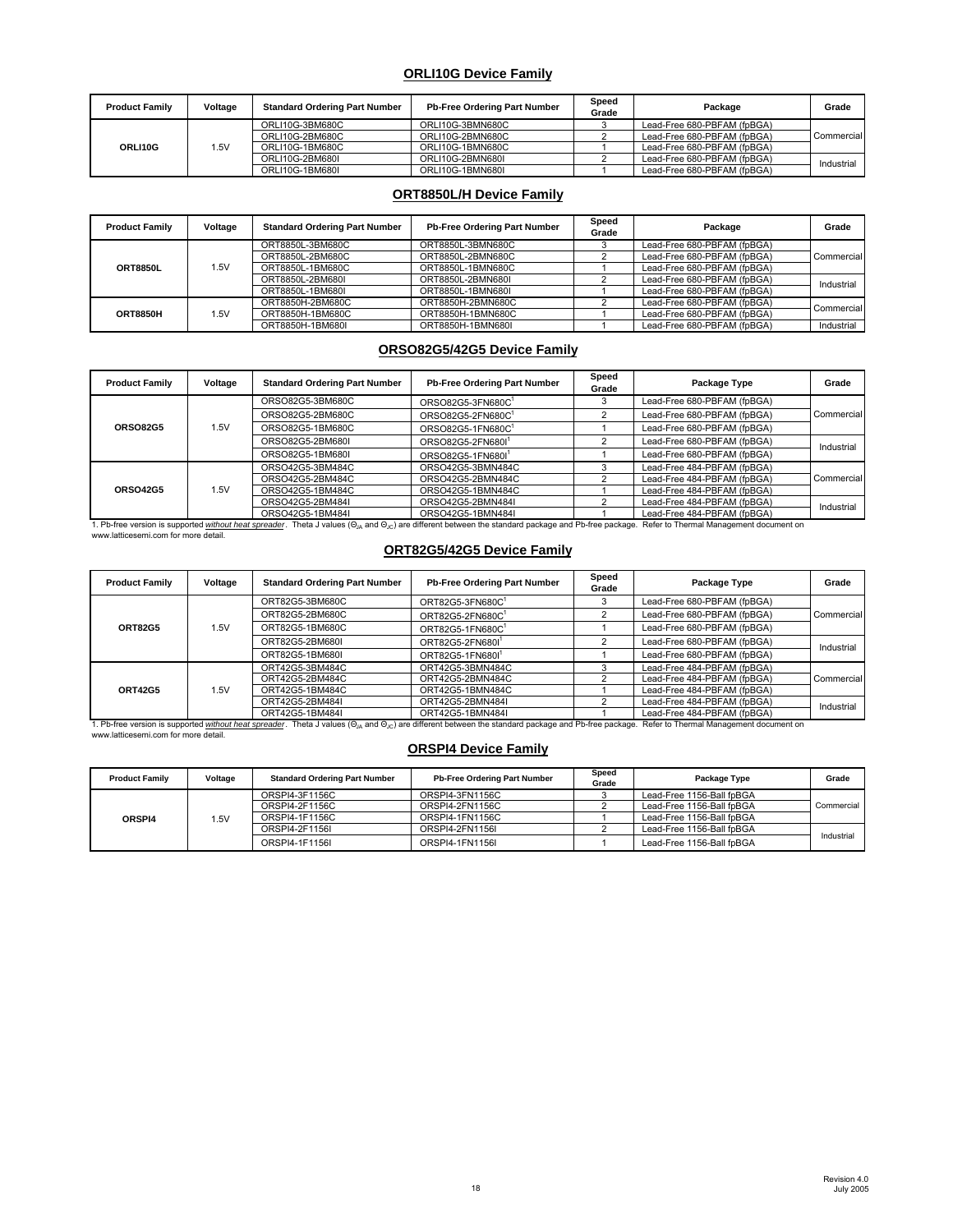## **LatticeEC Device Family**

| <b>Product Family</b> | Voltage | <b>Standard Ordering Part Number</b> | <b>Pb-Free Ordering Part Number</b> | Speed<br>Grade      | Package Type                                         | Grade                                  |
|-----------------------|---------|--------------------------------------|-------------------------------------|---------------------|------------------------------------------------------|----------------------------------------|
|                       |         | LFEC1E-5T144C                        | LFEC1E-5TN144C                      | 5                   | Lead-Free 144-Pin TQFP                               | Commercial                             |
|                       |         | LFEC1E-5T100C<br>LFEC1E-4T144C       | LFEC1E-5TN100C<br>LFEC1E-4TN144C    | 5<br>4              | Lead-Free 100-Pin TQFP<br>Lead-Free 144-Pin TQFP     |                                        |
| EC1                   | 1.2     | LFEC1E-4T100C                        | LFEC1E-4TN100C                      | 4                   | Lead-Free 100-Pin TQFP                               |                                        |
|                       |         | LFEC1E-3T144C                        | LFEC1E-3TN144C                      | 3                   | Lead-Free 144-Pin TQFP                               |                                        |
|                       |         | LFEC1E-3T100C                        | LFEC1E-3TN100C                      | 3                   | Lead-Free 100-Pin TQFP                               | Industrial                             |
|                       |         | LFEC1E-4T144I<br>LFEC1E-4T100I       | LFEC1E-4TN144I<br>LFEC1E-4TN100I    | 4<br>$\overline{4}$ | Lead-Free 144-Pin TQFP<br>Lead-Free 100-Pin TQFP     |                                        |
|                       |         | LFEC1E-3T144I                        | LFEC1E-3TN144I                      | 3                   | Lead-Free 144-Pin TQFP                               |                                        |
|                       |         | LFEC3E-5F256C                        | LFEC3E-5FN256C                      | 5                   | Lead-Free 256-Ball fpBGA                             | Commercial                             |
|                       |         | LFEC3E-5T144C                        | LFEC3E-5TN144C                      | 5                   | Lead-Free 144-Pin TQFP                               |                                        |
|                       |         | LFEC3E-5T100C<br>LFEC3E-4F256C       | LFEC3E-5TN100C<br>LFEC3E-4FN256C    | 5<br>4              | Lead-Free 100-Pin TQFP<br>Lead-Free 256-Ball fpBGA   |                                        |
|                       |         | LFEC3E-4T144C                        | LFEC3E-4TN144C                      | 4                   | Lead-Free 144-Pin TQFP                               |                                        |
|                       |         | LFEC3E-4T100C                        | LFEC3E-4TN100C                      | 4                   | Lead-Free 100-Pin TQFP                               |                                        |
|                       |         | LFEC3E-3F256C                        | LFEC3E-3FN256C                      | 3                   | Lead-Free 256-Ball fpBGA                             |                                        |
| EC3                   | 1.2     | LFEC3E-3T144C<br>LFEC3E-3T100C       | LFEC3E-3TN144C                      | 3                   | Lead-Free 144-Pin TQFP<br>Lead-Free 100-Pin TQFP     |                                        |
|                       |         | LFEC3E-4F256I                        | LFEC3E-3TN100C<br>LFEC3E-4FN256I    | 3<br>4              | Lead-Free 256-Ball fpBGA                             |                                        |
|                       |         | LFEC3E-4T144I                        | LFEC3E-4TN144I                      | 4                   | Lead-Free 144-Pin TQFP                               |                                        |
|                       |         | LFEC3E-4T100I                        | LFEC3E-4TN100I                      | 4                   | Lead-Free 100-Pin TQFP                               | Industrial                             |
|                       |         | LFEC3E-3F256I                        | LFEC3E-3FN256I                      | 3                   | Lead-Free 256-Ball fpBGA                             |                                        |
|                       |         | LFEC3E-3T144I<br>LFEC3E-3T100I       | LFEC3E-3TN144I<br>LFEC3E-3TN100I    | 3<br>3              | Lead-Free 144-Pin TQFP<br>Lead-Free 100-Pin TQFP     |                                        |
|                       |         | LFEC6E-5F256C                        | LFEC6E-5FN256C                      | 5                   | Lead-Free 256-Ball fpBGA                             |                                        |
|                       |         | LFEC6E-5T144C                        | LFEC6E-5TN144C                      | 5                   | Lead-Free 144-Pin TQFP                               |                                        |
|                       |         | LFEC6E-4F484C                        | LFEC6E-4FN484C                      | 4                   | Lead-Free 484-Ball fpBGA                             |                                        |
|                       |         | LFEC6E-4F256C<br>LFEC6E-4T144C       | LFEC6E-4FN256C<br>LFEC6E-4TN144C    | 4<br>4              | Lead-Free 256-Ball fpBGA<br>Lead-Free 144-Pin TQFP   | Commercial                             |
|                       |         | LFEC6E-3F484C                        | LFEC6E-3FN484C                      | 3                   | Lead-Free 484-Ball fpBGA                             |                                        |
| EC6                   | 1.2     | LFEC6E-3F256C                        | LFEC6E-3FN256C                      | 3                   | Lead-Free 256-Ball fpBGA                             | Industrial<br>Commercial<br>Industrial |
|                       |         | LFEC6E-3T144C                        | LFEC6E-3TN144C                      | 3                   | Lead-Free 144-Pin TQFP                               |                                        |
|                       |         | LFEC6E-4F484I<br>LFEC6E-4F256I       | LFEC6E-4FN484I<br>LFEC6E-4FN256I    | 4<br>4              | Lead-Free 484-Ball fpBGA<br>Lead-Free 256-Ball fpBGA |                                        |
|                       |         | LFEC6E-4T144I                        | LFEC6E-4TN144I                      | 4                   | Lead-Free 144-Pin TQFP                               |                                        |
|                       |         | LFEC6E-3F484I                        | LFEC6E-3FN484I                      | 3                   | Lead-Free 484-Ball fpBGA                             |                                        |
|                       |         | LFEC6E-3F256I                        | LFEC6E-3FN256I                      | 3                   | Lead-Free 256-Ball fpBGA                             |                                        |
|                       |         | LFEC6E-3T144I<br>LFEC10E-5F256C      | LFEC6E-3TN144I<br>LFEC10E-5FN256C   | 3<br>5              | Lead-Free 144-Pin TQFP<br>Lead-Free 256-Ball fpBGA   |                                        |
|                       | 1.2     | LFEC10E-4F484C                       | LFEC10E-4FN484C                     | 4                   | Lead-Free 484-Ball fpBGA                             |                                        |
|                       |         | LFEC10E-4F256C                       | LFEC10E-4FN256C                     | 4                   | Lead-Free 256-Ball fpBGA                             |                                        |
|                       |         | LFEC10E-3F484C                       | LFEC10E-3FN484C                     | 3                   | Lead-Free 484-Ball fpBGA                             |                                        |
| <b>EC10</b>           |         | LFEC10E-3F256C<br>LFEC10E-4F484I     | LFEC10E-3FN256C<br>LFEC10E-4FN484I  | 3<br>4              | Lead-Free 256-Ball fpBGA<br>Lead-Free 484-Ball fpBGA |                                        |
|                       |         | LFEC10E-4F256I                       | LFEC10E-4FN256I                     | 4                   | Lead-Free 256-Ball fpBGA                             |                                        |
|                       |         | LFEC10E-3F484I                       | LFEC10E-3FN484I                     | 3                   | Lead-Free 484-Ball fpBGA                             |                                        |
|                       |         | LFEC10E-3F256I                       | LFEC10E-3FN256I                     | 3                   | Lead-Free 256-Ball fpBGA                             |                                        |
|                       | 1.2     | LFEC15E-5F484C<br>LFEC15E-5F256C     | LFEC15E-5FN484C<br>LFEC15E-5FN256C  | 5<br>5              | Lead-Free 484-Ball fpBGA<br>Lead-Free 256-Ball fpBGA | Commercial<br>Industrial               |
|                       |         | LFEC15E-4F484C                       | LFEC15E-4FN484C                     | 4                   | Lead-Free 484-Ball fpBGA                             |                                        |
|                       |         | LFEC15E-4F256C                       | LFEC15E-4FN256C                     | 4                   | Lead-Free 256-Ball fpBGA                             |                                        |
| <b>EC15</b>           |         | LFEC15E-3F484C                       | LFEC15E-3FN484C                     | 3                   | Lead-Free 484-Ball fpBGA                             |                                        |
|                       |         | LFEC15E-3F256C<br>LFEC15E-4F484I     | LFEC15E-3FN256C<br>LFEC15E-4FN484I  | 3<br>4              | Lead-Free 256-Ball fpBGA<br>Lead-Free 484-Ball fpBGA |                                        |
|                       |         | LFEC15E-4F256I                       | LFEC15E-4FN256I                     | 4                   | Lead-Free 256-Ball fpBGA                             |                                        |
|                       |         | LFEC15E-3F484I                       | LFEC15E-3FN484I                     | 3                   | Lead-Free 484-Ball fpBGA                             |                                        |
|                       |         | LFEC15E-3F256I                       | LFEC15E-3FN256I                     | 3                   | Lead-Free 256-Ball fpBGA                             |                                        |
|                       |         | LFEC20E-5F672C<br>LFEC20E-5F484C     | LFEC20E-5FN672C<br>LFEC20E-5FN484C  | 5<br>5              | Lead-Free 672-Ball fpBGA<br>Lead-Free 484-Ball fpBGA | Commercial                             |
|                       |         | LFEC20E-4F672C                       | LFEC20E-4FN672C                     | 4                   | Lead-Free 672-Ball fpBGA                             |                                        |
|                       | 1.2V    | LFEC20E-4F484C                       | LFEC20E-4FN484C                     | 4                   | Lead-Free 484-Ball fpBGA                             |                                        |
| <b>EC20</b>           |         | LFEC20E-3F672C                       | LFEC20E-3FN672C                     | 3                   | Lead-Free 672-Ball fpBGA                             |                                        |
|                       |         | LFEC20E-3F484C<br>LFEC20E-4F672I     | LFEC20E-3FN484C<br>LFEC20E-4FN672I  | 3<br>4              | Lead-Free 484-Ball fpBGA<br>Lead-Free 672-Ball fpBGA |                                        |
|                       |         | LFEC20E-4F484I                       | LFEC20E-4FN484I                     | $\overline{4}$      | Lead-Free 484-Ball fpBGA                             |                                        |
|                       |         | LFEUZUE-SF07ZI                       | LFEUZUE-3FN6/ZI                     |                     | Lead-Free 672-Ball tpBGA                             | Industrial                             |
|                       |         | LFEC20E-3F484I                       | LFEC20E-3FN484I                     | 3                   | Lead-Free 484-Ball fpBGA                             |                                        |
|                       |         | LFEC33E-5F672C                       | LFEC33E-5FN672C<br>LFEC33E-5FN484C  | 5                   | Lead-Free 672-Ball fpBGA<br>Lead-Free 484-Ball fpBGA | Commercial                             |
| <b>EC33</b>           | 1.2V    | LFEC33E-5F484C<br>LFEC33E-4F672C     | LFEC33E-4FN672C                     | 5<br>4              | Lead-Free 672-Ball fpBGA                             |                                        |
|                       |         | LFEC33E-4F484C                       | LFEC33E-4FN484C                     | 4                   | Lead-Free 484-Ball fpBGA                             |                                        |
|                       |         | LFEC33E-3F672C                       | LFEC33E-3FN672C                     | 3                   | Lead-Free 672-Ball fpBGA                             |                                        |
|                       |         | LFEC33E-3F484C                       | LFEC33E-3FN484C                     | 3<br>4              | Lead-Free 484-Ball fpBGA<br>Lead-Free 672-Ball fpBGA |                                        |
|                       |         | LFEC33E-4F672I<br>LFEC33E-4F484I     | LFEC33E-4FN672I<br>LFEC33E-4FN484I  | 4                   | Lead-Free 484-Ball fpBGA                             |                                        |
|                       |         | LFEC33E-3F672I                       | LFEC33E-3FN672I                     | 3                   | Lead-Free 672-Ball fpBGA                             | Industrial                             |
|                       |         | LFEC33E-3F484I                       | LFEC33E-3FN484I                     | 3                   | Lead-Free 484-Ball fpBGA                             |                                        |